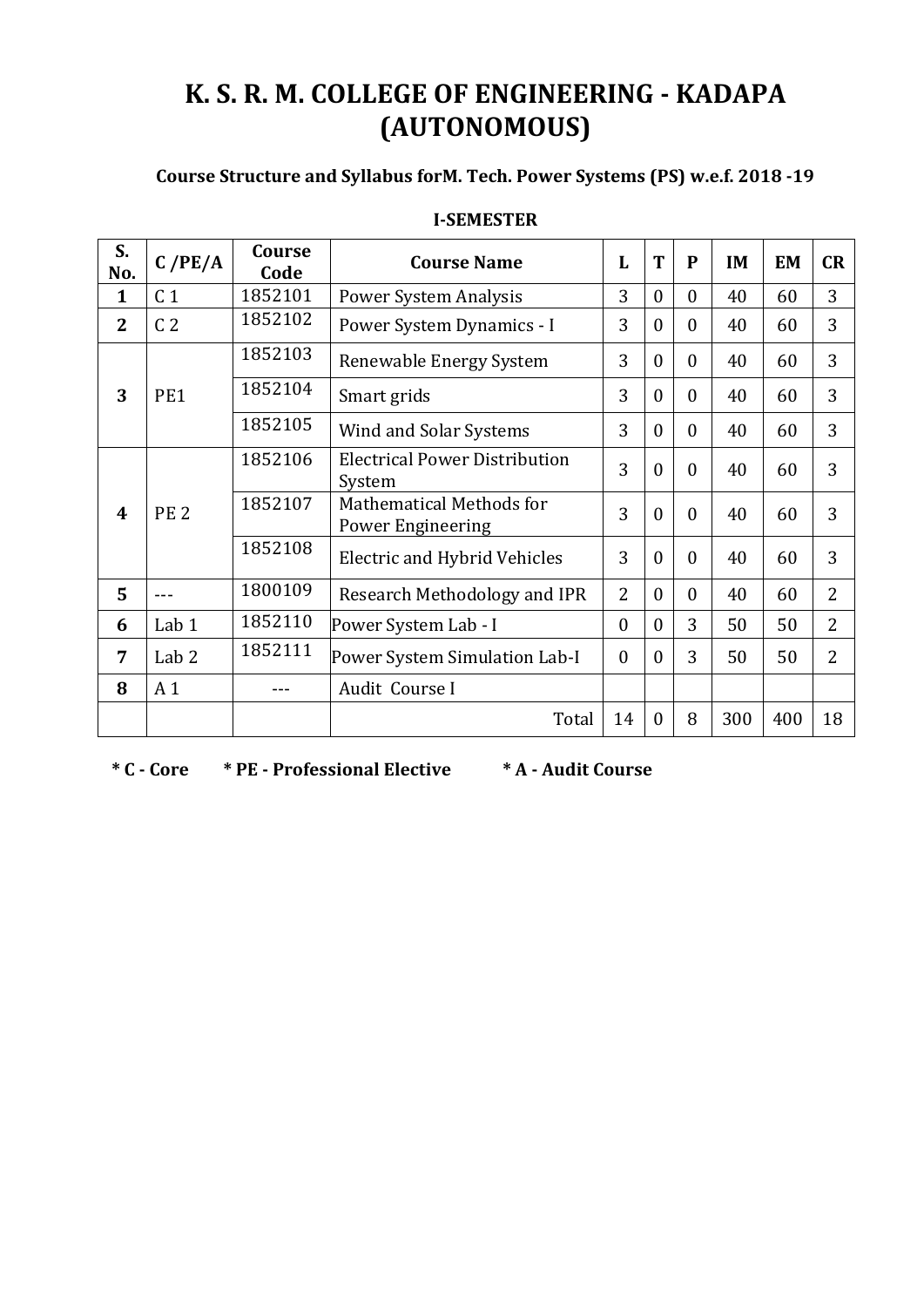### **II SEMESTER**

| S.<br>No.    | C/PE/A           | Course<br>Code | <b>Course Name</b>                        | L                | T                | $\mathbf{P}$ | IM  | <b>EM</b> | CR             |
|--------------|------------------|----------------|-------------------------------------------|------------------|------------------|--------------|-----|-----------|----------------|
| $\mathbf{1}$ | C <sub>3</sub>   | 1852201        | Digital Protection of Power<br>System     | 3                | $\theta$         | $\theta$     | 40  | 60        | 3              |
| $\mathbf{2}$ | C <sub>4</sub>   | 1852202        | Power System Dynamics - II                | 3                | $\theta$         | $\theta$     | 40  | 60        | 3              |
|              |                  | 1852203        | <b>Restructured Power Systems</b>         | 3                | $\theta$         | $\theta$     | 40  | 60        | 3              |
| 3            | <b>PE3</b>       | 1852204        | <b>Energy Auditing and</b><br>Management  | 3                | $\boldsymbol{0}$ | $\mathbf{0}$ | 40  | 60        | 3              |
|              |                  | 1852205        | <b>Power Apparatus Design</b>             | 3                | $\theta$         | $\theta$     | 40  | 60        | 3              |
|              |                  | 1852206        | <b>SCADA System and</b><br>Applications   | 3                | $\theta$         | $\Omega$     | 40  | 60        | 3              |
| 4            | <b>PE4</b>       | 1852207        | <b>Power Quality</b>                      | 3                | $\theta$         | $\mathbf{0}$ | 40  | 60        | 3              |
|              |                  | 1852208        | AI Techniques                             | 3                | $\theta$         | $\theta$     | 40  | 60        | 3              |
| 5            | C <sub>5</sub>   | 1852209        | Mini Project with Seminar                 | $\boldsymbol{0}$ | $\theta$         | 4            | 100 | -         | $\overline{2}$ |
| 6            | Lab <sub>3</sub> | 1852210        | Power System Lab -II                      | $\boldsymbol{0}$ | $\overline{0}$   | 4            | 50  | 50        | $\overline{2}$ |
| 7            | Lab 4            | 1852211        | <b>Power Systems Simulation</b><br>Lab-II | $\mathbf{0}$     | $\Omega$         | 4            | 50  | 50        | $\overline{2}$ |
| 8            | A II             |                | Audit Course II                           |                  |                  |              |     |           |                |
|              |                  |                | Total                                     | 12               | $\theta$         | 12           | 360 | 340       | 18             |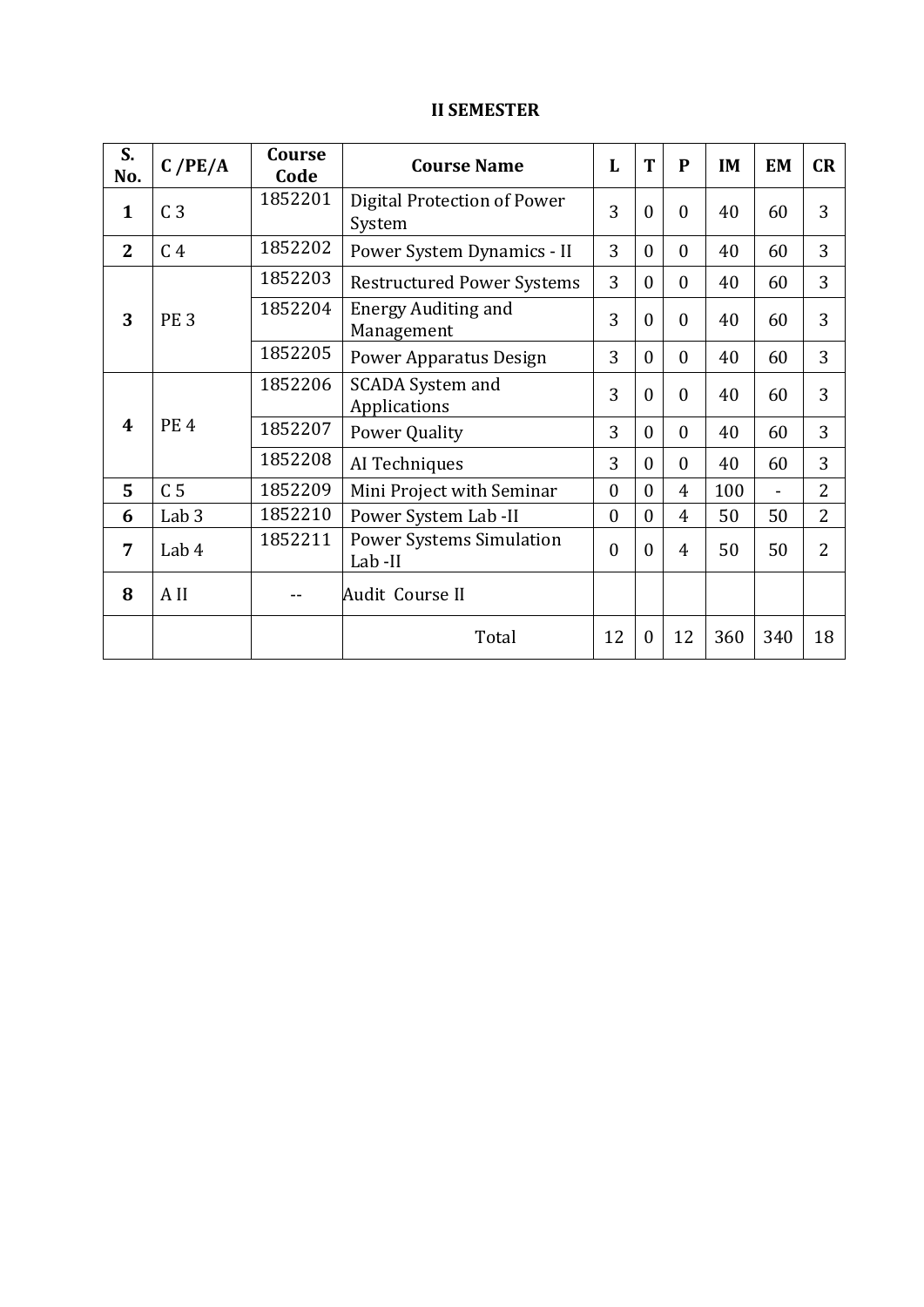#### **III SEMESTER**

| S.<br>No.    | C/PE/A           | Course<br>Code | <b>Course Name</b>                                | L        | T                    | $\mathbf{P}$     | <b>IM</b> | <b>EM</b> | CR |
|--------------|------------------|----------------|---------------------------------------------------|----------|----------------------|------------------|-----------|-----------|----|
|              |                  | 1852301        | <b>Power System Transients</b>                    | 3        | $\theta$             | $\theta$         | 40        | 60        | 3  |
| $\mathbf{1}$ | <b>PE 5</b>      | 1852302        | <b>Industrial Load Modeling</b><br>and Control    | 3        | $\overline{0}$       | $\boldsymbol{0}$ | 40        | 60        | 3  |
|              |                  | 1852303        | Dynamics Of Linear<br>Systems                     | 3        | $\mathbf{0}$         | $\boldsymbol{0}$ | 40        | 60        | 3  |
|              |                  | 1871304        | <b>Business Analytics</b>                         | 3        | $\overline{0}$       | $\boldsymbol{0}$ | 40        | 60        | 3  |
|              |                  | 1871305        | <b>Industrial Safety</b>                          | 3        | $\overline{0}$       | $\theta$         | 40        | 60        | 3  |
|              |                  | 1871306        | <b>Operations Research</b>                        | 3        | $\theta$             | 0                | 40        | 60        | 3  |
| $\mathbf{2}$ | <b>OE</b>        | 1871307        | Cost Management of<br><b>Engineering Projects</b> | 3        | $\overline{0}$       | $\theta$         | 40        | 60        | 3  |
|              |                  | 1871308        | <b>Composite Materials</b>                        | 3        | $\theta$<br>$\theta$ |                  | 40        | 60        | 3  |
|              |                  | 1871309        | <b>Waste to Energy</b>                            | 3        | $\mathbf{0}$         | $\boldsymbol{0}$ | 40        | 60        | 3  |
| 3            | Major<br>Project | 1852310        | Phase - I Dissertation                            | $\theta$ | $\mathbf{0}$         | 20               | 100       | -         | 10 |
|              |                  |                | Total                                             | 6        | $\mathbf{0}$         | 20               | 180       | 120       | 16 |

#### **IV SEMESTER**

| S.<br>No. | Course           | Course<br>Code | <b>Course Name</b>      | m | D  | <b>IM</b> | EM | CR |
|-----------|------------------|----------------|-------------------------|---|----|-----------|----|----|
|           | Major<br>Project | 1852401        | Phase - II Dissertation |   | っつ | 50        | 50 |    |
|           |                  |                | Total                   |   | າາ | 50        |    |    |

## **Audit course I & II**

| S. No. | <b>Course Code</b> | <b>Course Name</b>                        |
|--------|--------------------|-------------------------------------------|
| 1      | 1870A01            | <b>English for Research Paper Writing</b> |
| 2      | 1870A02            | Disaster Management                       |
| 3      | 1870A03            | Sanskrit for Technical Knowledge          |
| 4      | 1870A04            | Value Education                           |
| 5      | 1870A05            | Constitution of India                     |
| 6      | 1870A06            | <b>Pedagogy Studies</b>                   |
| 7      | 1870A07            | <b>Stress Management by Yoga</b>          |
| 8      | 1870A08            | Personality Development through Life      |
|        |                    | Enlightenment Skills                      |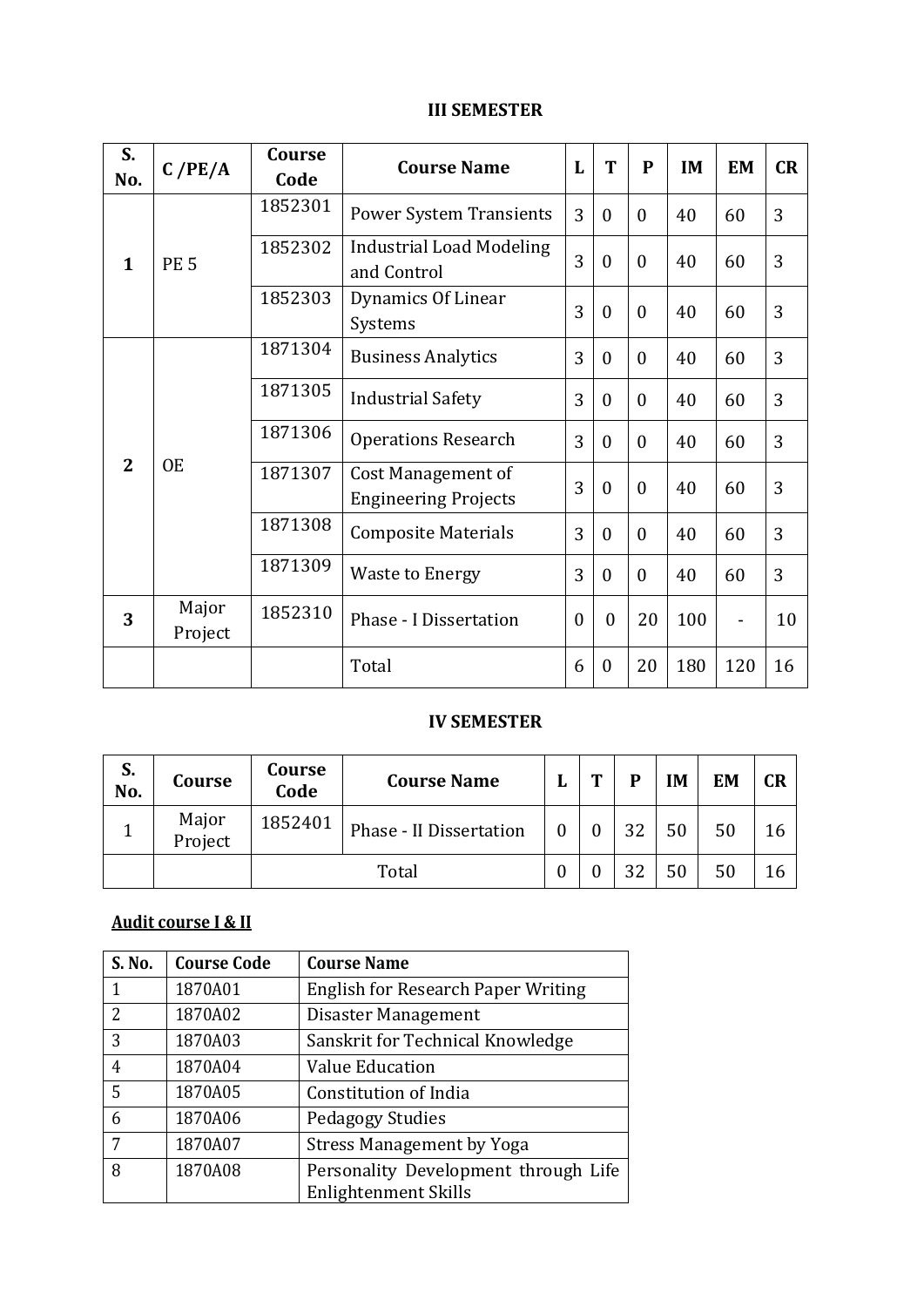| <b>Subject</b><br>Code | Core<br>/Elective | <b>Course Name</b>           | m | <b>IM</b> | <b>EM</b> | <b>CR</b> |
|------------------------|-------------------|------------------------------|---|-----------|-----------|-----------|
| 1852101                | Core 1            | <b>Power System Analysis</b> |   | 40        | 60        |           |

Students will be able to:

- 1. Study various methods of load flow and their advantages and disadvantages.
- 2. Understand how to analyze various types of faults in power system.
- 3. Understand power system security concepts and study the methods to
- 4. rank the contingencies.
- 5. Understand need of state estimation and study simple algorithms for state estimation.
- 6. Study voltage instability phenomenon.

#### **Course Outcomes**

Students will be able to:

- 1. Able to calculate voltage phasors at all buses, given the data using various methods of load flow and fault currents in each phase
- 2. Rank various contingencies according to their severity
- 3. Estimate the bus voltage phasors given various quantities viz. power flow, voltages, taps, CB status etc
- 4. Estimate closeness to voltage collapse and calculate PV curves using continuation power flow.

#### **UNIT-I**

**Load flow:** Overview of Newton-Raphson, Gauss-Seidel, Fast-decoupled methods, convergence properties, sparsity techniques.Control of Voltage profile: Control by generators-Control by VAR generators – control by transformers.Load flow under power electronic control: AC-DC load flow – Converter model – Solution technique – Sequential method.

#### **UNIT-II**

**Fault Analysis:** Symmetrical-internal voltages of loaded machines under fault conditions-Short circuit of a synchronous machine – symmetrical components- sequence networks of synchronous machine, transmission line, transformer – unsymmetrical faults -open conductor faults.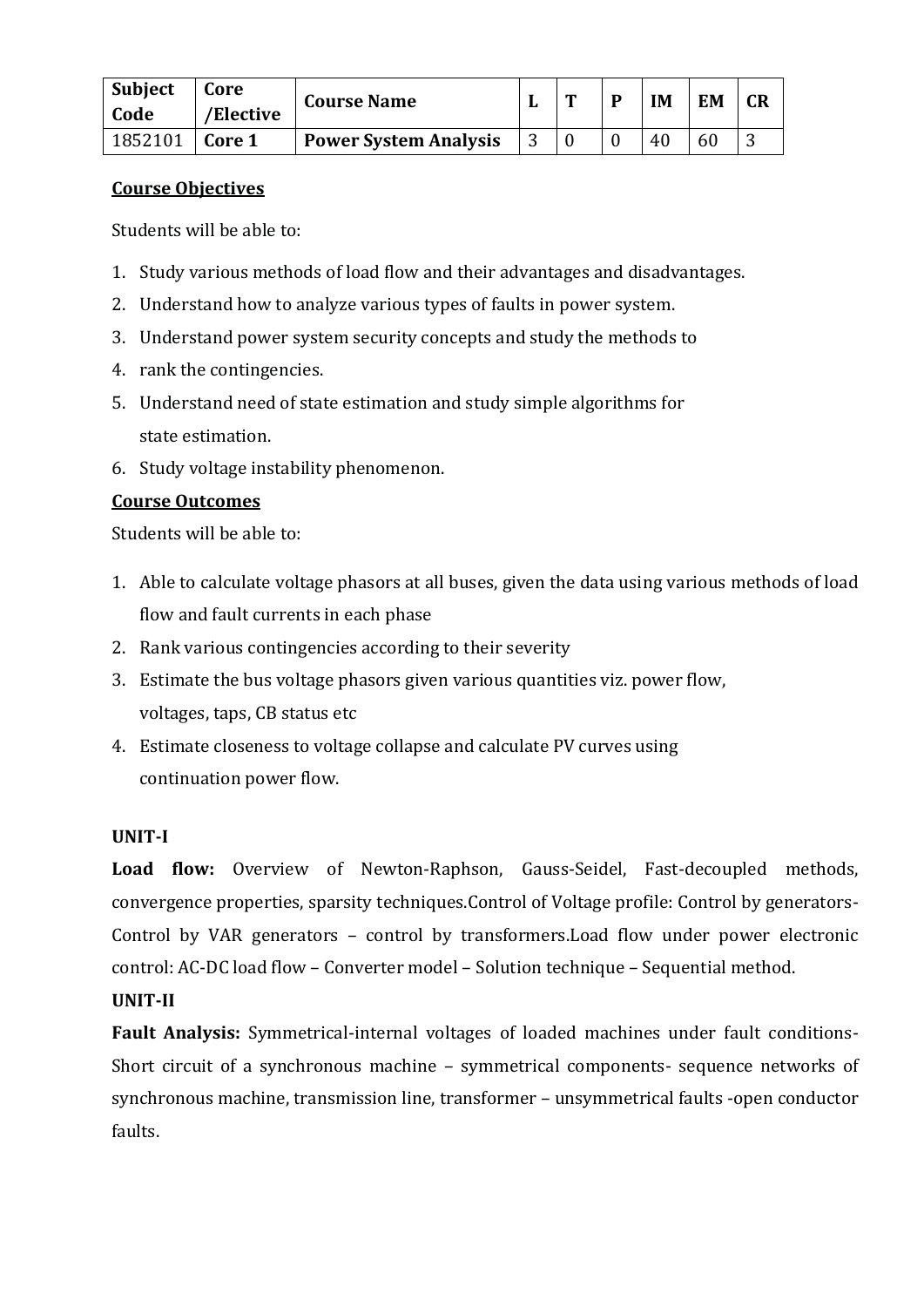#### **UNIT-III**

**Security Analysis:** Factors affecting power system security- contingency analysis – over view of security analysis – Linear sensitivity factors: Generation shift factors, line outage distribution factors – AC power flow methods – Contingency selection.

#### **UNIT-IV**

**State Estimation:** Introduction to State Estimation, Least Squares Estimation and Weighted Least Squares Estimation, State Estimation in AC Network, Orthogonal Decomposition, Detection and Identification of Bad measurements, Network Observability and Pseudo – measurements.

#### **UNIT-V**

**Voltage Stability:** Basic concepts related to voltage stability- definition - classification – voltage collapse – P-V& Q-V curve – voltage stability analysis: – prevention of voltage collapse.

#### **Text Books:**

1. J.J. Grainger &W.D.Stevenson, "Power System Analysis", McGraw Hill, 2003.

2. A.J. Wood, "Power Generation, Operation and Control", John Wiley, 1994.

3. I.J. Nagrath, D.P. Kothari, "Modern Power System Analysis", TMH Publications.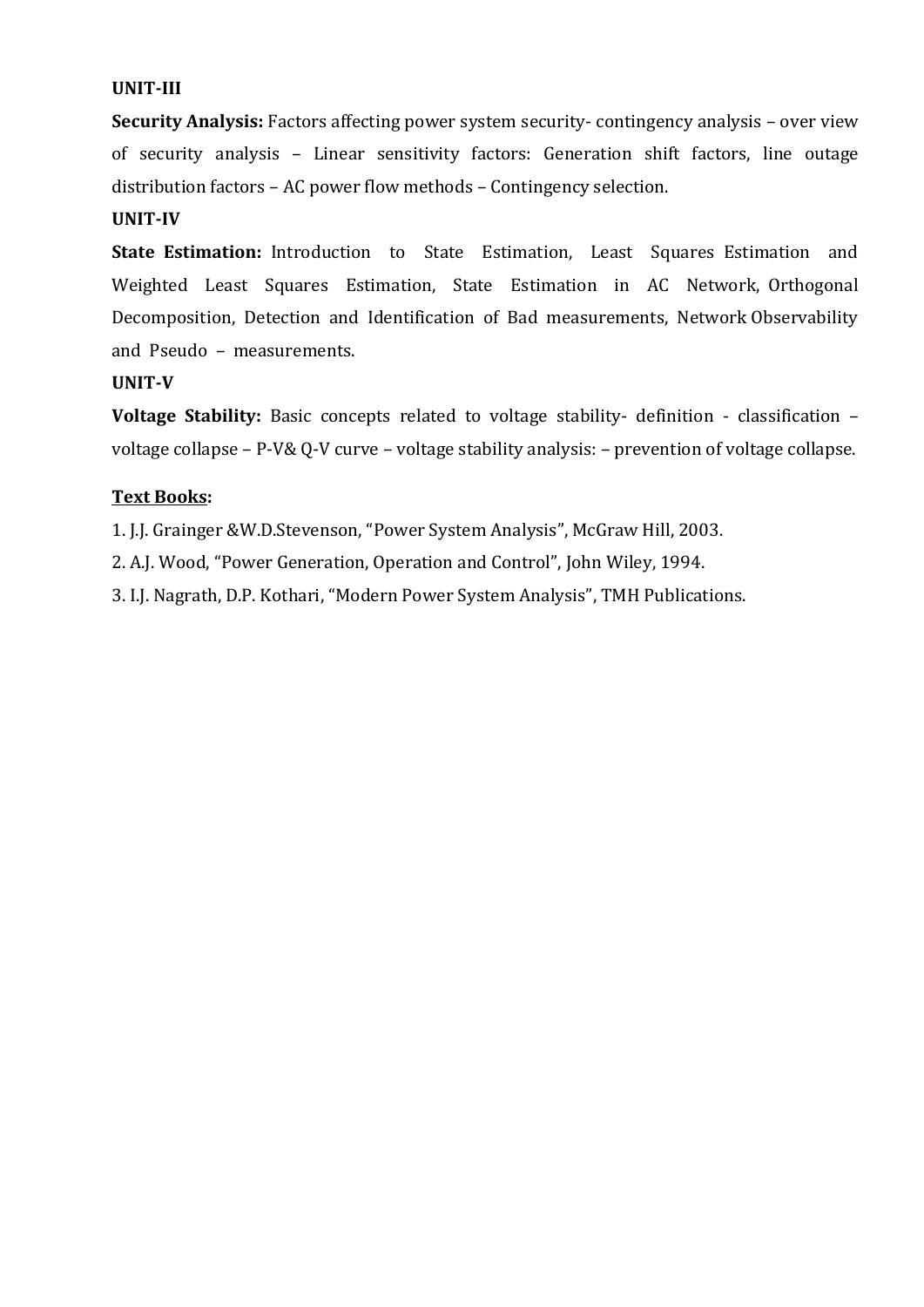| <b>Subject</b><br>Code | Core<br>/Elective | <b>Course Name</b>               | m | D | <b>IM</b> | EM | <b>CR</b> |
|------------------------|-------------------|----------------------------------|---|---|-----------|----|-----------|
| 1852102                | Core 2            | <b>POWER SYSTEM DYNAMICS-I 3</b> |   |   | 40        | 60 |           |

Students will be able to:

- 1. Study of system dynamics and its physical interpretation
- 2. Development of mathematical models for synchronous machine
- 3. Modeling of induction motor

### **Course Outcomes**

Students will be able to:

- 1. Understand the modelling of synchronous machine in detail.
- 2. Carry out simulation studies of power system dynamics using MATLAB-SIMULINK.
- 3. Carry out stability analysis with and without power system stabilizer
- 4. Understand the load modelling in power system

### **UNIT-I**

**Modelingof Synchronous Machine:**Synchronous machine – Park's Transformation-analysis

of steady state performance, per - unit quantities-Equivalent circuit of synchronous machine.

### **UNIT-II**

**Steady State Analysis**: Voltage, Current and Flux Linkage relationships, Steady state equivalent circuit, Formulation of State Space Model.

### **UNIT-III**

Sub-Transient and transient inductance and Time Constants, Synchronous Machines Simplified model.

## **UNIT-IV**

**Excitation System**: Effects of Excitation system, PSS-Block Diagram, System State matrices (Type Systems).

## **UNIT-V**

**Modeling of Induction Motors**: Basic Equations, d-q Transformations, Steady State Characteristics, Equivalent Circuits, Effect of rotor resistance, Modelling of Prime Movers.

### **Text Books:**

- 1. P.M. Anderson & A.A. Fouad, "Power System Control and Stability", IEEE Press.
- 2. Power system Stability and Control, P.Kundur, TMH.
- 3. Power system Analysis and Design, William D Stevenson, John J Grainger, TMH.

## **Reference Books:**

- 1. Power Systems Dynamics and Stability, M.A.Pai- PHI Publications.
- 2. Power system dynamics, K.R. PADIYAR B.S. Publications.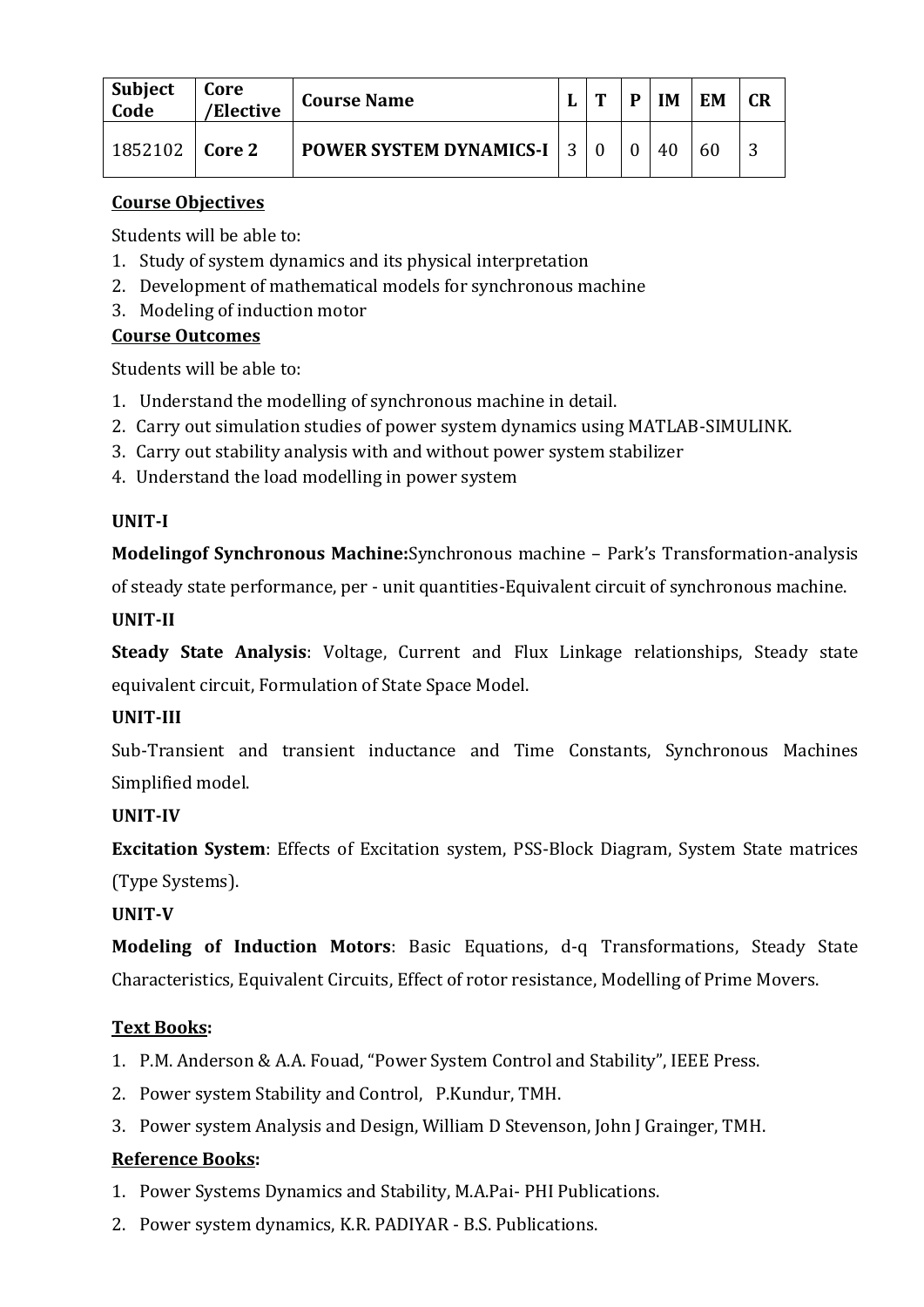| <b>Subject</b><br>Code | Core<br>'Elective | <b>Course Name</b>              | ш | m | D | IM | <b>EM</b> | <b>CR</b> |
|------------------------|-------------------|---------------------------------|---|---|---|----|-----------|-----------|
| 1852103                | <b>PE 1</b>       | <b>Renewable Energy Systems</b> | 3 |   |   | 40 | 60        |           |

Students will be able to:

- 1. To learn various renewable energy sources.
- 2. To gain understanding of integrated operation of renewable energy sources.
- 3. To understand Power Electronics Interface with the Grid.

## **Course Outcomes**

Students will be able to:

- 1. Knowledge about renewable energy.
- 2. Understand the working of distributed generation system in autonomous/grid connected modes.
- 3. Know the Impact of Distributed Generation on Power System.

## **Unit - I**

Introduction, Distributed Vs Central Station Generation, Various non - Conventional energy sources, availability, classification merits and demerits.

### **Unit - II**

Introduction to solar Energy Theory of Solar Cells, Solar cell materials, Solar Cell array, solar

radiation, Flat Plate Collectors, Focussing Plate Collectors, Solar Thermal Power Plants.

### **Unit - III**

Introduction to wind energy, wind power and its Sources, Site Selection, criterion, Classification of rotors, wind characteristics, Performance and limitations of energy conversion Systems.

### **Unit - IV**

Resources of geothermal energy, Thermo dynamics of geothermal energy conversion electrical conversion, non - electrical Conversion, environmental considerations.

## **Unit - V**

Tidal and wave energy - Principle of working, Performance and limitations.Biomass energy-

Availability of biomass and its Conversion Theory.

Fuel Cells-Working Principle, types of Fuel Cells, Performance and limitations.

## **Text Books:**

- 1. RanjanRakesh, Kothari D.P, Singal K.C, "Renewable Energy Sources and Emerging Technologies, 2nd Ed. Prentice Hall of India,2011.
- 2. Math H.Bollen, Fainan Hassan, "Integration of Distributed Generation in the Power System", July2011,Wiley –IEEE Press.
- 3. Loi Lei Lai, Tze Fun Chan, "Distributed Generation: Induction and Permanent Magnet Generators",October 2007, Wiley-IEEE Press.
- 4. Roger A.Messenger, Jerry Ventre, "Photovoltaic System Engineering", 3rd Ed, 2010.
- 5. James F.Manwell, Jon G.McGowan, Anthony L Rogers, "Wind energy explained: Theory Design and Application", John Wiley and Sons 2nd Ed, 2010.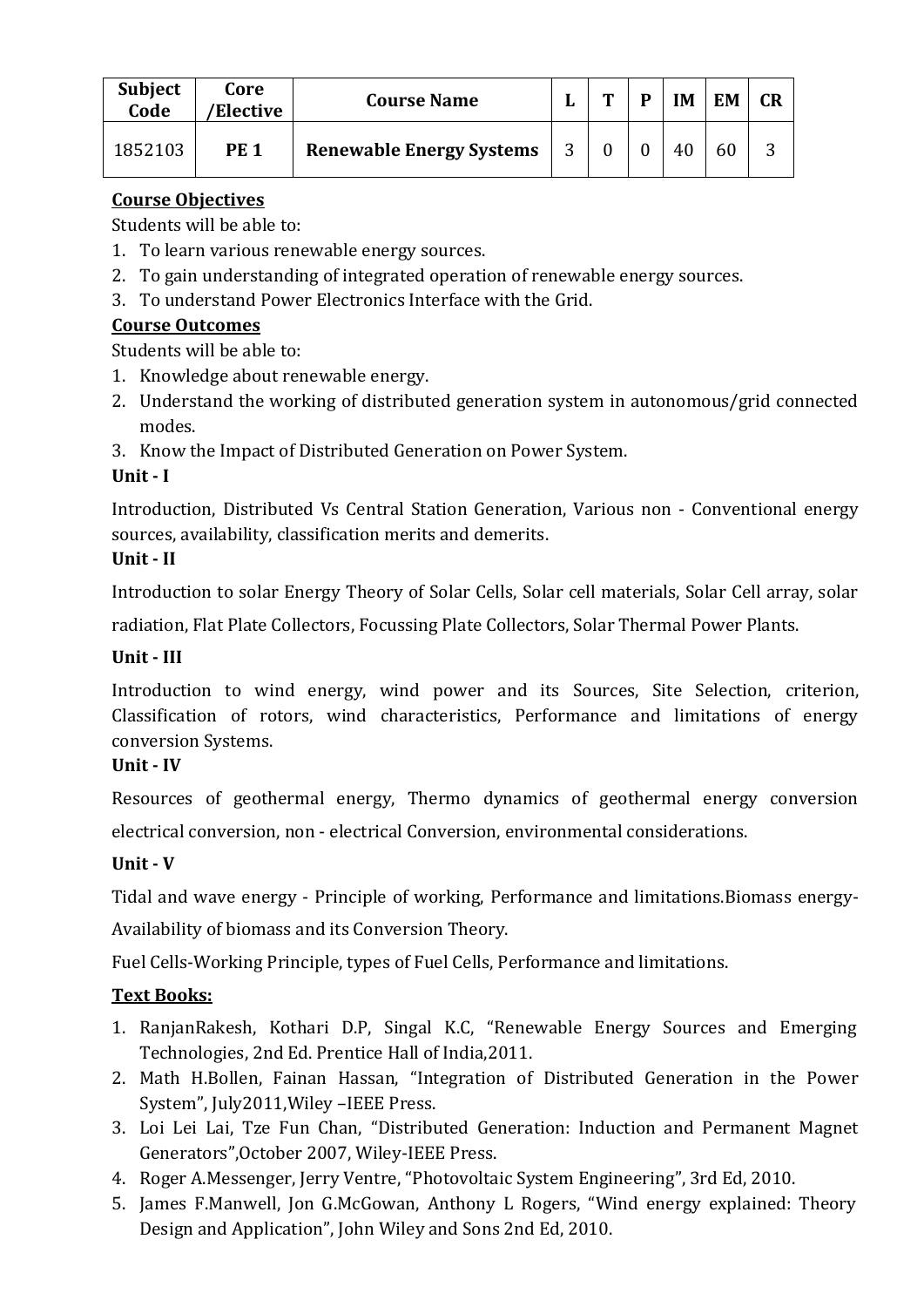| <b>Subject</b><br>Code | Core<br>/Elective | <b>Course Name</b> |   | Т | D | IM | EM | <b>CR</b> |
|------------------------|-------------------|--------------------|---|---|---|----|----|-----------|
| 1852104                | <b>PE 1</b>       | <b>Smart Grids</b> | ◠ |   |   | 40 | 60 |           |

Students will be able to:

- 1. Understand concept of smart grid and its advantages over conventional grid.
- 2. Know smart metering techniques.
- 3. Learn wide area measurement techniques.
- 4. Understanding the problems associated with integration of distributed generation& its solution through smart grid.

### **Course Outcomes**

Students will be able to:

- 1. Understand the difference between smart grid & conventional grid.
- 2. Apply smart metering concepts to industrial and commercial installations.
- 3. Formulate solutions in the areas of smart sub-stations, distributed generation and wide area measurements.
- 4. Come up with smart grid solutions using modern communication technologies.

## **Unit - I**

Introduction to Smart Grid, Evolution of Electric Grid-Concept of Smart Grid, Definitions-Need of Smart Grid, Concept of Robust &Self Healing Grid Present development & International policies in Smart Grid.

## **Unit - II**

Introduction to Smart Meters, Real Time Pricing, Smart-Appliances, Automatic Meter Reading(AMR)-Outage Management System(OMS)-Plug in Hybrid Electric Vehicles(PHEV), Vehicle to Grid, Smart Sensors, Home & Building Automation-Smart Substations, Substation Automation, Feeder Automation.

## **Unit - III**

Geographic Information System(GIS)-Intelligent Electronic Devices(IED) & their application for monitoring & protection, Smart storage like Battery, SMES, Wide Area Measurement System(WAMS)-Phase Measurement Unit(PMU).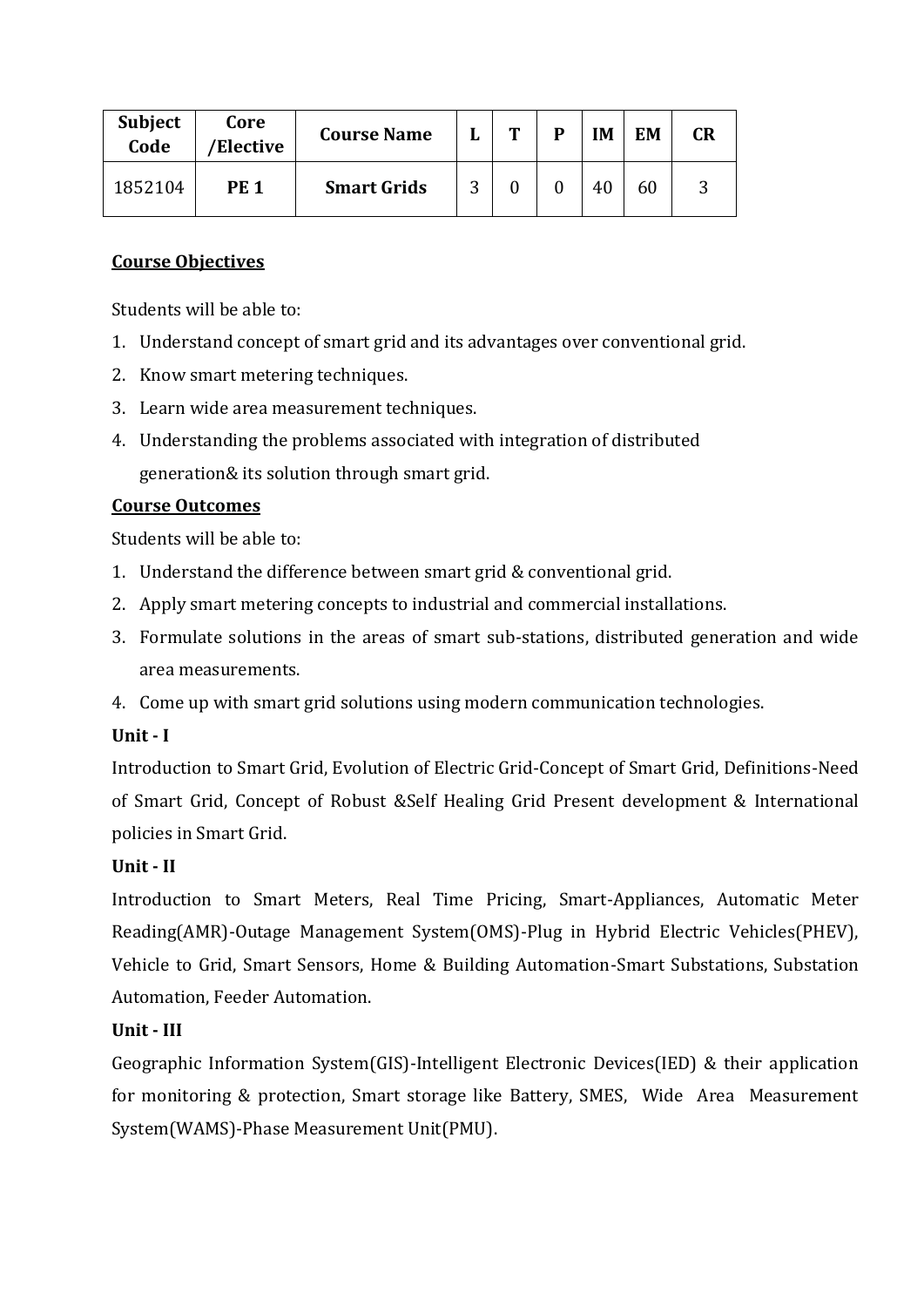### **Unit - IV**

Concept of micro-grid, need & applications of micro-grid, formationof micro-grid, Issues of inter-connection, protection & control ofmicro-grid.-Thin film solar cells, Variable speedwind generators, fuel-cells, micro-turbines.

#### **Unit - V**

Advanced Metering Infrastructure (AMI), Home Area Network(HAN),- Neighborhood AreaNetwork (NAN), Wide Area Network (WAN)-Bluetooth, Zigbee, GPS, Wi-Fi, Wi-Max based communication,-Wireless Mesh Network, Basics of CLOUD Computing & Cyber- Security for Smart Grid-Broadband over Power line (BPL).

#### **Reference Books:**

- 1. Ali Keyhani, "Design of Smart Power Grid Renewable Energy Systems", Wiley IEEE, 2011.
- 2. Clark W. Gellings, "The Smart Grid: Enabling Energy Efficiency and Demand Response", CRC Press, 2009.
- 3. JanakaEkanayake, Nick Jenkins, KithsiriLiyanage, "Smart Grid: Technology and Applications",Wiley 2012.
- 4. Stuart Borlase, "Smart Grid: Infrastructure, Technology and solutions", CRC Press.
- 5. A.G.Phadke, "Synchronized Phasor Measurement and their Applications", Springer.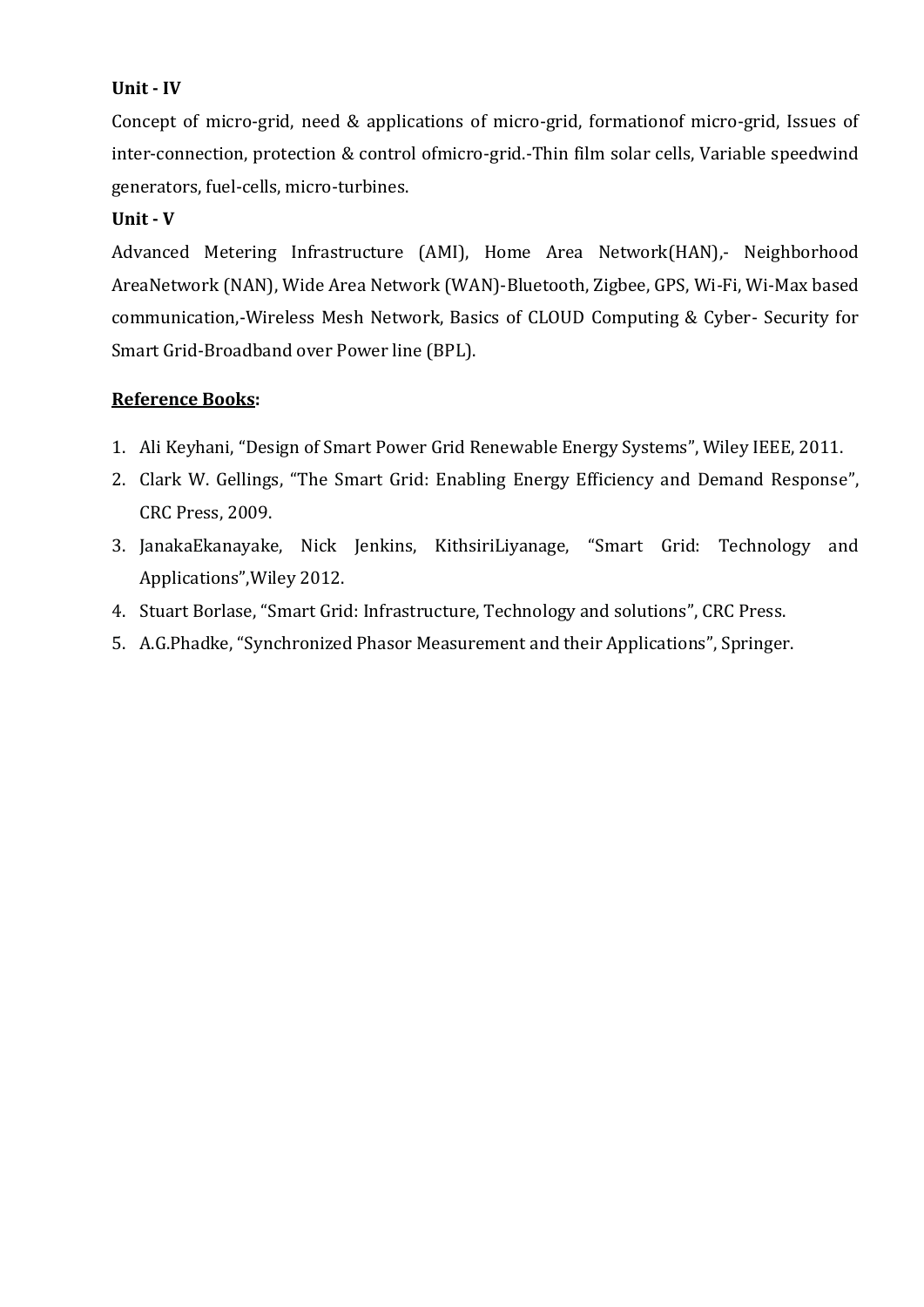| Subject<br>Code | Core<br>/Elective | <b>Course Name</b>            |           | D | IΜ | <b>EM</b> | CR |
|-----------------|-------------------|-------------------------------|-----------|---|----|-----------|----|
| 1852105         | <b>PE 1</b>       | <b>Wind and Solar Systems</b> | $\vert$ 3 |   | 40 |           |    |

- 1. To get exposure to wind and solar systems
- 2. To understand the factors involved in installation and commissioning of a Solar or Wind plant.
- 3. Learning the dynamics involved when interconnected with power system grid

### **Course Outcomes**

Students will be able to:

- 1. Understand the importance of energy growth of the power generation from the renewable energy sources and participate in solving these problems.
- 2. Gain the knowledge of the physics of wind power and solar power generation and all associated issues so as to solve practical problems.
- 3. Gain the knowledge of physics of solar power generation and the associated issues.
- 4. Identify, formulate and solve the problems of energy crises using wind and solar energy

### **UNIT-I**

**Historical development and current status**: Introduction – historical background – current

status of wind power worldwide – status of wind turbine technology.

Characteristics of wind power generation – basic integration issues: consumer requirements – requirements from wind farm operators – the integration issues.

### **UNIT – II**

**Generators and Power Electronics for wind turbines**: generator concepts – power electronic concepts – power electronic solutions in wind farms.

Power quality standards of wind turbines: Power Quality characteristics of wind turbines – Impact on voltage quality.

Technical regulations for inter connections: overview of technical regulations – comparison of technical regulations.

### **UNIT- III**

**Isolated systems with wind power**: isolated power systems – overview of wind – diesel power systems – wind power impact on power quality.

Reactive power capability and voltage control: Relevance and design paradigm – Reactive power capability of a wind turbine – model based design of voltage control systems for wind power plants.

Economic aspects: introduction – costs for network connection and network upgrading – System operation costs in a deregulated market.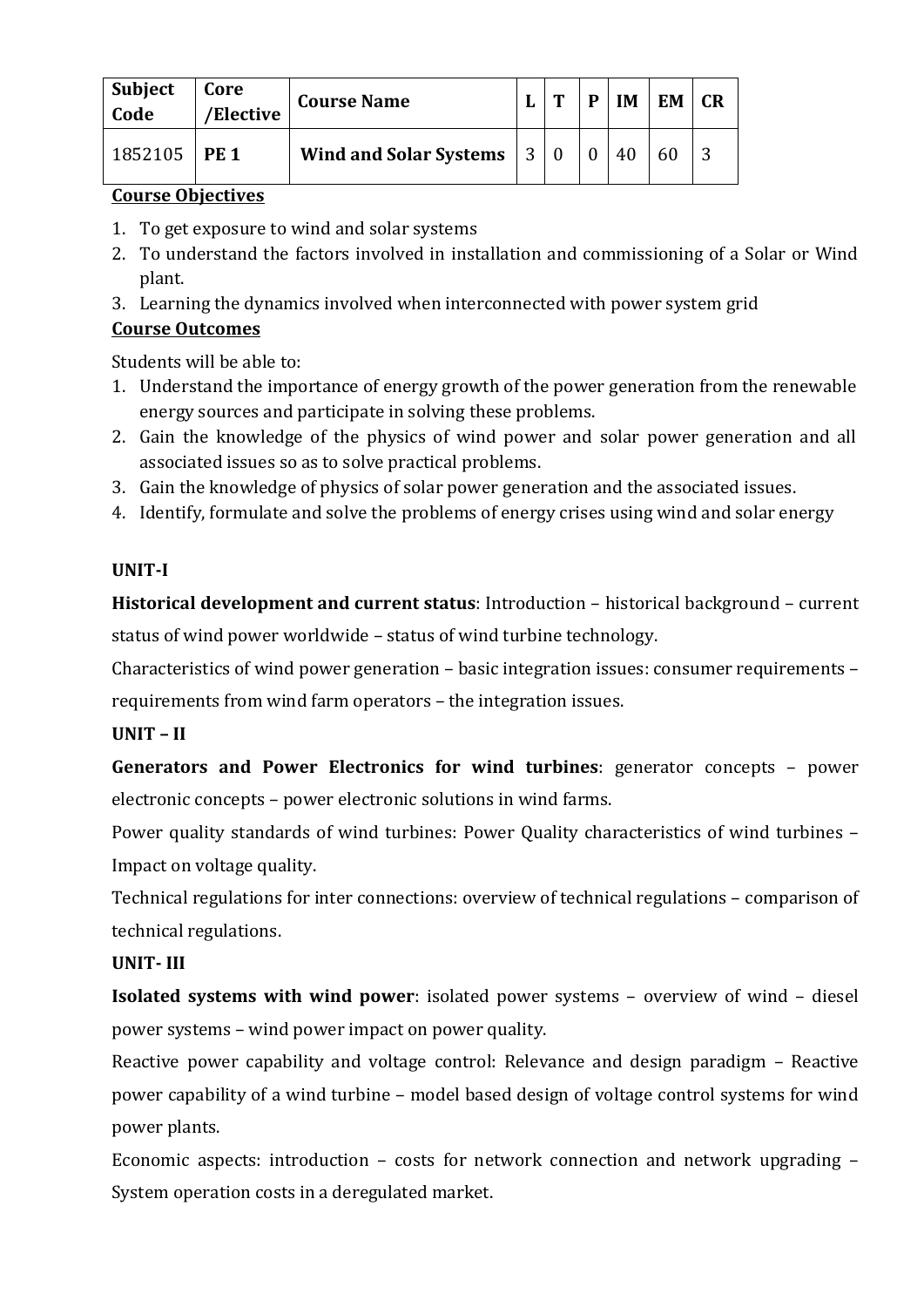#### **UNIT – IV**

**Impacts of wind power on power system stability**: Power system stability and security – rotor angle stability – voltage stability – frequency stability – dynamic behavior of wind power plants.

Solar energy: merits, demerits – thermal applications.

#### **UNIT- V**

Concentrating collectors - devices for thermal collection & storages – Thermal energy storage: sensible heat storage, latent heat storage, Thermo chemical storage - solar pond: principle of working – description.

#### **Text Books**

- 1. Wind power in Power Systems by Thomas Ackerman, John Willy & Sons ltd.
- 2. Solar Energy by K. Sukhatme& S.P. Sukhatme, TMH, 2<sup>nd</sup> Edition.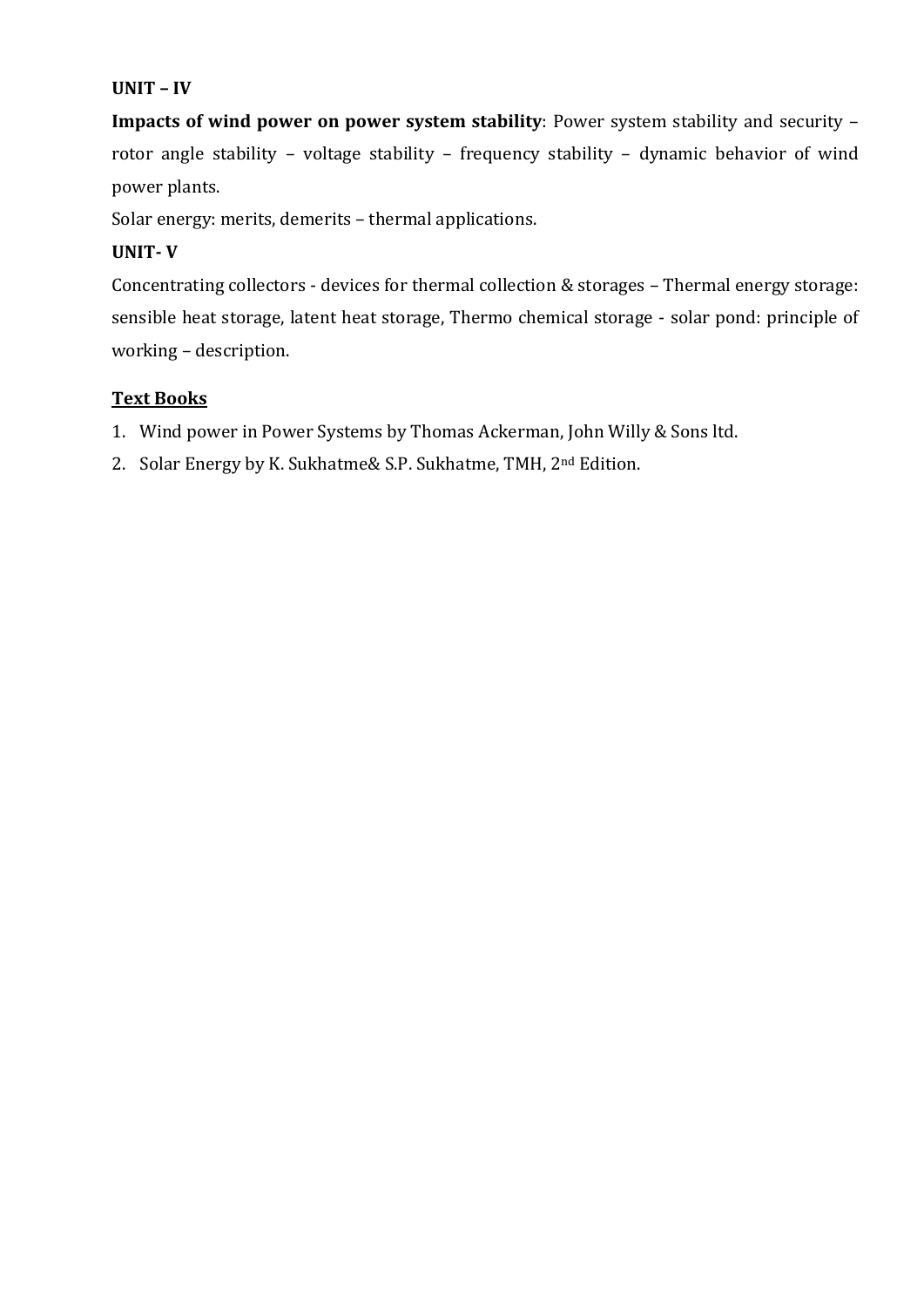| <b>Subject</b><br>Code | Core<br>'Elective | <b>Course Name</b>                                  |   | m | D | IM | EM | CR |
|------------------------|-------------------|-----------------------------------------------------|---|---|---|----|----|----|
| 1852106                | PE 2              | <b>Electric Power Distribution</b><br><b>System</b> | n |   |   | 40 | 60 | ⌒  |

Students will be able to:

- 1. Learning about power distribution system
- 2. Learning of SCADA System
- 3. Understanding Distribution Automation

#### **Course Outcomes**

Students will be able to:

- 1. Gain knowledge in power distribution systems.
- 2. Study of Distribution automation and its applications.
- 3. Learn SCADA system.
- 4. Apply AI Techniques to DA.

#### **UNIT-I**

**Electricity Forecasting**: Power loads – connected loads – short term load forecasting - long term load forecasting – distribution of power- Distributed energy supply system – technological forecasting.

#### **UNIT-II**

**Distribution Automation**: need for distribution automation – characteristics of distribution system – distribution automation- feeder automation – communication requirements for DA-Remote Terminal Unit.

#### **UNIT- III**

**SCADA System**: Introduction- block diagram –components of SCADA – functions of SCADA – SCADA applied to DA – Advantages of DA through SCADA – Requirements and feasibility – DA Integration Mechanisms – Communication protocols in SCADA systems.

#### **UNIT-IV**

**Remote Metering**: Background for Automatic Meter Reading(AMR) for utility – Components of AMR systems – communication methods used for meter reading – AMR system – services and functions - Planning for AMR implementation -Optimal Switching Device placement in Radial distribution system – sectionalizing switches.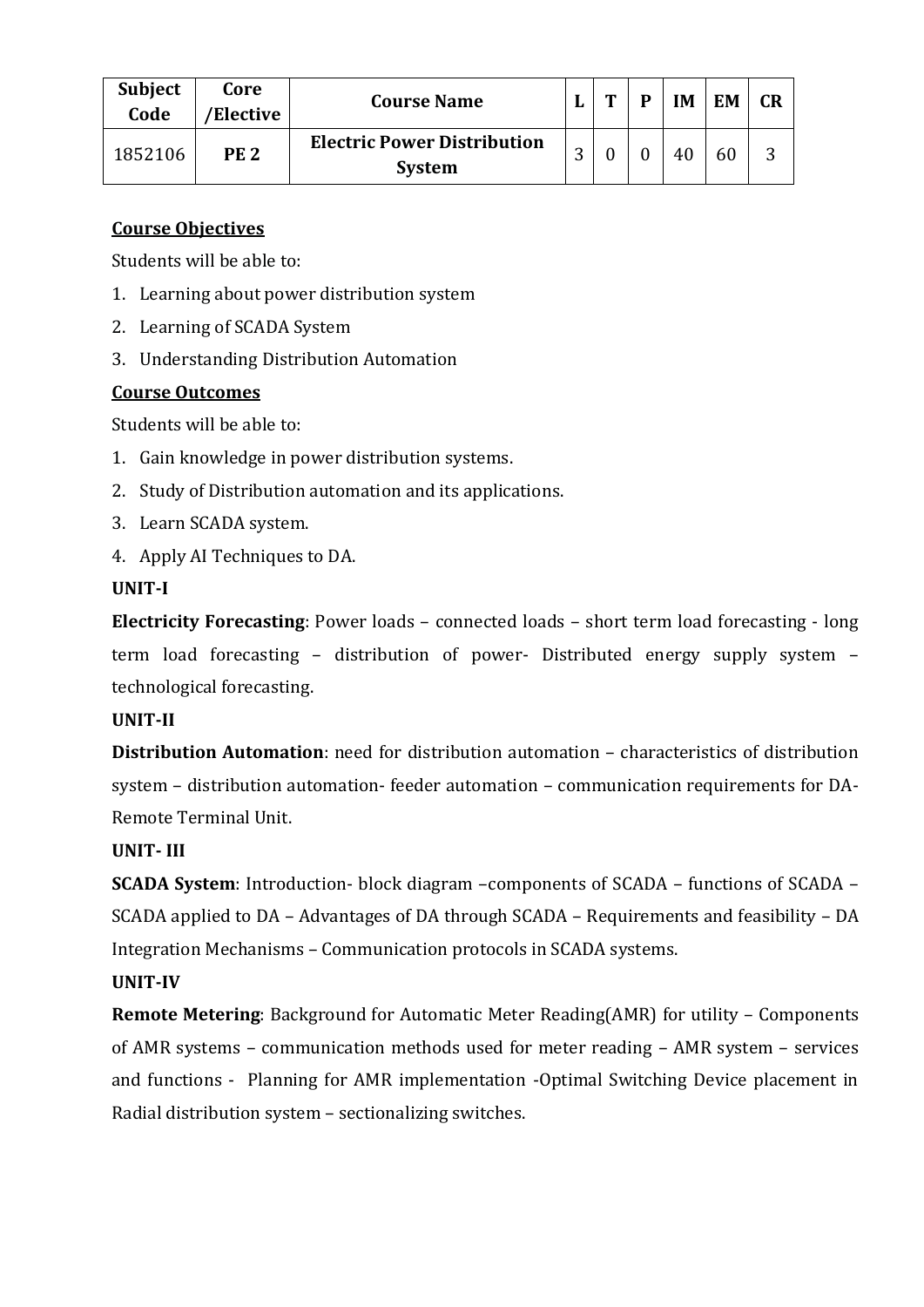#### **UNIT –V**

**AI Techniques Applied to DA**: Introduction – general techniques description – genetic algorithm and its implementation – steps followed in simple Genetic algorithm – Application of GA to DA. Energy Management – Need Based Energy Management- Demand Side management -Urban and Rural Distribution Systems: Urban Distribution – Rural distribution systems.

### **Text Books**:

- 1. A.S. Pabla, "Electric Power Distribution", Tata McGraw Hill Publishing Co. Ltd, Fourth Edition.
- 2. M.K. Khedkar, G.M. Dhole, "A Text Book of Electrical Power Distribution Automation", University Science Press, New Delhi.
- 3. Anthony J Panseni, "Electrical Distribution Engineering", CRC Press.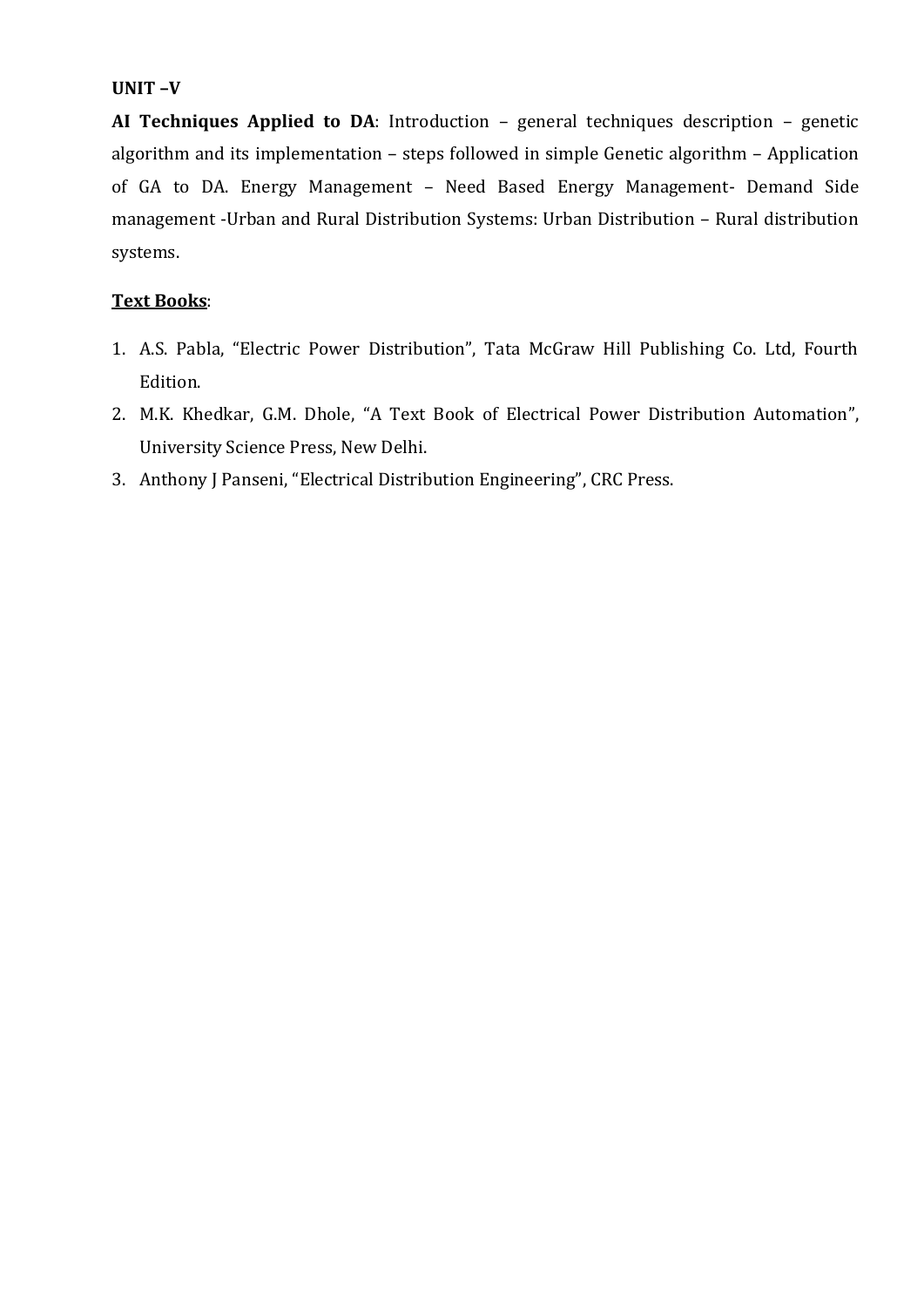| Subject<br>  Code | Core<br>/Elective | <b>Course Name</b>                            |   | m | IM | EM | <b>CR</b> |
|-------------------|-------------------|-----------------------------------------------|---|---|----|----|-----------|
| 1852107           | PE <sub>2</sub>   | Mathematical Methods<br>for Power Engineering | n |   | 40 | 60 |           |

Students will be able to:

- 1. Understand the relevance of mathematical methods to solve engineering problems.
- 2. Understand how to apply these methods for a given engineering problem.

### **Course Outcomes:**

Students will be able to:

- Knowledge about vector spaces, linear transformation, eigen values and eigenvectors of linear operators.
- To learn about linear programming problems and understanding the simple method for solving linear programming problems in various fields of science and technology.
- Acquire knowledge about nonlinear programming and various techniques used for solving constrained and unconstrained nonlinear programming problems.
- Understanding the concept of random variables, functions of random variable and their probability distribution.
- Understand stochastic processes and their classification.

**Unit I :** Vector spaces, Linear transformations, Matrix representation of linear transformation, Eigen values and Eigen vectors of linear operator.

**Unit II :**Linear Programming Problems, Simplex Method and Duality. Non Linear Programming problems.

**Unit III :**Unconstrained Problems, Search methods, Constrained Problems.

**Unit IV :**Lagrange method, Kuhn-Tucker conditions, Random Variables, Distributions.

**Unit V :** Independent Random Variables, Marginal and Conditional distributions,

Elements of stochastic processes.

### **References**

- 1. Kenneth Hoffman and Ray Kunze, "Linear Algebra", 2nd Edition, PHI, 1992.
- 2. Hillier F S and Liebermann G J, "Introduction to Operations Research", 8th Edition, McGraw Hill, 2009.
- 3. A Papoulis, S. Unnikrishnapillai, "Probability, Random Variables and Stochastic Processes", 4rd Edition, McGraw Hill., 2002.
- 4. S.S.Rao, Engineering Optimization Theory and Practice ' Third Enlarges Edition, Newage international publishers, 2013.
- 5. Irwin Miller and Marylees Miller, John E. Freund's "Mathematical Statistics", 6th Edn, PHI, 2002.
- 6. J. Medhi, "Stochastic Processes", New Age International, New Delhi., 1994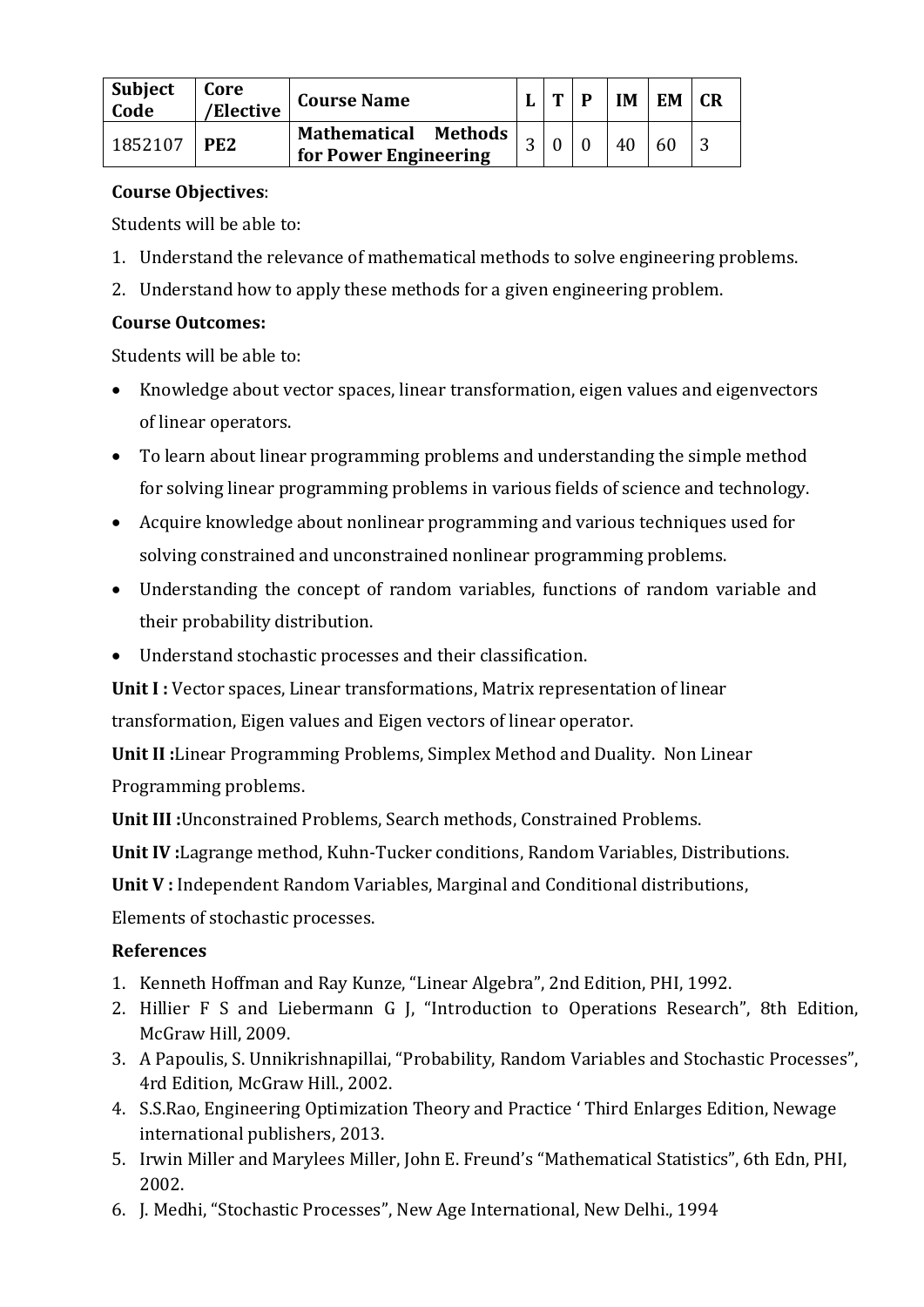| <b>Subject</b><br>Code | Core<br>/Elective | <b>Course Name</b>                     | m | D | IΜ | EM | <b>CR</b> |
|------------------------|-------------------|----------------------------------------|---|---|----|----|-----------|
| 1852108                | <b>PE 2</b>       | Electrical & Hybrid Vehicles $\vert$ 3 |   |   |    | 60 |           |

Students will be able to:

- 1. To understand upcoming technology of hybrid system.
- 2. To understand different aspects of drives application.
- 3. Learning the electric Traction.

## **Course Outcomes**

Students will be able to:

- 1. Acquire knowledge about fundamental concepts, principles of hybrid and electric vehicles.
- 2. Analyze and design of hybrid and electric vehicles.
- 3. To learn electric drive in vehicles / traction.

## **Unit - I**

History of hybrid and electric vehicles,Social and environmental importance of hybrid and electric vehicles, Impact of modern drive-trains on energy supplies, Basics of vehicle performance, vehicle power source, Characterization - Transmission characteristics, Mathematical models to describe vehicle performance.

### **Unit - II**

Basic concept of hybrid traction,Introduction to various hybrid drive-train topologies, Power flow control in hybrid drive-train topologies, Fuel efficiency analysis.

### **Unit - III**

Introduction to electric components used in hybrid and electric vehicles, Configuration and control of DC Motor drives, Configuration and control of Induction Motor drives, configuration and control of Permanent Magnet Motor drives, Configurationand control of Switch ReluctanceMotor drives and drive system efficiency.

### **Unit - IV**

Matching the electric machine and the internal combustion engine(ICE), Sizing the propulsion motor, sizing the power electronics devices, Selectingthe energy storage technology, Communications, supporting subsystems.

### **Unit - V**

Introduction to energy management and their strategies used in hybridand electric vehicle, Classification of different energy management strategies, Comparison ofdifferent energy management strategies, Implementation issues ofenergy strategies.

### **Reference Books**

- 1. Sira -Ramirez, R. Silva Ortigoza, "Control Design Techniques in Power Electronics Devices", Springer.
- 2. Siew-Chong Tan, Yuk-Ming Lai, Chi Kong Tse, "Sliding Mode Control of Switching Power Converters".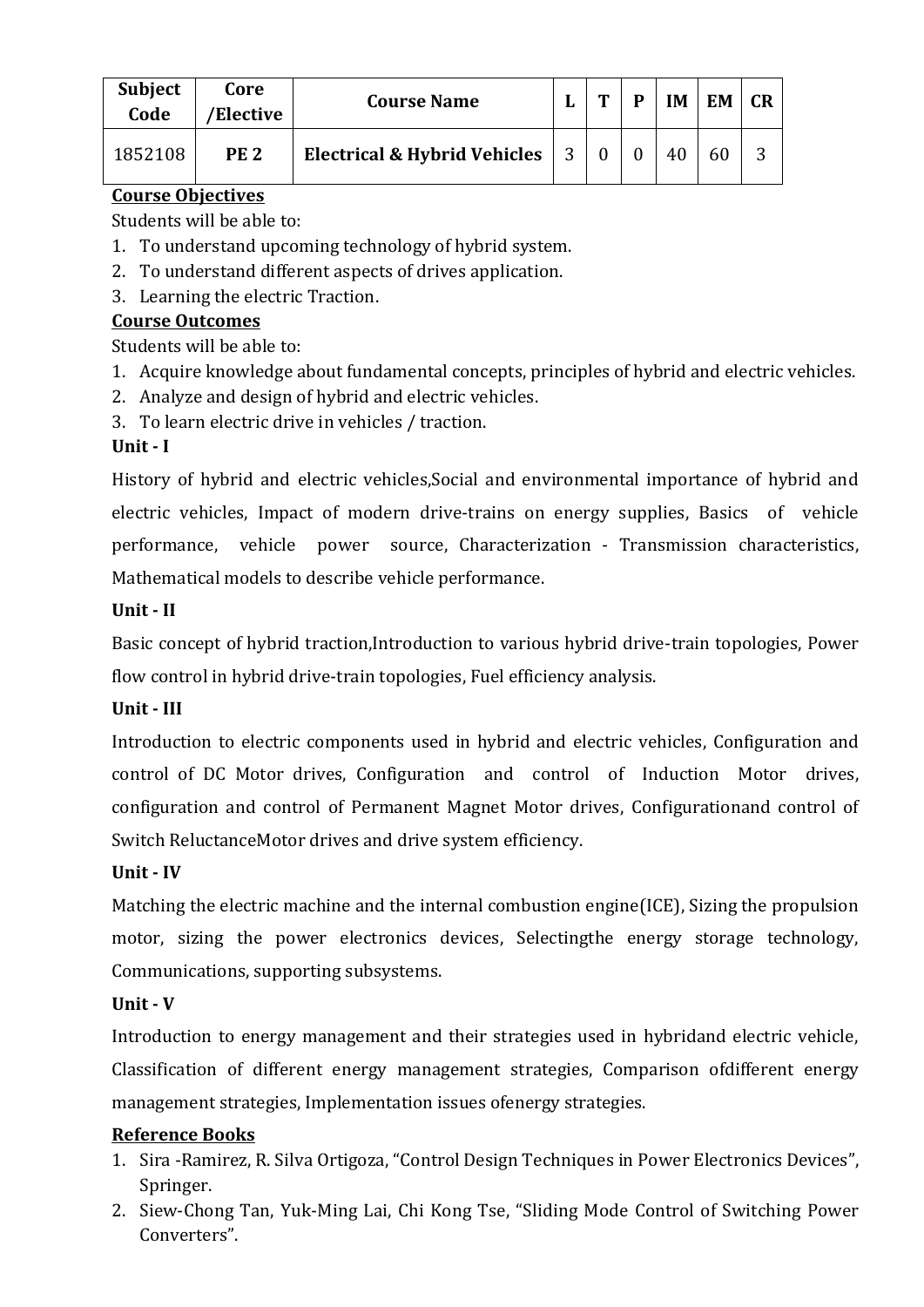| <b>Subject</b><br>Code | Core<br>'Elective | <b>Course Name</b>                     | m | D | ľΜ | EM | <b>CR</b> |
|------------------------|-------------------|----------------------------------------|---|---|----|----|-----------|
| 1800109                | --                | <b>Research Methodology</b><br>and IPR |   |   | 40 | 60 |           |

### **Course objective**:

- To provide a perspective on research to the scholars so as to broaden their conceptions of what research involves.
- To impart knowledge on techniques related to research such as problem formulation, literature survey, information retrieval, use of statistical techniques, writing of research reports and evaluation To expose the scholars ethics in research and Intellectual Property Rights

#### **Course Outcomes:**

At the end of this course, students will be able to

- Understand research problemformulation.
- Analyze research relatedinformation
- Follow researchethics
- Understand that today's world is controlled by Computer, Information Technology, but tomorrow world will be ruled by ideas, concept, andcreativity.
- Understanding that when IPR would take such important place in growth of individuals & nation, it is needless to emphasis the need of information about Intellectual Property Right to be promoted among students in general & engineering inparticular.
- Understand that IPR protection provides an incentive to inventors for further researchwork
- and investment in R & D, which leads to creation of new and better products, and in turn brings about, economic growth and social benefits

### **Unit 1**

Meaning of research problem, Sources of research problem, Criteria Characteristics of a good research problem, Errors in selecting a research problem, Scope and objectives of research problem.

Approaches of investigation of solutions for research problem, data collection, analysis, interpretation, Necessary instrumentations.

#### **Unit 2**

Effective literature studies approaches, Plagiarism and Research ethics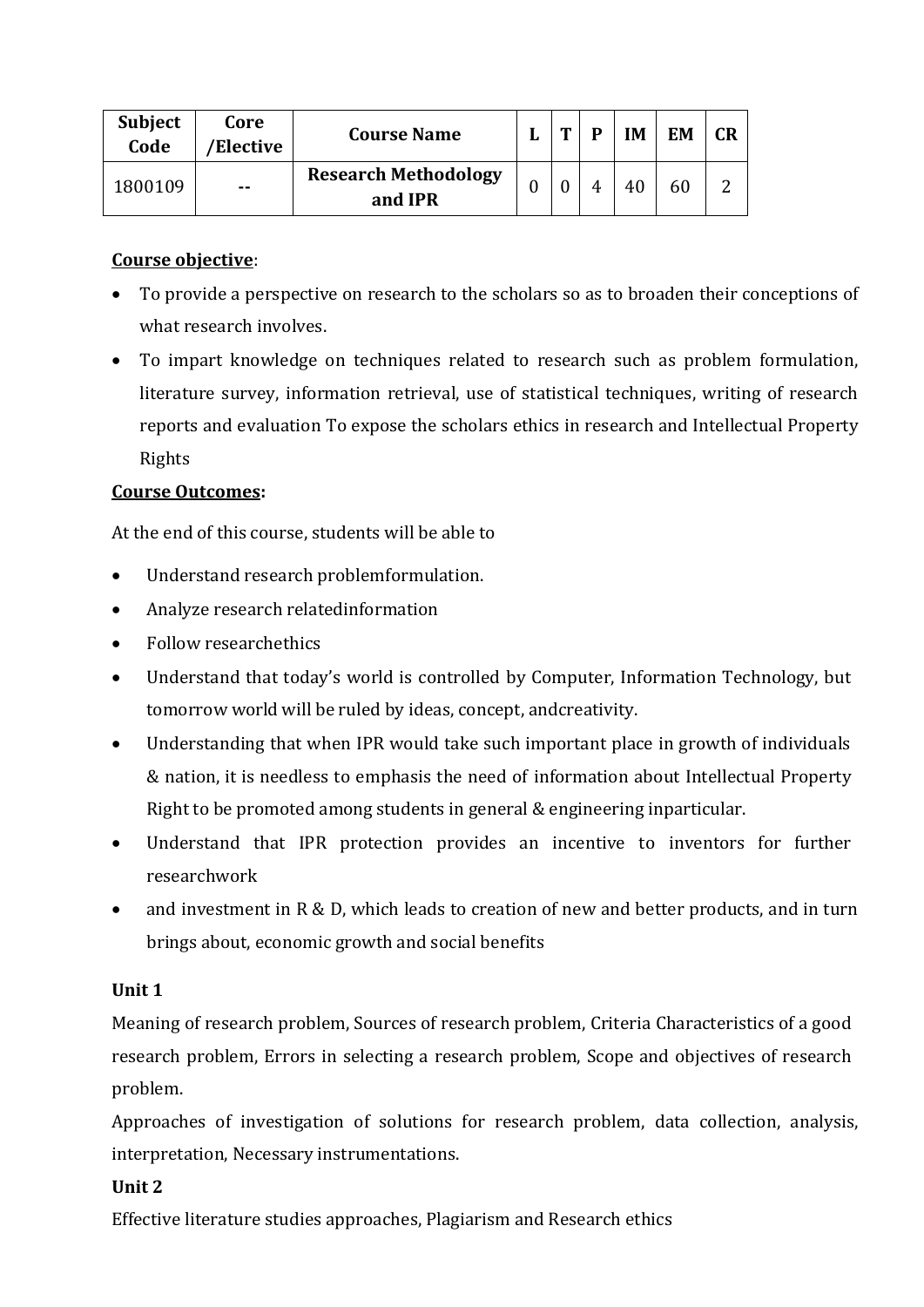### **Unit 3**

Effective technical writing, how to write report, Paper Developing a Research Proposal, Format of research proposal, a presentation and assessment by a review committee.

#### **Unit 4**

Nature of Intellectual Property: Patents, Designs, Trade and Copyright. Process of Patenting and Development: technological research, innovation, patenting, development. International Scenario: International cooperation on Intellectual Property. Procedure for grants of patents, Patenting under PCT.

#### **Unit 5**

Patent Rights: Scope of Patent Rights. Licensing and transfer of technology.Patent information and databases.GeographicalIndications.New Developments in IPR: Administration of Patent System. New developments in IPR; IPR of Biological Systems, Computer Software etc. Traditional knowledge Case Studies, IPR and IITs.

### **Text Books:**

- 1. Stuart Melville and Wayne Goddard, "Research methodology: an introduction for science & engineeringstudents".
- 2. Wayne Goddard and Stuart Melville, "Research Methodology: anIntroduction".
- 3. RanjitKumar, 2nd Edition, "Research Methodology: A Step by Step Guide forbeginners".

#### **References:**

- 1. Halbert, "Resisting Intellectual Property", Taylor & Francis Ltd,2007.
- 2. Mayall, "Industrial Design", McGraw Hill,1992.
- 3. Niebel, "Product Design", McGraw Hill,1974.
- 4. Asimov, "Introduction to Design", Prentice Hall,1962.
- 5. Robert P. Merges, Peter S. Menell, Mark A. Lemley, "Intellectual Property in New Technological Age",2016.
- 6. T. Ramappa, "Intellectual Property Rights Under WTO", S. Chand,2008.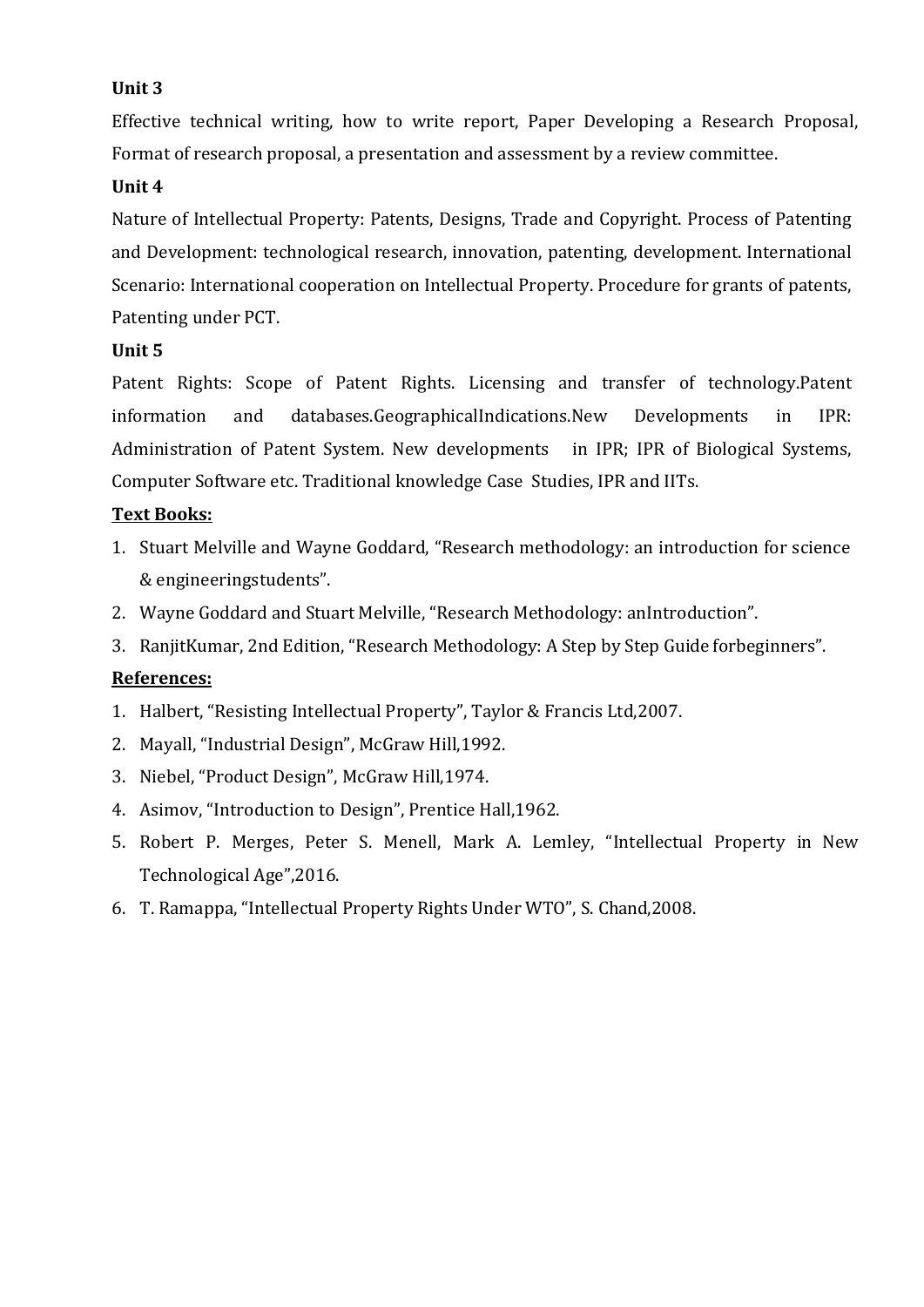| <b>Subject</b><br>Code | Core<br>'Elective | <b>Course Name</b>    | m | ٦M | <b>EM</b> | CR |
|------------------------|-------------------|-----------------------|---|----|-----------|----|
| 1852110                | LAB1              | Power Systems Lab - I |   | 50 | 50        |    |

Any Eight of the following experiments has to be carried out

- 1. Sequence impedances of synchronous machine
- 1. Single line to ground fault.
- 2. Line to line fault
- 3. Double line to ground fault.
- 4. Symmetrical fault.
- 5. Sequence impedances of three phase transformer.
- 6. Power angle characteristics of salient pole synchronous machine.
- 7. Ferranti effect and ABCD parameters of 220kV transmission line.
- 8. Transient& sub-transient reactance's of synchronous machine.
- 9. Three-phase semi converter.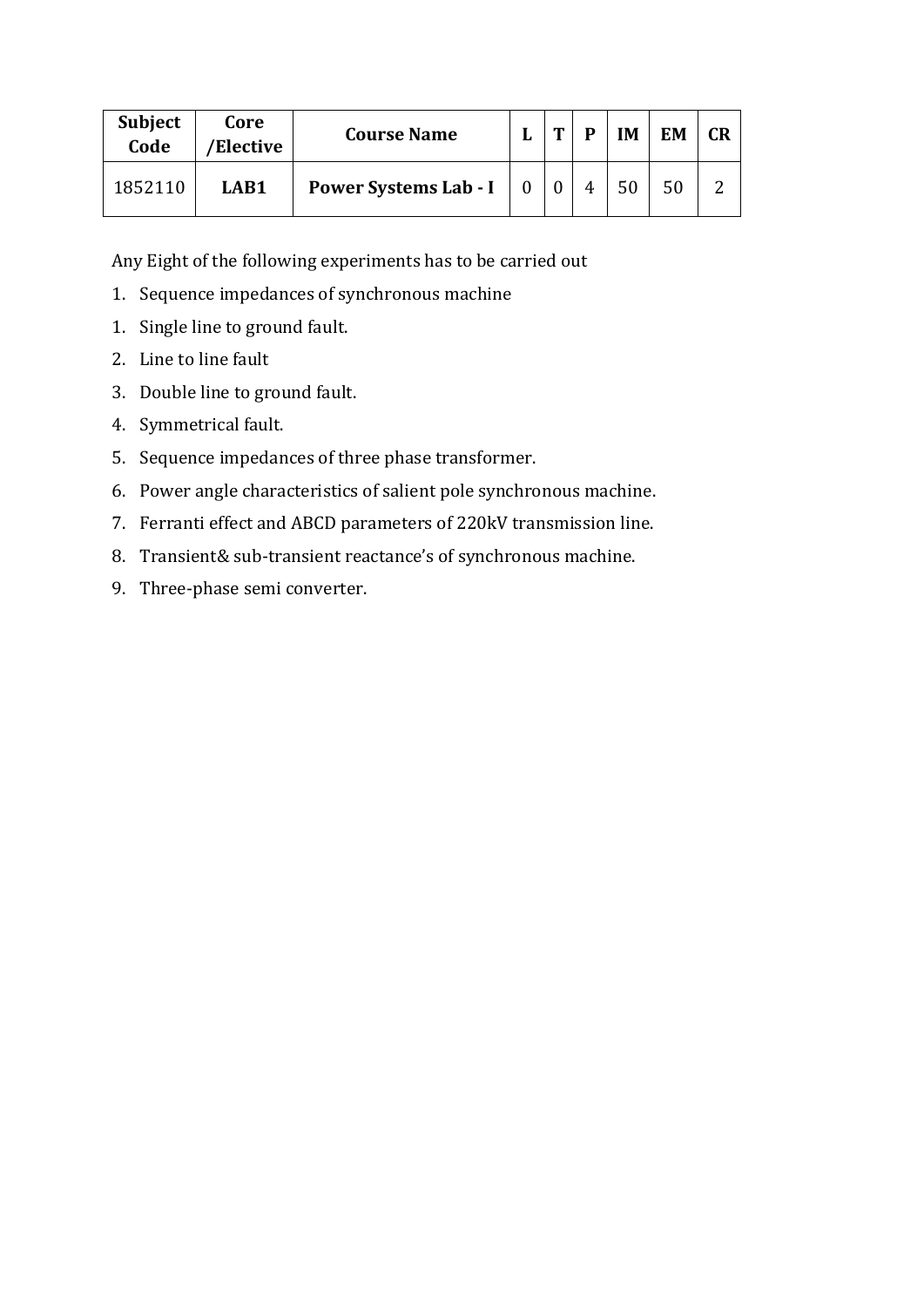| <b>Subject</b><br>Code | Core<br>/Elective | <b>Course Name</b>                                | m | D | <b>IM</b> | <b>EM</b> | CR |
|------------------------|-------------------|---------------------------------------------------|---|---|-----------|-----------|----|
| 1852111                | LAR2              | <b>Power Systems</b><br><b>Simulation Lab - I</b> |   |   | 50        |           |    |

Any Eight of the following experiments has to be carried out

- 1. Formation of Y-bus
- 2. Formation of Z-bus
- 3. Load flow analysis by Gauss-Seidel Method
- 4. Load flow analysis by Newton-Raphson Method
- 5. Load flow analysis by Fast-decoupled Method
- 6. Small signal stability of Single machine connected to Infinite bus system
- 7. Transient stability of Multi Machine System
- 8. Simulation of Static VAR Compensator
- 9. Short circuit studies
- 10. Harmonic analysis & tuned filter design to mitigate harmonics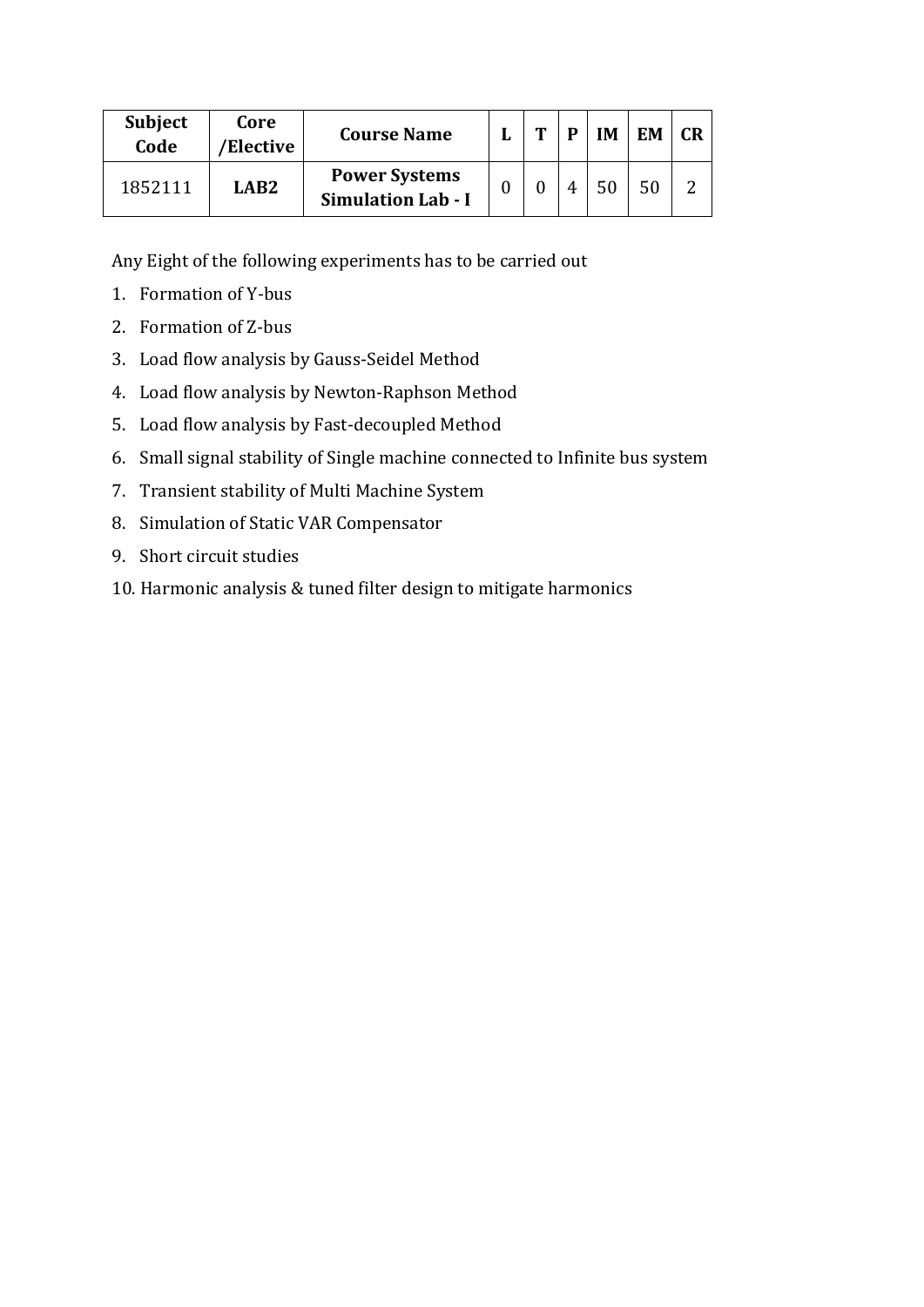### **II SemM.Tech**

| <b>Subject</b><br>Code | Core<br>/Elective | <b>Course Name</b>                        | m | D              | <b>IM</b> | <b>EM</b> |  |
|------------------------|-------------------|-------------------------------------------|---|----------------|-----------|-----------|--|
| 1852201                | Core 3            | <b>Digital Protection of Power System</b> |   | $\overline{0}$ | 40        | 60        |  |

#### **Course Objectives**

- 1. Study of numerical relays
- 2. Developing mathematical approach towards protection
- 3. Study of algorithms for numerical protection

### **Course Outcomes**

Students will be able to:

- 1. Learn the importance of Digital Relays
- 2. Apply Mathematical approach towards protection
- 3. Learn to develop various Protection algorithms

**Unit –I :Introduction:** Evolution of Digital Relays from Electromechanical Relays, Performance and Operational Characteristics of Digital Protection.

**Unit – II : Mathematical Background to Protection Algorithms:** Finite Difference Techniques, Interpolation Formulas: Forward, Backward and Central Difference Interpolation, Numerical Differentiation, Curve Fitting and Smoothing, Least Squares Method, Fourier analysis, Fourier series and Fourier Transform, Walsh Function Analysis.

**Unit – III : Basic Elements Of Digital Protection:** Signal Conditioning: transducers, Surge Protection, Analog Filtering, Analog Multiplexers, Conversion Subsystem Sampling Theorem, Signal Aliasing Error, Sample And Hold Circuits, Multiplexers, Analog To Digital Conversion, Digital Filtering Concepts, The Digital Relay as a Unit Consisting Of Hardware and Software.

**Unit –IV :Sinusoidal Wave Based Algorithms:** Sample and First Derivative (Mann and Morrison) algorithm. Fourier and walsh based Algorithms.

Fourier Algorithm: Full Cycle Window algorithm, Fractional Cycle Window algorithm. Walsh Function Based Algorithm. Least Squares based algorithms. Differential Equation Based Algorithms.

**Unit –V :Travelling Wave based Techniques:** Digital Differential Protection of Transformers. Digital Line Differential Protection.Recent Advances in Digital Protection of Power Systems.

### **Reference Books:**

- 1. A.G. Phadke and J. S. Thorp, "Computer Relaying for Power Systems", Wiley/Research studies Press, 2009.
- 2. A.T. Johns and S. K. Salman, "Digital Protection of Power Systems", IEEE Press,1999.
- 3. Gerhard Zeigler, "Numerical Distance Protection", Siemens Publicis Corporate Publishing, 2006.
- 4. S.R.Bhide"Digital Power System Protection" PHI Learning Pvt.Ltd.2014.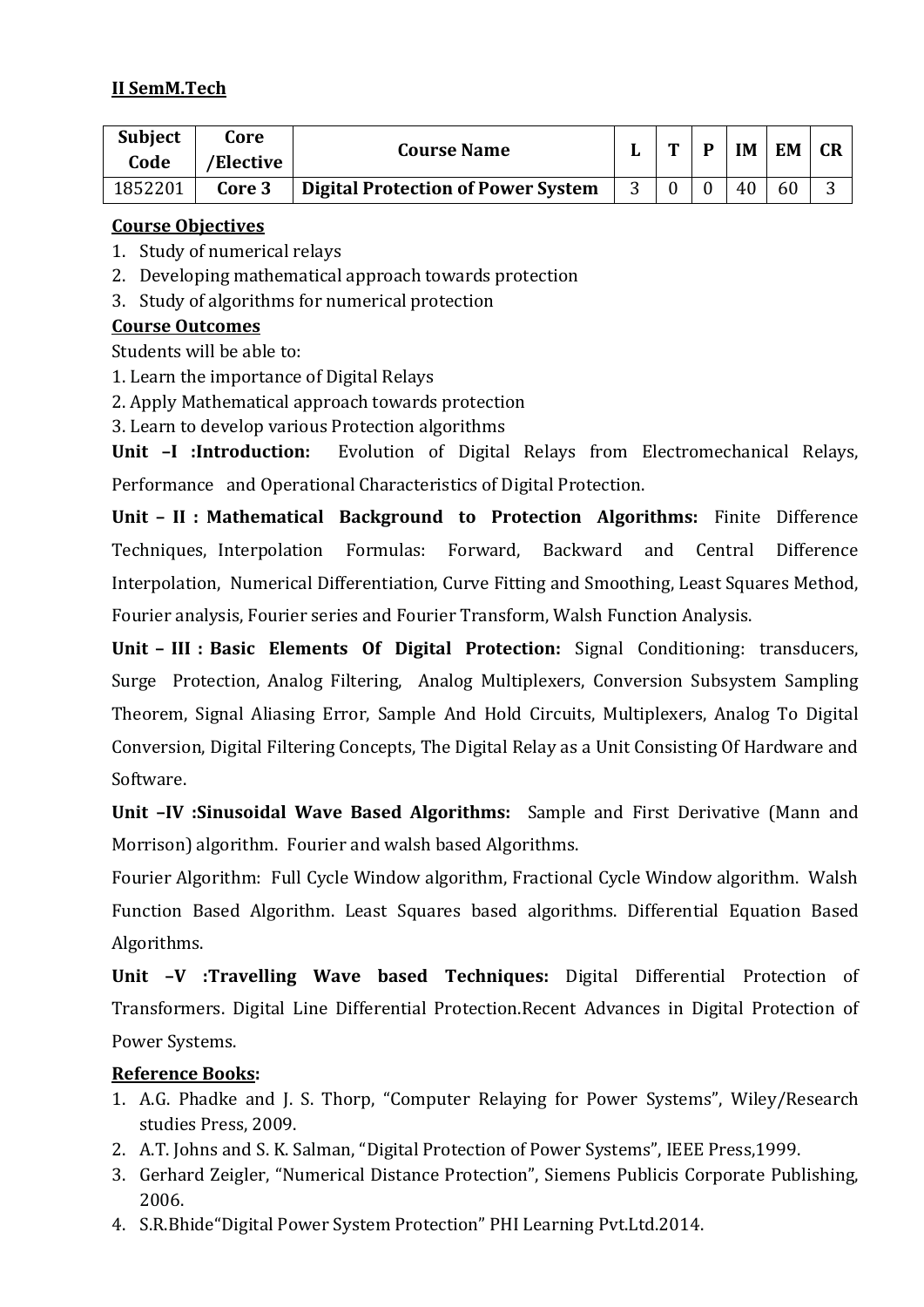| <b>Subject</b><br>Code | Core<br>/Elective | <b>Course Name</b>                | m | IM | <b>EM</b> |  |
|------------------------|-------------------|-----------------------------------|---|----|-----------|--|
| 1852202                | Core 4            | <b>Power System Dynamics-II</b> 3 |   | 40 |           |  |

- 1. Study of power system dynamics
- 2. Interpretation of power system dynamic phenomena
- 3. Study of various forms of stability

### **Course Outcomes**

Students will be able to:

- 1. Gain valuable insights into the phenomena of power system including obscure ones.
- 2. Understand the power system stability problem.
- 3. Analyze the stability problems and implement modern control strategies.Simulate small signal and large signal stability problems

### **UNIT-I**

**Basic Concepts and Definitions**: Concept of State, Eigen values, Eigen Vectors, Representation of State space. Small signal stability of single machine connected to infinite bus system.

### **UNIT-II**

Effect of Damper,Flux Linkage Variation and Effect of AVR on Synchronizing and Damping Torque Components, Block diagram.

### **UNIT-III**

Large Signal Rotor Angle Stability, Mitigation Using Power System Stabilizer, Multi-Machine Stability.

### **UNIT-IV**

Dynamic Analysis of Voltage Stability- Modeling requirements, Static and Dynamic analysis, Voltage Collapse.

### **UNIT-V**

**Frequency Stability**: Automatic Generation Control Models-Primary Speed Control and Supplementary Control, Implementation of AGC, Functional Block Diagram.

## **Text Book:**

- 1. P.M. Anderson and A.A. Fouad, "Power System Control And Stability", IEEE Press.
- 2. Power System Stability and Control, P.Kundur, TMH.
- 3. Power System Analysis and Design, William D Stevenson, John J Grainger, TMH.
- 4. Power Systems Dynamics and Stability, M.A.Pai- PHI Publications.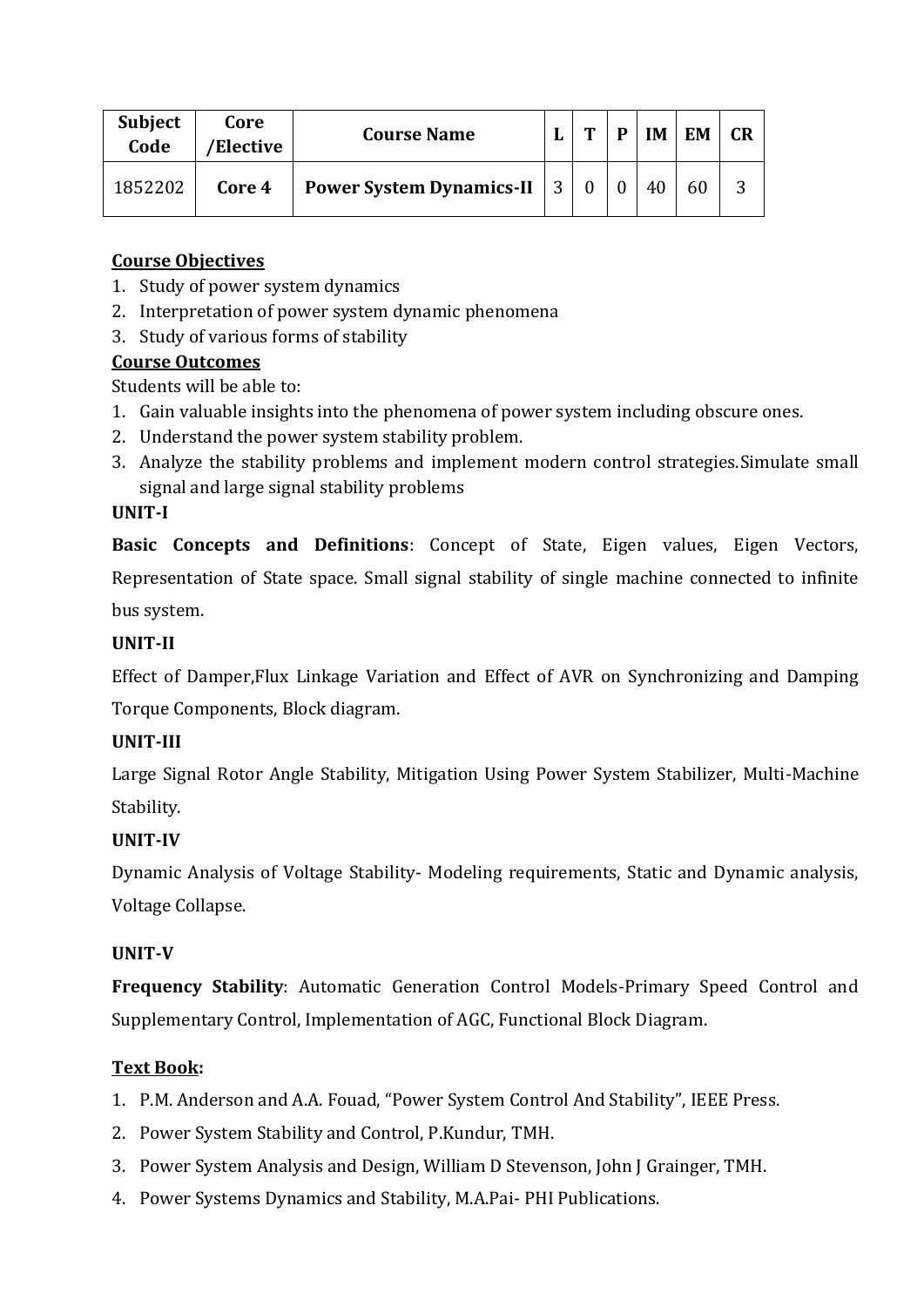| Subject<br>Code | Core<br>/Elective | <b>Course Name</b>                |   | m | D | IM | <b>EM</b> | <b>CR</b> |
|-----------------|-------------------|-----------------------------------|---|---|---|----|-----------|-----------|
| 1852203         | <b>PE-3</b>       | <b>Restructured Power Systems</b> | 3 |   |   |    | 60        | 3         |

Students will be able to:

- 1. Understand what is meant by restructuring of the electricity market.
- 2. Understand the need behind requirement for deregulation of the electricity market.
- 3. Understand the money, power & information flow in a deregulated power system.

#### **Course Outcomes**

Students will be able to:

- 1. Understand various types of regulations in power systems.
- 2. Identify the need of regulation and deregulation.
- 3. Define and describe the Technical and Non-technical issues in Deregulated Power Industry.
- 4. Identify and give examples of existing electricity markets.
- 5. Classify different market mechanisms and summarize the role of various entities in the market

#### **UNIT I**

Deregulation of Electric Utilities: Introduction – Traditional central utility model, reform motivations, separation of ownership and operation, competition and direct access in the electricity market, independent system operator (ISO), retail electric providers, different experiences.

#### **UNIT II**

Competitive Wholesale Electricity Markets & Transmission Open Access: Introduction, ISO, wholesale electricity market characteristics, market model, challenges, trading arrangements, the pool and bilateral trades, multi lateral trades.

#### **UNIT III**

Transmission Cost Allocation Methods: Introduction - Postage Stamp Rate Method - Contract Path Method - MW-Mile Method – Unused Transmission Capacity Method - MVA-Mile method – Comparison of cost allocation methods.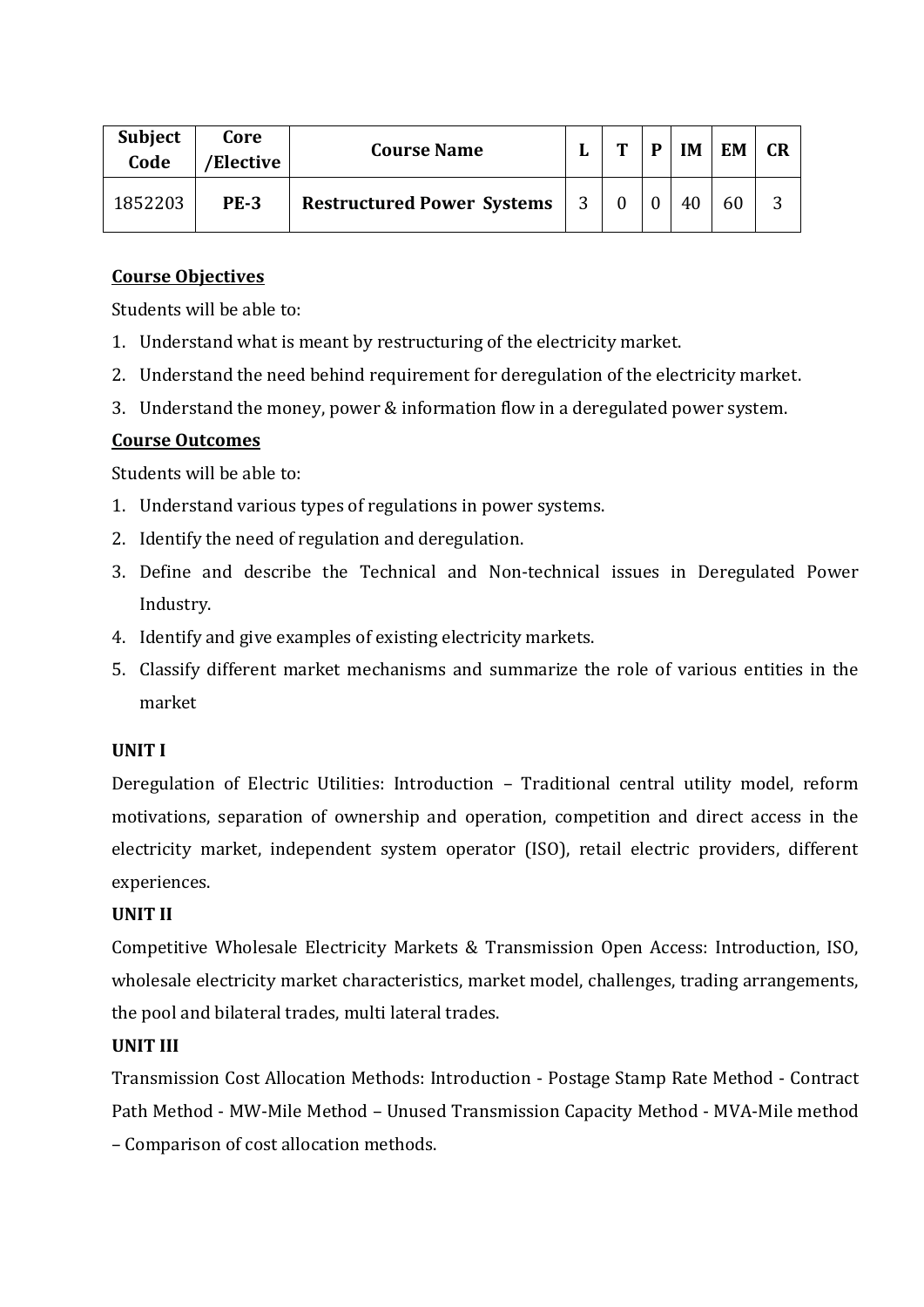#### **UNIT IV**

Market Power & Ancillary Services Management: Introduction - Different types of market Power – Mitigation of Market Power – Examples - Introduction – Reactive Power as an Ancillary Service – a Review – Synchronous Generators as Ancillary Service Providers.

#### **UNIT V**

Available Transfer Capability (ATC) : Transfer Capability Issues – ATC – TTC – TRM – CBM Calculations – Calculation of ATC based on power flow - Introduction – Electricity Price Volatility Electricity Price Indexes – Challenges to Electricity Pricing – Construction of Forward Price Curves – Short-time Price Forecasting.

#### **Text Books:**

- 1. Power System Restructuring and Deregulation, Loi Lei Lai, John Wiley & Sons Ltd., England, 2001.
- 2. Operation of Restructured Power System, Kankar Bhattacharya, Math H.J. Boller and Jaap E. DaalderKulwer Academic Publishers, 2001.
- 3. Restructured Electrical Power Systems, Mohammad Shahidehpour and Muwaffaqalomoush, Marcel Dekker, Inc., 2001.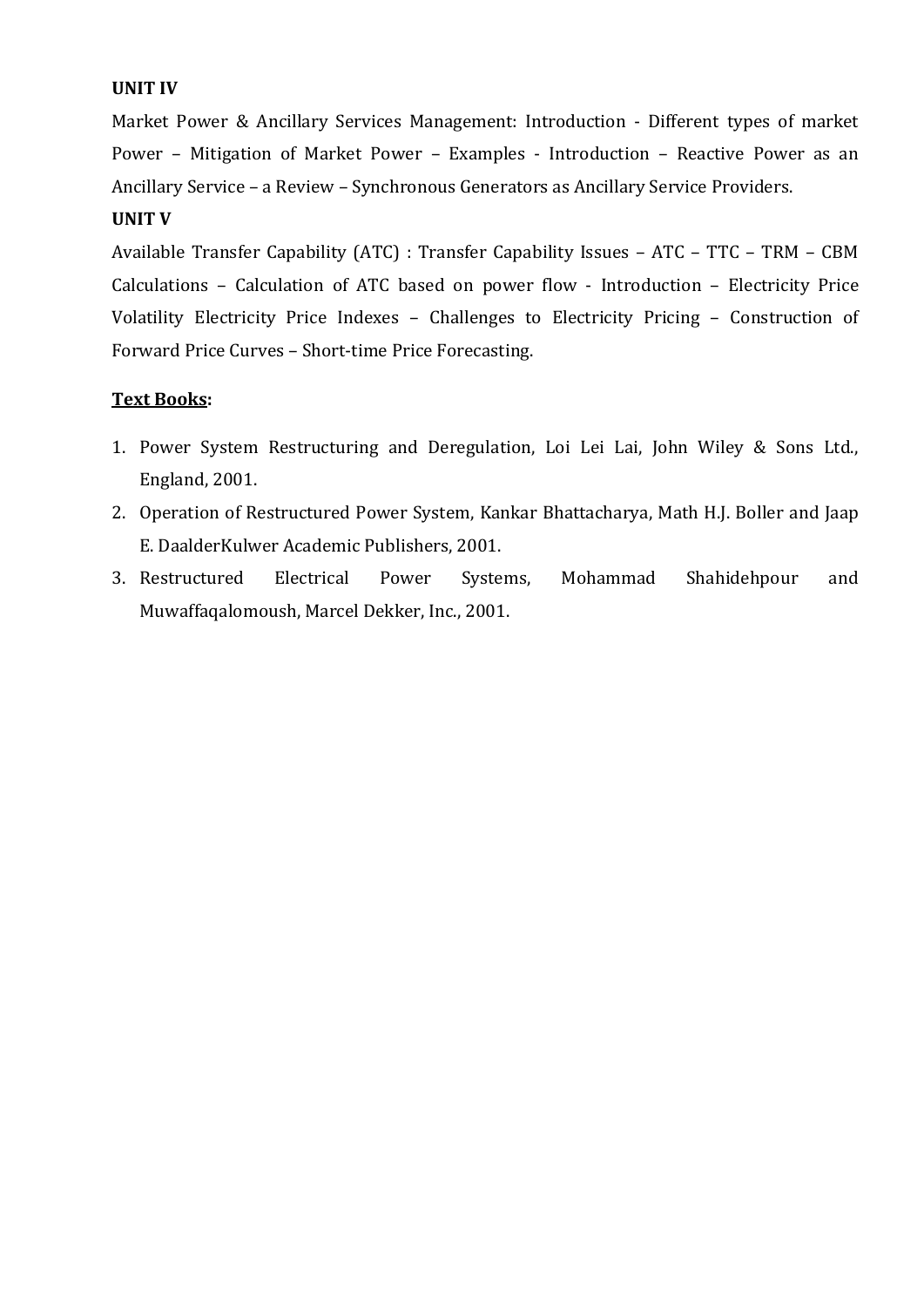| <b>Subject</b><br>Code | Course<br>'Elective | <b>Course Name</b>                              |   | m | IΜ | EM | CR |
|------------------------|---------------------|-------------------------------------------------|---|---|----|----|----|
| 1852204                | <b>PE3</b>          | <b>Energy Auditing and</b><br><b>Management</b> | ⌒ |   | 40 |    |    |

Students will be able to:

- 1. To understand the need for energy auditing.
- 2. Understanding of various loads involved based on power consumption for auditing to know about different audit instruments used in practice.

#### **Course Outcomes**

Students will be able to:

- 1. Acquire the background required for engineers to meet the role of energy managers and to acquire the skills and techniques required to implement energy management.
- 2. Identify and quantify the energy intensive business activities in an organization.
- 3. Able to perform basic energy audit in an organization.

#### **UNIT - I**

System approach and End use approach to efficient use of Electricity-Electricity tariff types-Energy auditing: Types and objectives - audit instruments-ECO assessment and Economic methods-Specific energy analysis-Minimum energy paths-consumption models-Case study.

### **UNIT - II**

Electric motors-Energy efficient controls and starting efficiency-Motor Efficiency and Load-Load Matching and selection of motors-Variable speed drives; Pumps and Fans-Efficient Control strategies - Optimal selection and sizing-Transformer Loading/Efficiency analysis-Reactive Power management-Capacitor-Sizing-Degree of Compensation-Capacitor-losses-Location-Placement-Maintenance,-Case-study.

#### **UNIT - III**

Peak Demand controls- Methodologies-Types of Industrial loads-Optimal Load schedulingcase study-Lighting- Energy efficient light sources-Energy conservation in Lighting Schemes-Electronic ballast-Power quality issues-Luminaries, case study.

#### **Unit - IV**

Cogeneration-Types and Schemes-Optimal operation of cogeneration plants-case study-Electric loads of Air conditioning &Refrigeration-Energy conservation measures- Cool storage-Types-Optimal operation case study.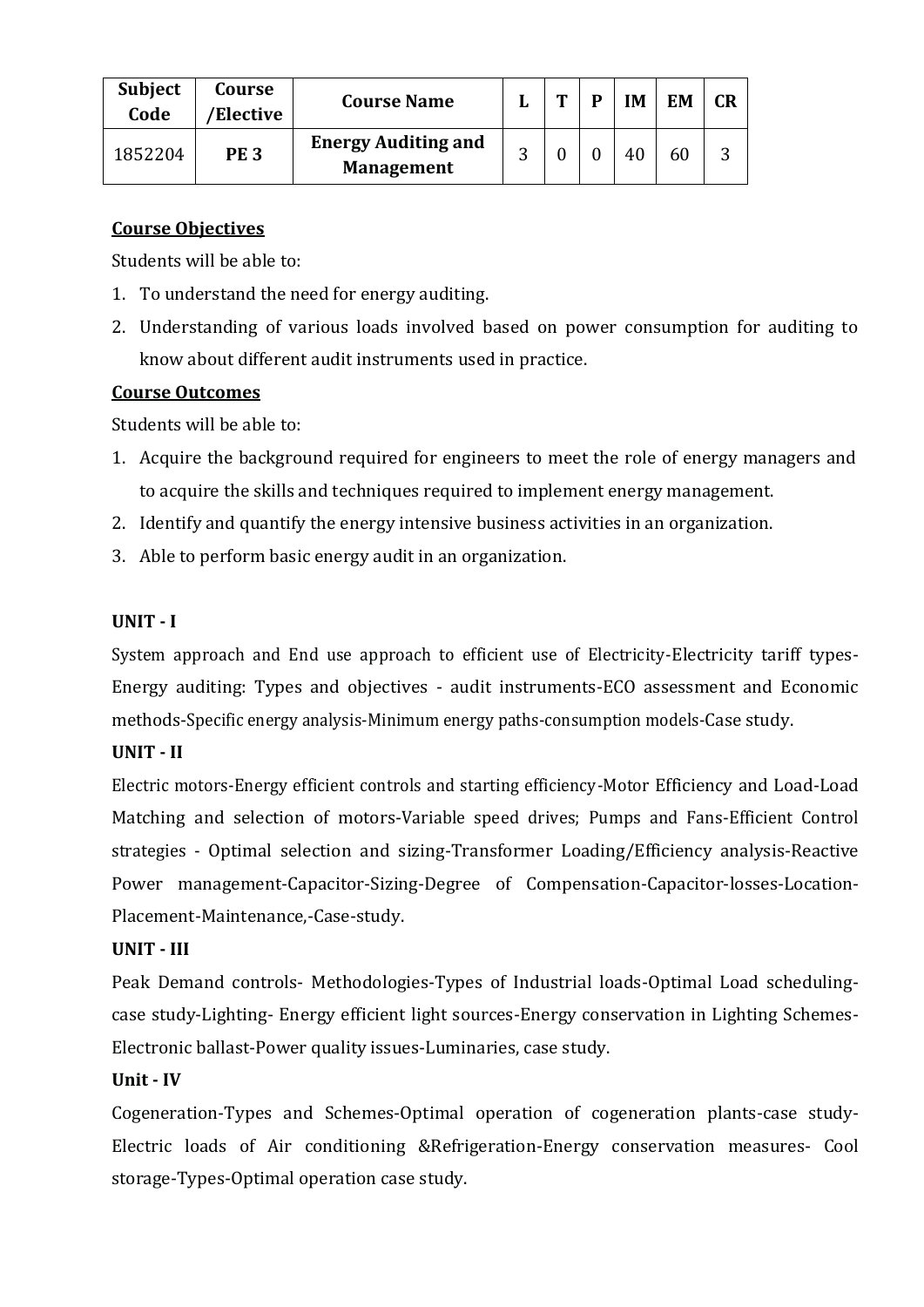#### **UNIT - V**

Electric water heating-Geysers-Solar Water Heaters-Power Consumption in Compressors-Energy conservation measures-Electrolytic Process-Computer Controls- software-EMS.

#### **Reference Books**

- 1. Anthony J. Pansini, Kenneth D. Smalling, .Guide to Electric Load Management., Pennwell Pub; (1998).
- 2. Howard E. Jordan, .Energy-Efficient Electric Motors and Their Applications., Plenum Pub Corp; 2ndedition (1994).
- 3. Giovanni Petrecca,Industrial Energy Management: Principles and Applications., The Kluwerinternational series -207,1999.
- 4. Handbook on Energy Audit and Environment Management, Y P Abbi and Shashank Jain, TERI,2006.
- 5. Handbook of Energy Audits Albert Thumann, William J. Younger, Terry Niehus, 2009.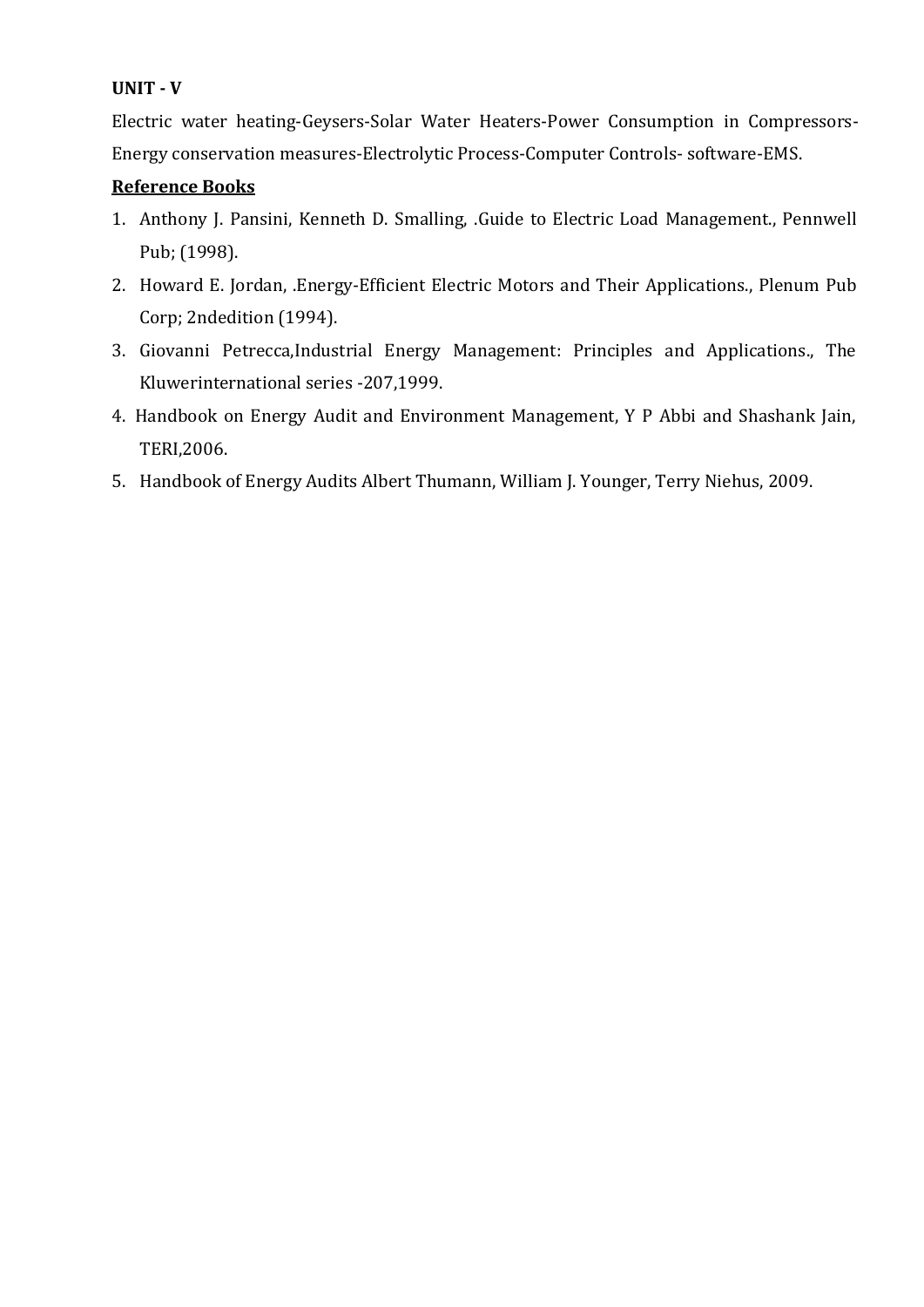| <b>Subject</b><br>Code | Core<br>'Elective | <b>Course Name</b>            | m | D | <b>IM</b> | EM | <b>CR</b> |
|------------------------|-------------------|-------------------------------|---|---|-----------|----|-----------|
| 1852205                | PE <sub>3</sub>   | <b>Power Apparatus Design</b> |   |   | 40        | 60 | ⌒         |

Students will be able to:

- 1. Study the modelling analysis of rotating machine.
- 2. Learning electromagnetic energy conversion
- 3. To know about rating of machines.

### **Course Outcomes**

Students will be able to:

- 1. To give a systematic approach for modeling and analysis of all rotating machines under both transient and steady state conditions with the dimensions and material used
- 2. Ability to model and design all types of rotation machines including special machines

### **UNIT-I**

The Design problem – Introduction, design specifications, limitations in design, Modern trends in design of electrical machines.

Thermal state in electrical Machines – Salient features of heating curves – cooling of rotating machines – Methods of cooling - cooling system - Induced & forced ventilation, Radial and Axial Ventilation - Cooling of turbo alternators: Hydrogen cooling, Direct cooling, Air cooled. - Types of Duties and Ratings.

### **UNIT - II**

Design of transformers – Types of transformer – core construction, output equation, principle of design of core, windings, yoke main dimensions (H & W) for single phase: core type, shell type. 3-phase – core type transformers estimation of no load current of transformer.

Temperature rise of transformer- Design of tank with tubes.

## **UNIT III**

General concepts of rotating machines – Output equation of dc machines, ac machines, separation of D & L, choice of specific loadings.

Design of D.C machines – Choice of no. of poles, selection of no. of armature slots, choice of winding, estimation of conductor cross section of armature, design of field systems: tentative design of field winding of dc machines.

## **UNIT IV**

Design of 3-phase induction motor – Separation of D & L, Choice of Ampere conductors and Bav.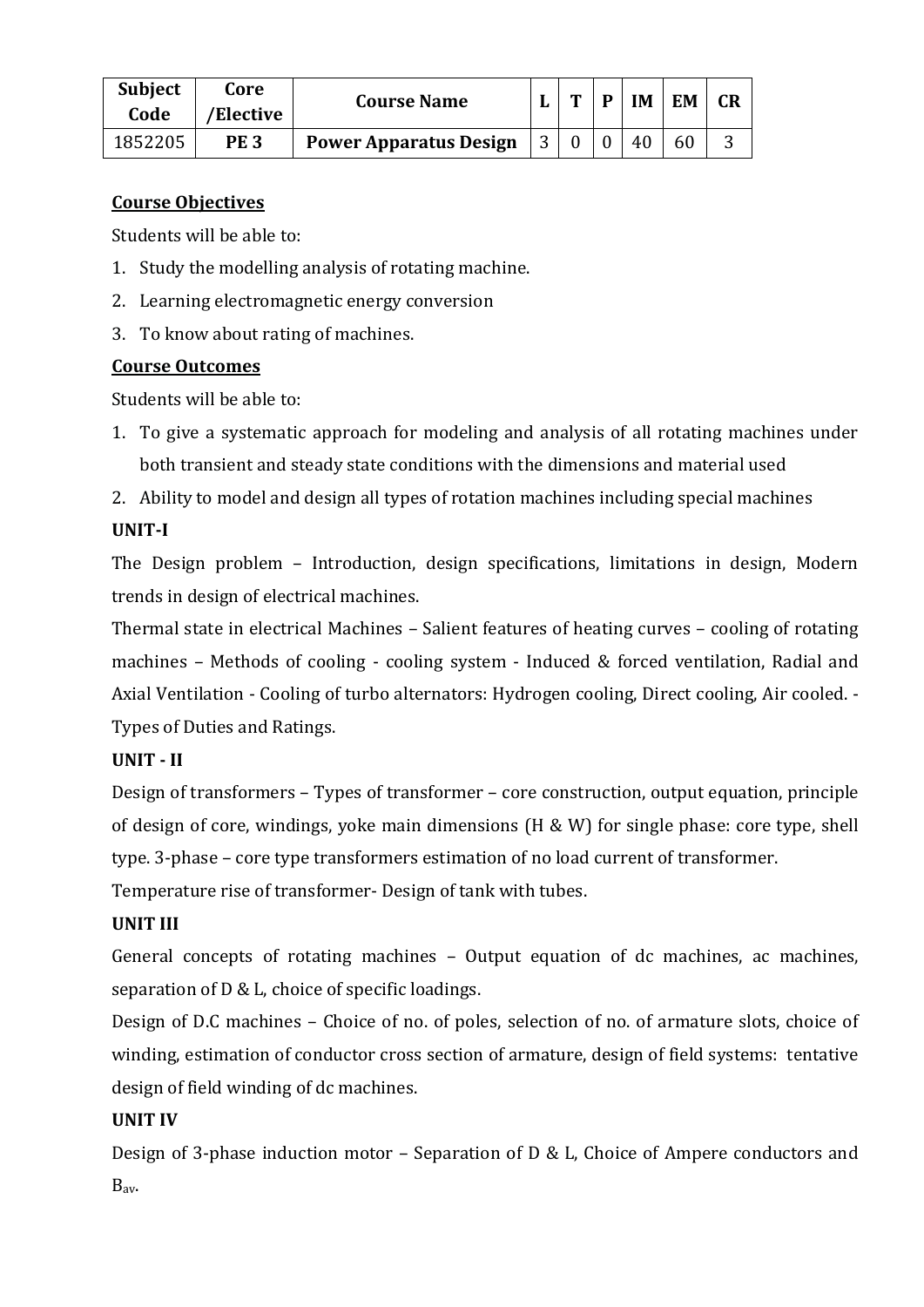Stator design – Selection of no of stator slots, turns per phase, design of conductor cross section.

Rotor design - Selection of no of rotor slots, principles of design of squirrel cage rotor, design of slip ring rotor.

Relation between D&L for best power factor – Methods of improving Starting Torque - Losses & Efficiency.

### **UNIT V**

Design of synchronous machines – Separation of D & L, choice of Ampere conductors  $\&B_{av}$  -Short Circuit Ratio (SCR) and its significance.

Armature design – choice of no. of stator (Armature) slots, turns/phase, conductor cross section for both salient pole and cylindrical pole machines.

Introduction to computer aided design – different approaches.

## **Reference Books**

- 1. Sawhney.A.K., "A course in Electrical Machine Design", DhanpatRai& Co.
- 2. Clayton.A.E. & NN Hancock, "The performance and design of Direct Current machines", CBS publishers & Distributors.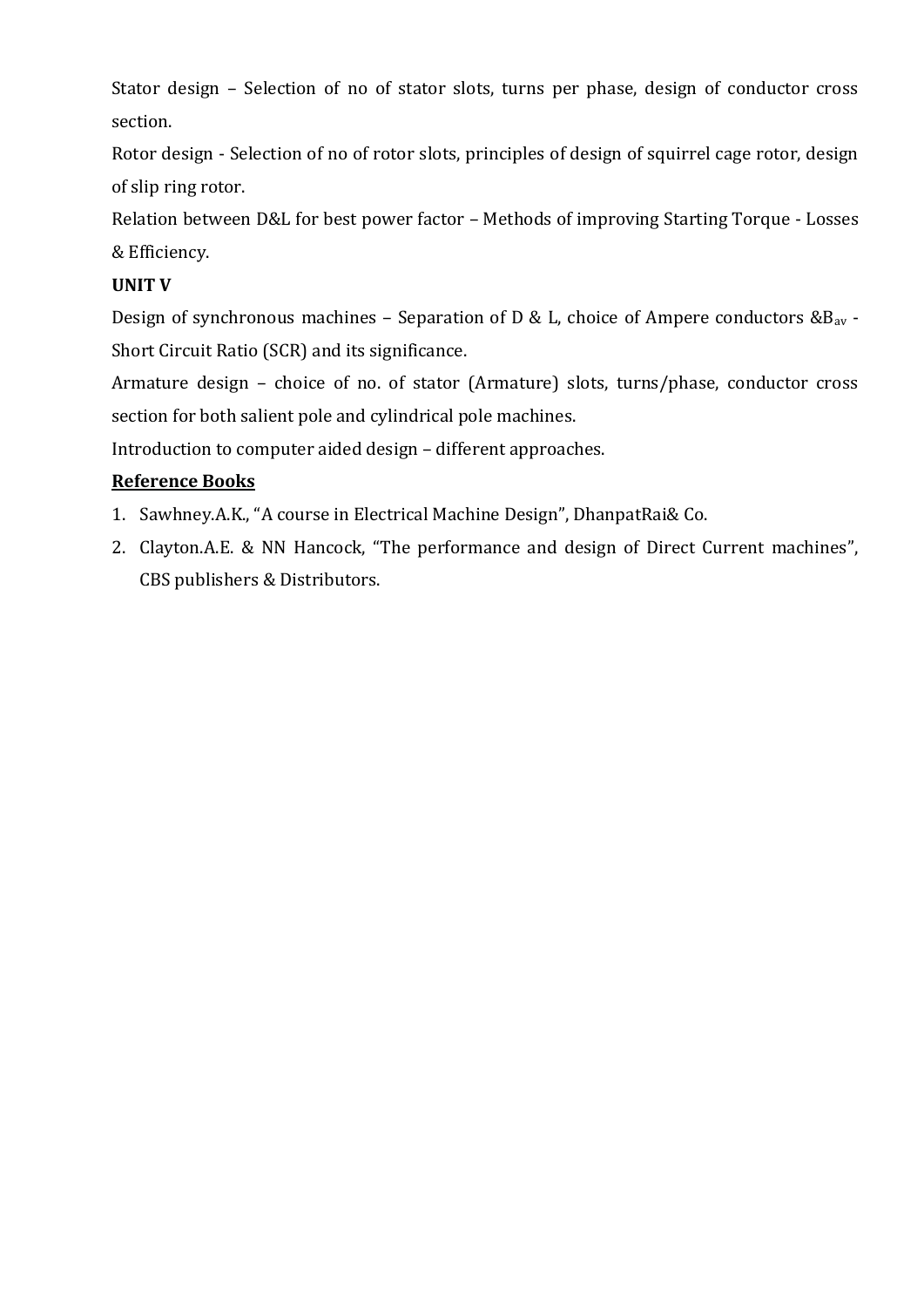| <b>Subject</b><br>Code | Core<br>/Elective | <b>Course Name</b>                              | ┸ | m | D | IΜ | <b>EM</b> | CR |
|------------------------|-------------------|-------------------------------------------------|---|---|---|----|-----------|----|
| 1852206                | <b>PE4</b>        | <b>SCADA Systems and</b><br><b>Applications</b> | റ |   |   | 40 | 60        |    |

Students will be able to:

- 1. To understand what is SCADA and its functions.
- 2. To know variouscommunication used in SCADA.
- 3. To get an insight into its application.

### **Course Outcomes**

Students will be able to:

- 1. Understand the basic tasks of Supervisory Control Systems (SCADA) as well as their typical applications.
- 2. Acquire knowledge about SCADA architecture, various advantages and disadvantages of each system.
- 3. Gain knowledge about single unified standard architecture IEC 61850.
- 4. Learn about SCADA system components: remote terminal units, PLCs, intelligent electronic devices, HMI systems, SCADA server.
- 5. Learn and understand about SCADA applications in transmission and distribution sector, industries etc.

### **Unit - I**

Introduction to SCADA-Data acquisition systems-Evolution of SCADA-Communication technologies.

### **Unit - II**

Monitoring and supervisory functions-SCADA applications in Utility Automation-Industries SCADA.

## **Unit - III**

SCADA System Components-Schemes- Remote Terminal Unit (RTU)-Intelligent Electronic Devices(IED)-Programmable Logic Controller (PLC)-Communication Network, SCADA Server, SCADA/HMI Systems.

### **Unit - IV**

SCADA Architecture-Various SCADA architectures, advantages and disadvantages of eachSystem-Single unified standard architecture -IEC 61850.

## **Unit - V**

SCADA Communication-various industrial communication technologies-wired and wireless methods and fiber optics-SCADA Applications: Utility applications.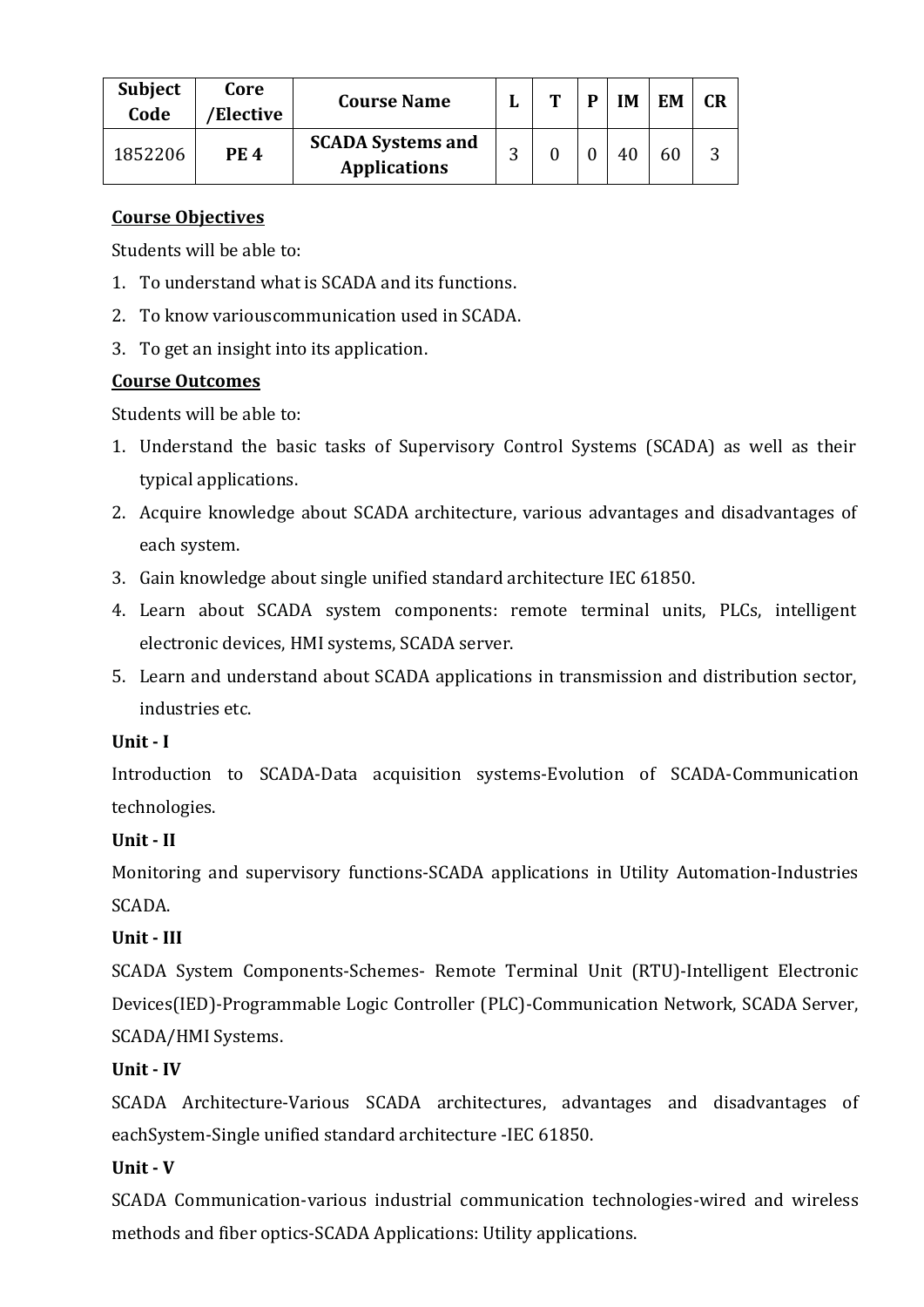#### **Reference Books:**

- 1. Stuart A. Boyer: "SCADA-Supervisory Control and Data Acquisition", Instrument Society ofAmerica Publications,USA,2004.
- 2. Gordon Clarke, Deon Reynders: "Practical Modern SCADA Protocols: DNP3, 60870.5 andRelatedSystems", Newnes Publications, Oxford, UK,2004.
- 3. William T. Shaw, "Cybersecurity for SCADA systems", PennWell Books, 2006.
- 4. David Bailey, Edwin Wright, "Practical SCADA for industry", Newnes, 2003.
- 5. Michael Wiebe, "A guide to utility automation: AMR, SCADA, and IT systems for electric power", PennWell 1999.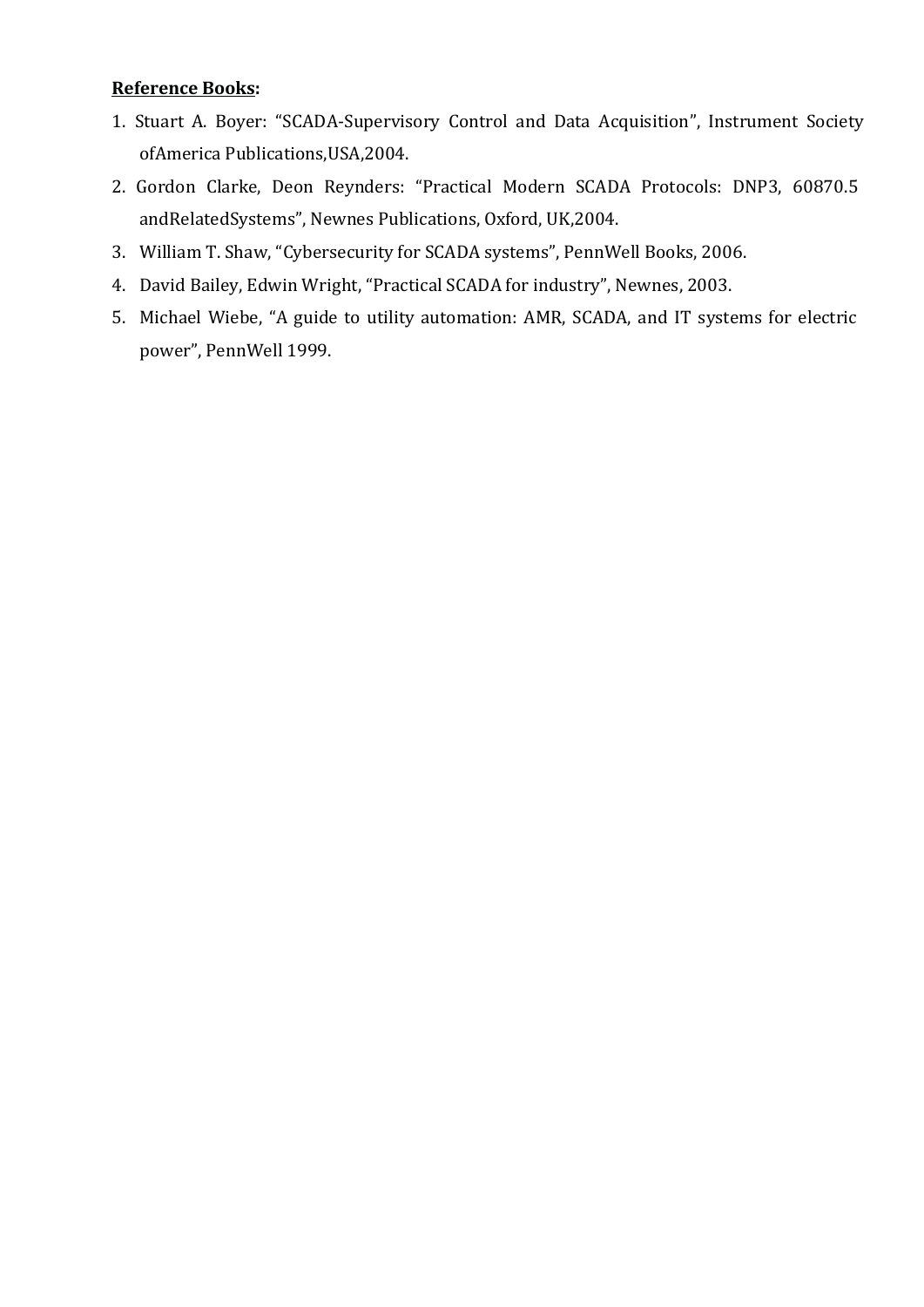| <b>Subject</b><br>Code | Core<br>'Elective | <b>Course Name</b>   | m | D | IM | EM |   |
|------------------------|-------------------|----------------------|---|---|----|----|---|
| 1852207                | <b>PE 4</b>       | <b>Power Quality</b> |   |   | 40 | 60 | C |

Students will be able to:

- 1. Understand the different power quality issues to be addressed.
- 2. Understand the recommended practices by various standard bodies like IEEE,IEC, etc on voltage& frequency, harmonics.
- 3. Understanding STATIC VAR Compensators.

### **Course Outcomes: -**

Students will be able to:

- 1. Acquire knowledge about the harmonics, harmonic introducing devices and effect of harmonics on system equipment and loads.
- 2. Develop analytical modeling skills needed for modeling and analysis of harmonics in networks and components.
- 3. Understand active power factor correction based on static VAR compensators and its control techniques.
- 4. Analyze series and shunt active power filtering techniques for harmonics.

### **Unit - I**

Introduction-power quality-voltage quality-overview of power qualityPhenomenaclassification of power quality issues-power quality measures andstandards-flicker factor transient phenomena-occurrence ofpower quality problems.

## **Unit - II**

Harmonics-individual and total harmonic distortion-RMS value of a harmonic waveform-Triplex harmonics-important of harmonic introducing devices-SMPS-Three phase power converters-arcing devices-saturable devices-harmonic distortion of fluorescentlamps-effect of power system harmonics on power system equipmentand loads.

## **Unit - III**

Modeling of networks and components under non-sinusoidalConditions- transmission and distribution systems-Shunt capacitors-transformers-electric machines-groundsystems -loads that cause power quality problems-power quality problems created by drives and its impact on drive.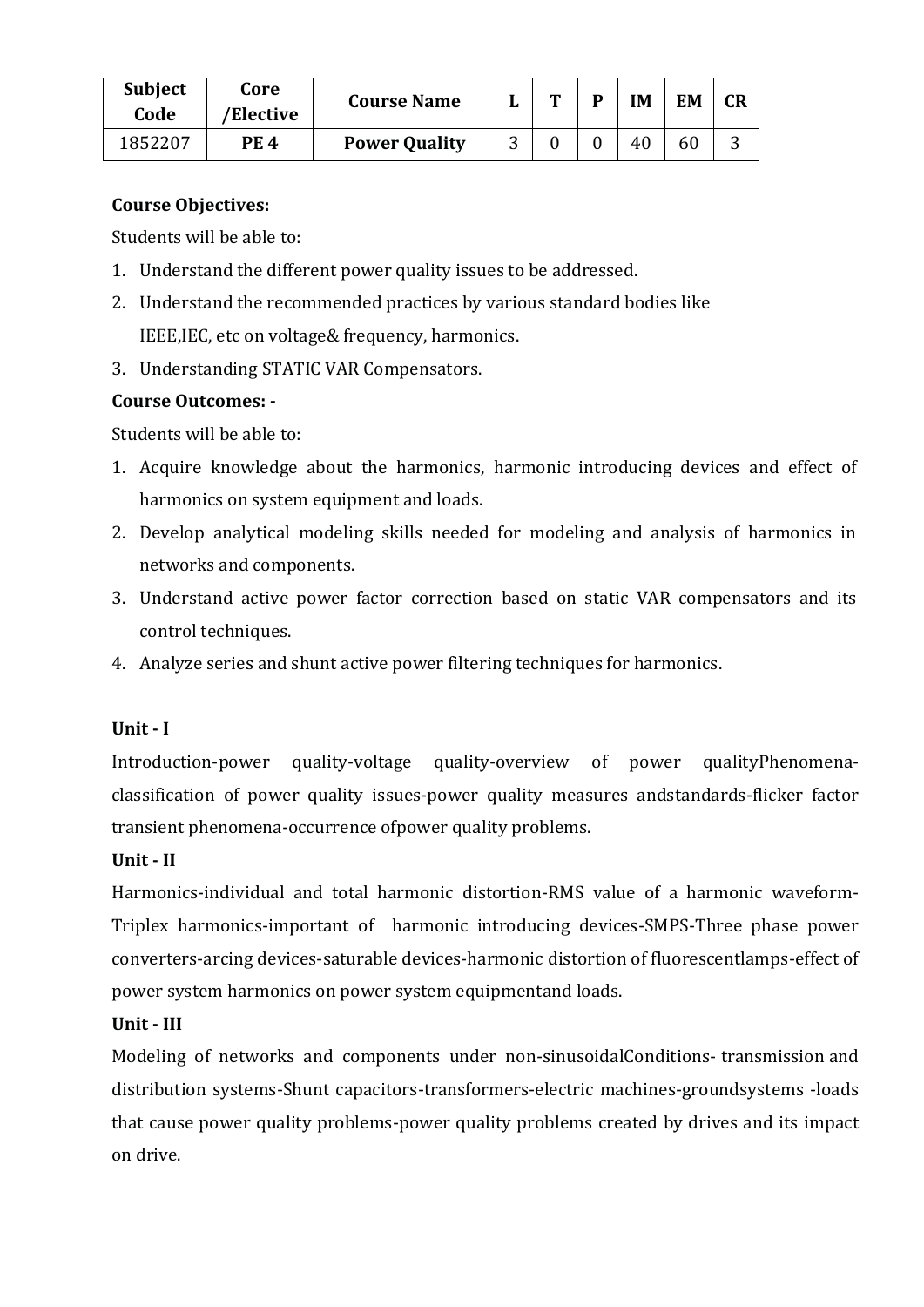#### **Unit - IV**

Power factor improvement- Passive Compensation-Passive Filtering, HarmonicResonance-Active Power Factor Correction- SinglePhase Front End,-Control Methods for Single Phase APFC&Three Phase APFC and Control Techniques, PFC-Based on Bilateral Single Phase and Three Phase Converter.

#### **Unit - V**

Dynamic Voltage Restorers for sag , swell and flicker problems.

Grounding and wiring introduction-grounding requirements-reasons for grounding

#### **Reference Books:**

- 1. G.T. Heydt, "Electric power quality", McGraw-Hill Professional, 2007.
- 2. Math H. Bollen, "Understanding Power Quality Problems", IEEE Press, 2000.
- 3. J. Arrillaga, "Power System Quality Assessment", John wiley, 2000.
- 4. J. Arrillaga, B.C. Smith, N.R. Watson & A. R.Wood ,"Power system Harmonic Analysis", Wiley, 1997.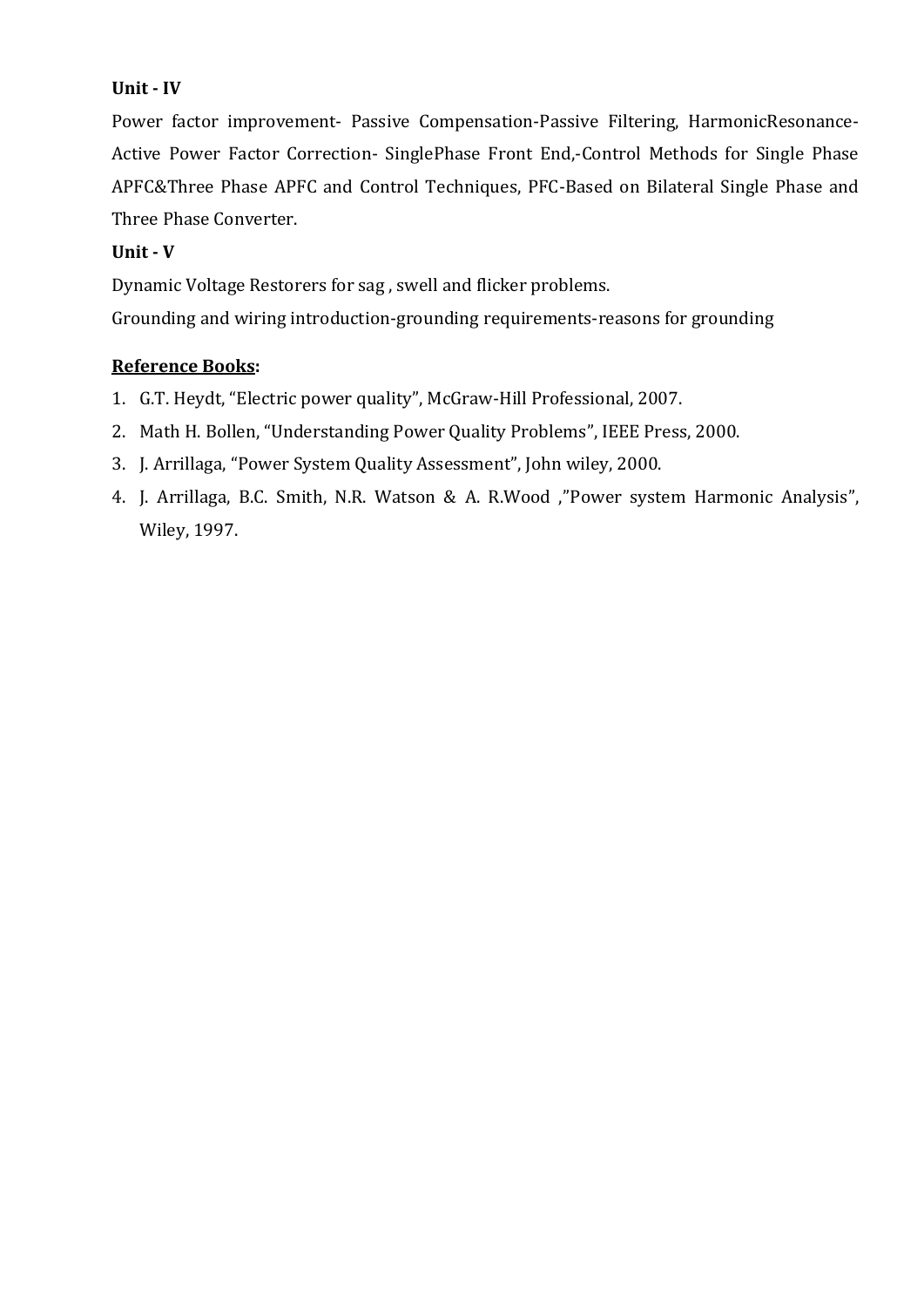| <b>Subject</b><br>Code | Core<br>'Elective | <b>Course Name</b>   |          | m | D | IM | <b>EM</b> | <b>CR</b> |
|------------------------|-------------------|----------------------|----------|---|---|----|-----------|-----------|
| 1852208                | <b>PE 4</b>       | <b>AI Techniques</b> | ⌒<br>. . |   |   | 40 | 60        | ◠<br>Ć    |

Students will be able to:

- 1. Understanding fuzzy logic, ANN
- 2. Understanding GA & EP

### **Course Outcomes**

Students will be able to:

- 1. Learn the concepts of biological foundations of artificial neural networks.
- 2. Learn Feedback networks and radial basis function networks and fuzzy logics.
- 3. Identifications of fuzzy and neural network.
- 4. Acquire the knowledge of GA.

### **UNIT I**

**Artificial Neural Networks:** Basics of ANN - Comparison between Artificial and Biological Neural Networks – Basic Building Blocks of ANN – Artificial Neural Network Terminologies – McCulloch Pitts Neuron Model – Learning Rules, Perceptron Networks – Back Propagation Neural Networks – Associative Memories Radial Basis Function Networks.

### **UNIT II**

**Fuzzy Logic:** Classical Sets – Fuzzy Sets – Fuzzy Properties and Operations – Fuzzy Logic System – Fuzzification –Defuzzification – Membership Functions- Knowledge Representation and Inference Mechanism – Fuzzy Rule base – Fuzzy Logic Controller Design.

### **UNIT III**

Fuzzy Neural Network- System Identification using Fuzzy and Neural Network.

### **UNIT IV**

Genetic algorithm- Reproduction cross over, mutation- Introduction to evolutionary program.

### **UNIT V**

Neural Network Applications to Electrical Load Forecasting, Control systems, Fuzzy Logic Implementation for Induction Motor Control.Automatic Voltage Regulator-GA Applications.

### **Text Books:**

- 1. J M Zurada ,"An Introduction to ANN",JaicoPublishing House.
- 2. Simon Haykins, "Neural Networks", Prentice Hall.
- 3. Timothy Ross, "Fuzzy Logic with Engg.Applications", McGraw. Hill.
- 4. Driankov, Dimitra, "An Introduction to Fuzzy Control", Narosa Publication.
- 5. Golding, "Genetic Algorithms", Addison-Wesley Publishing Com.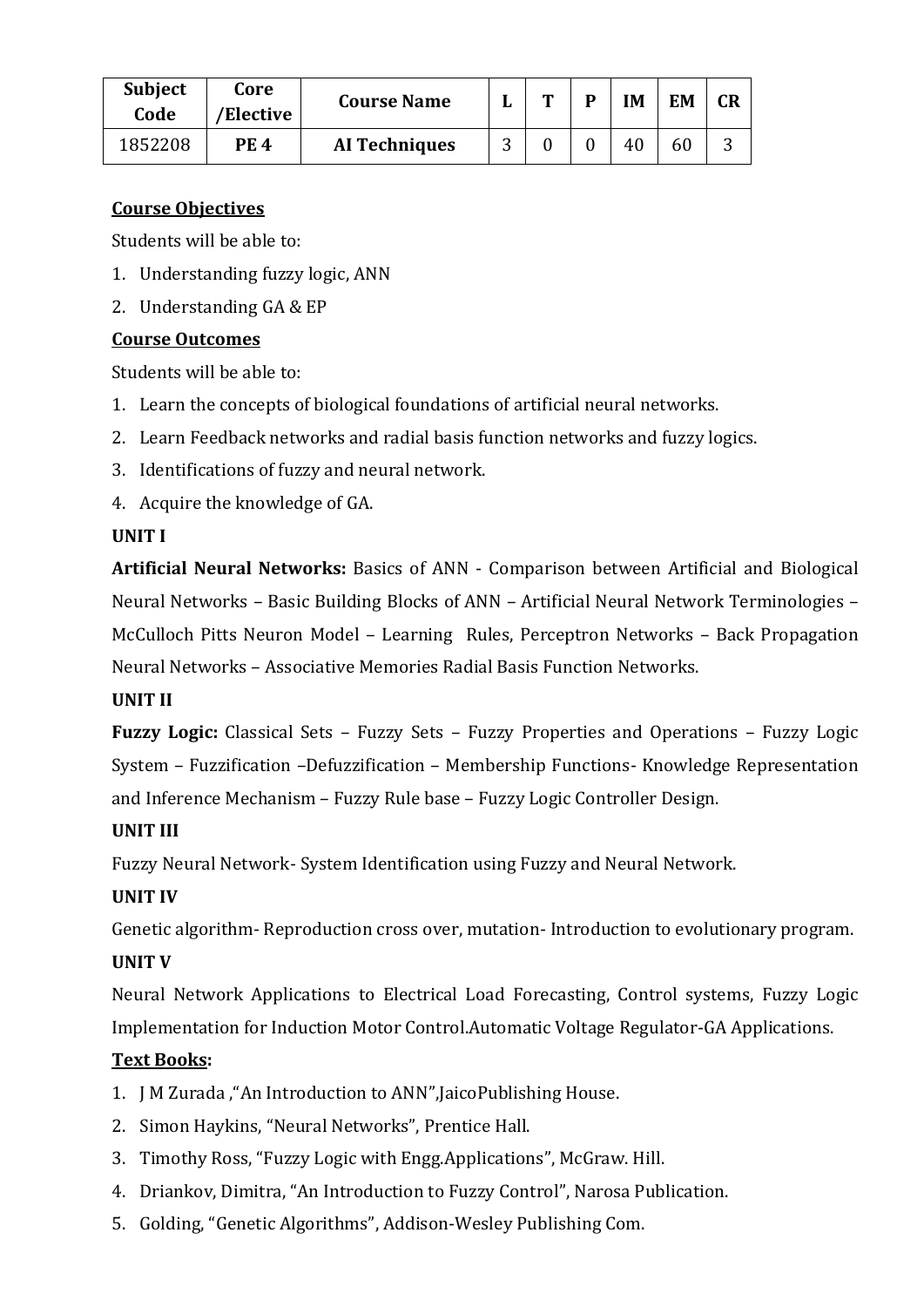### **Reference Books:**

- 1. Introduction to Fuzzy Logic using MATLAB by S. N. Sivanandam, S. Sumathi and S. N. Deepa, Springer International Edition, 2013.
- 2. Intelligent System Modeling, Optimization & Control by Yung C. Shin and ChengyingXu, CRC Press, 2009.
- 3. Introduction to Neural Networks using MATLAB by S. N. Sivanandam, S. Sumathi and S. N. Deepa, Tata McGraw Hill Edition, 2006.
- 4. Fuzzy Logic with Engineering Applications by Timothy J. Ross, WILEY India Edition, 3rd Edition, 2012.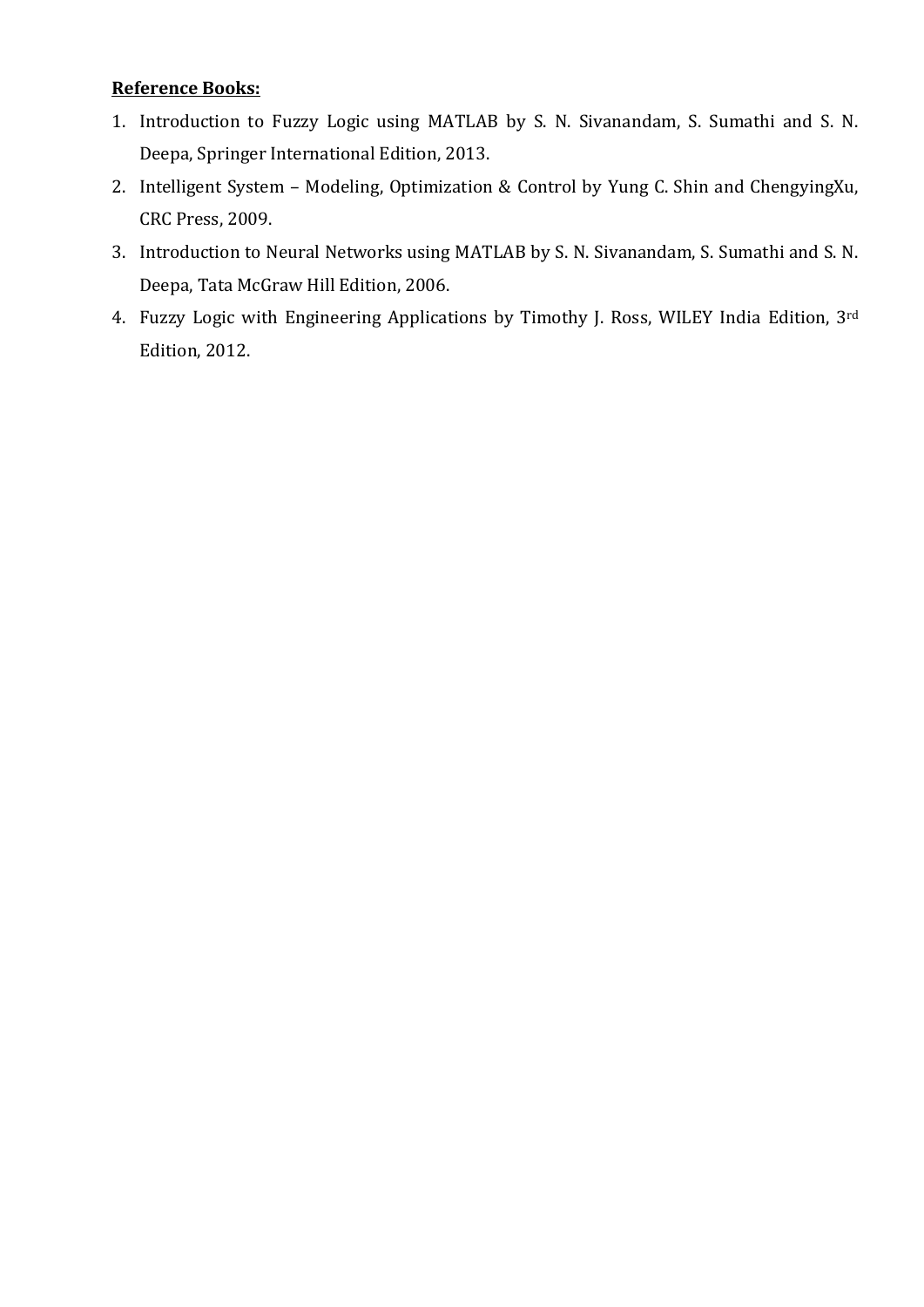| <b>Subject</b><br>Code | Core<br>/Elective | <b>Course Name</b>                         | m | D | IM  | EM | <b>CR</b> |
|------------------------|-------------------|--------------------------------------------|---|---|-----|----|-----------|
| 1852209                | Core 5            | <b>Mini Project with</b><br><b>Seminar</b> | 0 | 4 | 100 | -- |           |

#### **Course objective:**

Students will be able to:

- acquire practical knowledge within the chosen area of technology for project development
- identify, analyze, formulate and handle programming projects with a comprehensive and systematic approach
- contribute as an individual or in a team in development of technical projects.
- develop effective communication skills for presentation of project related activities

### **Course Outcomes:**

At the end of the course:

- 1. Students will get an opportunity to work in actual industrial environment if they opt for internship.
- 2. In case of mini project, they will solve a live problem using software/analytical/computationaltools.
- 3. Students will learn to write technicalreports.
- 4. Students will develop skills to present and defend their work in front oftechnically qualified audience.

Students can take up small problems in the field of design engineering as mini project. It can be related to solution to an engineering problem, verification and analysis of experimental data available, conducting experiments on various engineering subjects, material characterization, studying a software tool for the solution of anengineering problem etc.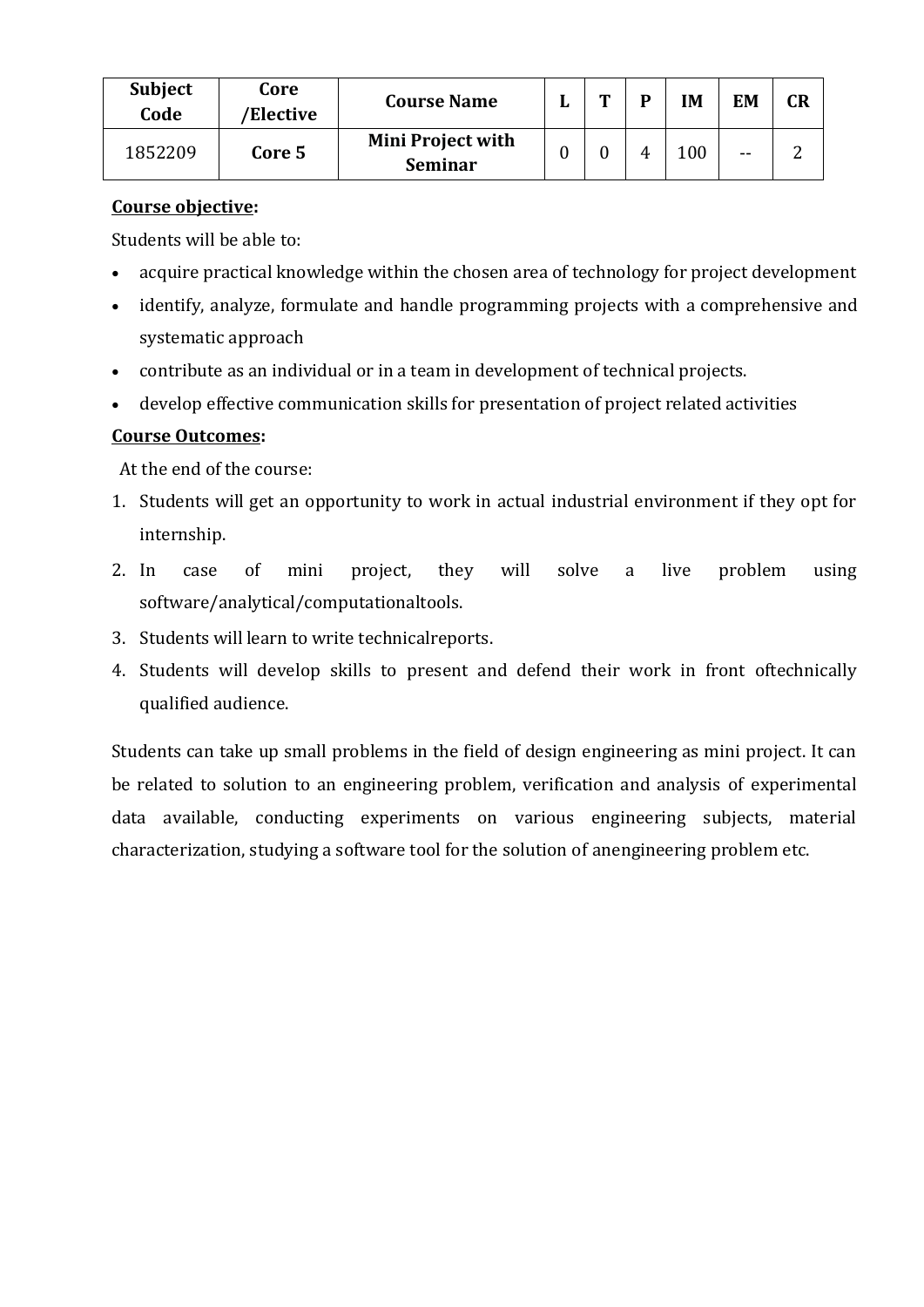| <b>Subject</b><br>Code | Core<br>/Elective | <b>Course Name</b>            | m | D | ĪΜ | <b>EM</b> | <b>CR</b> |
|------------------------|-------------------|-------------------------------|---|---|----|-----------|-----------|
| 1852210                | <b>LAB3</b>       | <b>Power Systems Lab - II</b> |   |   | 50 | 50        |           |

Any **Eight** of the following experiments has to be carried out.

- 1. Characteristics of over current relay.
- 2. Characteristics of Directional Over Current Relay
- 3. Testing of Relay
- 4. Characteristics of differential current relay.
- 5. Over voltage/under voltage relay.
- 6. Negative sequence relay.
- 7. Voltage & Current control of 220kV transmission line.
- 8. Study of rooftop solar system.
- 9. Field visit to wind generation system.
- 10. Study of Bio-mass generation plant.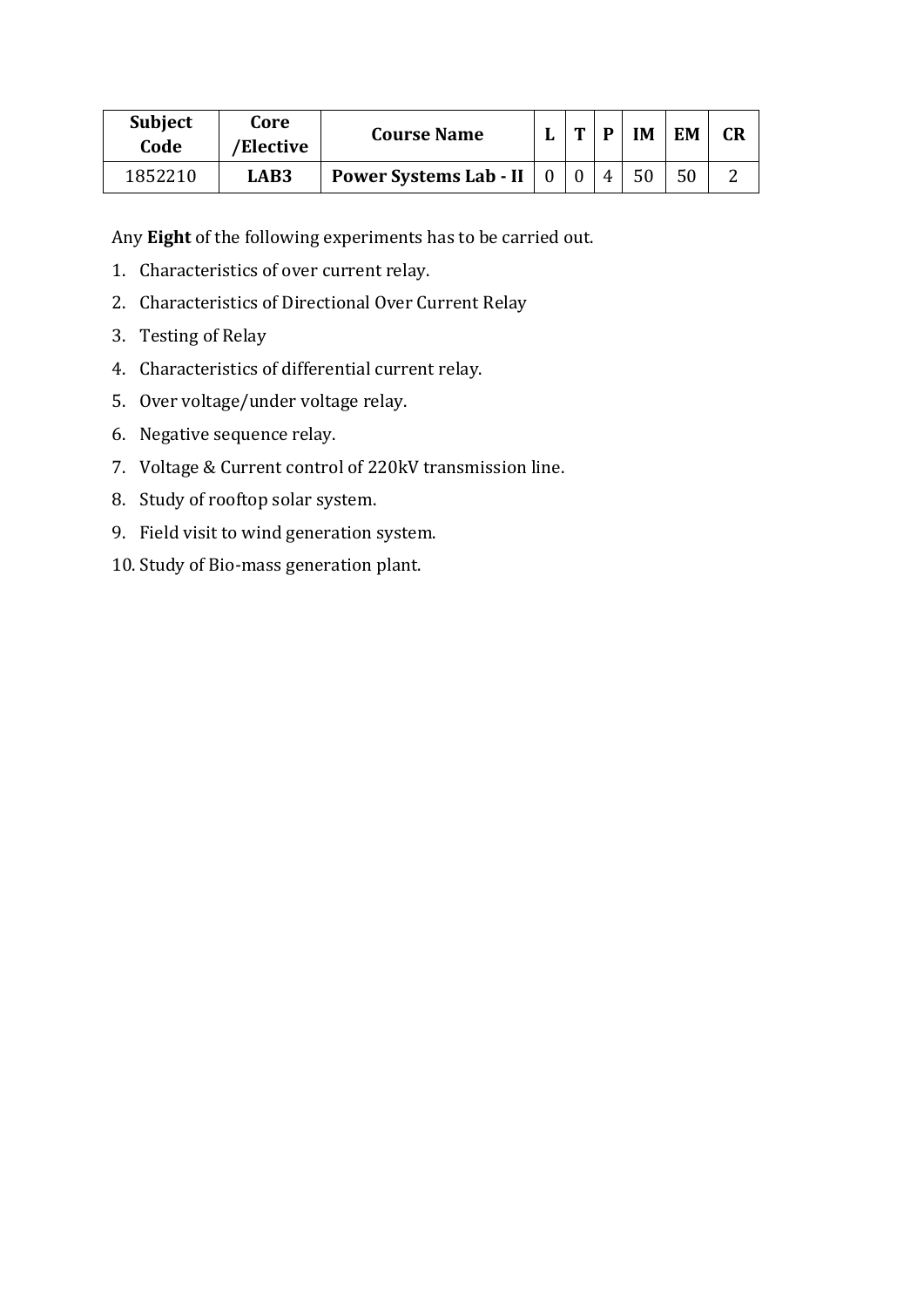| <b>Subject</b><br>Code | Core<br>'Elective | <b>Course Name</b>                                 | $\mathbf{r}$ | D | IM | EM | <b>CR</b> |
|------------------------|-------------------|----------------------------------------------------|--------------|---|----|----|-----------|
| 1852211                | LAB4              | <b>Power Systems</b><br><b>Simulation Lab - II</b> |              |   | 50 |    |           |

Any Eight of the following experiments has to be carried out.

- 1. Single Area Load Frequency Control with and without PI controller.
- 2. Two area load frequency control system.
- 3. Simulation of swing equation.
- 4. Simulation of AVR system.
- 5. Simulation of Excitation system stabilizer.
- 6. Simulation of FACTS controllers.
- 7. Simulation of Power Quality problems.
- 8. Three -phase fully controlled rectifiers.
- 9. Three- phase inverter with PWM controller.
- 10. Buck& Boost converters for power system applications.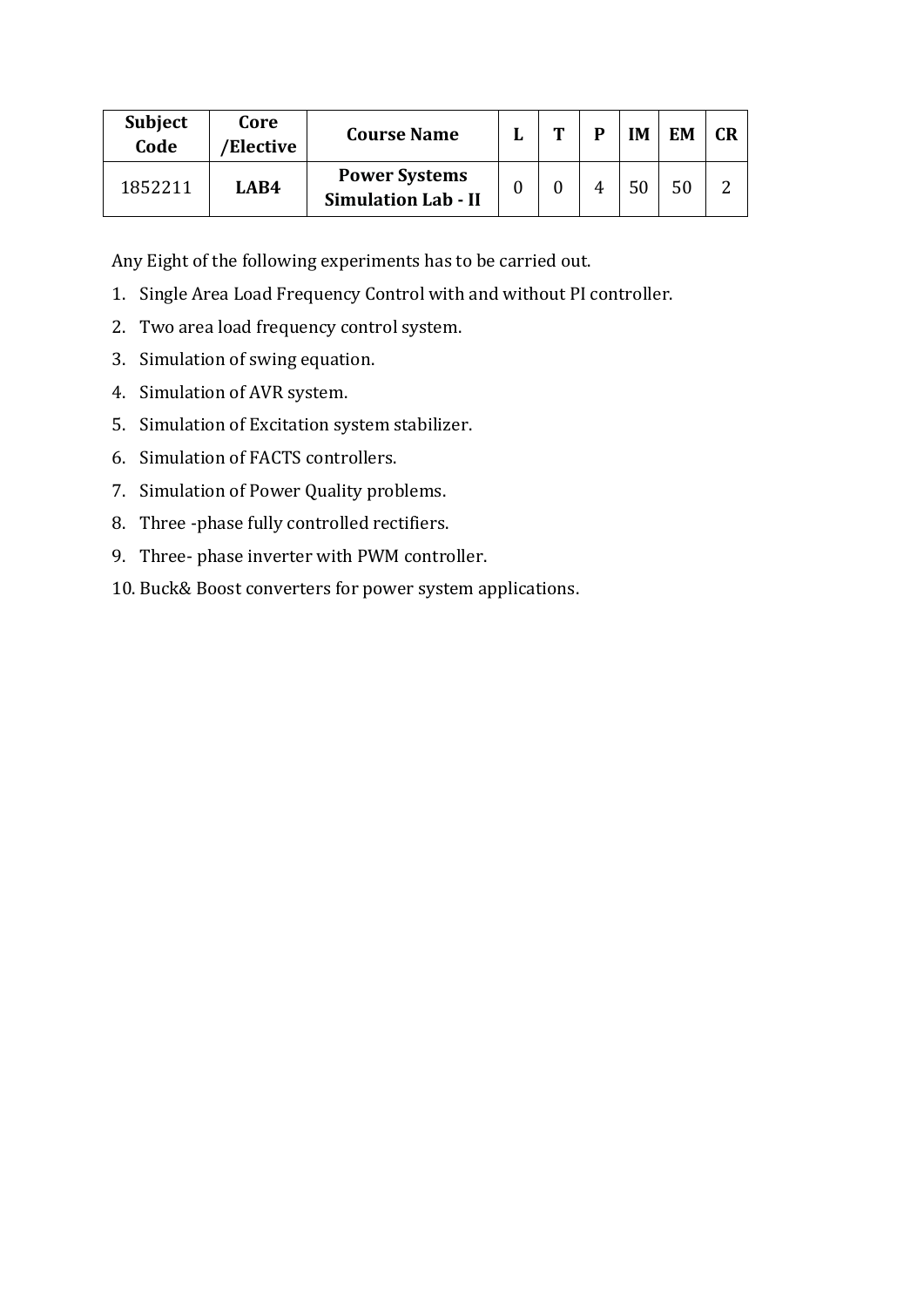#### **M.TechIII-Sem**

| <b>Subject</b><br>Code | Core<br>'Elective | <b>Course Name</b>                       | ≖ | m | D | <b>IM</b> | <b>EM</b> | CR |
|------------------------|-------------------|------------------------------------------|---|---|---|-----------|-----------|----|
| 1852301                | <b>PE 5</b>       | <b>Power System</b><br><b>Transients</b> | ◠ |   |   | 40        | 60        | ว  |

#### **Course Objectives**

Students will be able to:

- 1. Learn the reasons for occurrence of transients in a power system.
- 2. Understand the change in parameters like voltage & frequency during transients.
- 3. To know about the lightning phenomenon and its effect on power system.

### **Course Outcomes**

Students will be able to:

- 1. Gain knowledge of various transients that could occur in power system and their mathematical formulation.
- 2. Ability to design various protective devices in power system for protecting equipment and personnel.
- 3. Coordinating the insulation of various equipments in power system.
- 4. Modeling the power system for transient analysis.

#### **UNIT I**

**Simple switching transients:** Circuit closing transients, recovery transients initiated by removal of short circuit, double frequency transient damping, resistance switching, load switching.

**Abnormal switching transients:** Normal & abnormal switching transients, current suppression, capacitance switching, transformer magnetizing in rush current.

#### **UNIT -II**

**Modelling of power apparatus of their transient conditions**: Transformer model for switching on open circuit , Internal model for transformer,Modelling of transformer for transfer of surges,modeling of generators,modeling of motors,modeling of overhead transmission lines and cables

#### **UNIT III**

Lighting, physical phenomena of lighting, interaction between lighting and power system, Influence of tower footing resistance and earth resistance.

Insulation co-ordination, strength of insulation, Hierarchy of insulation co-ordination, test voltage waveforms and transient ratings, approaches to insulation co-ordination.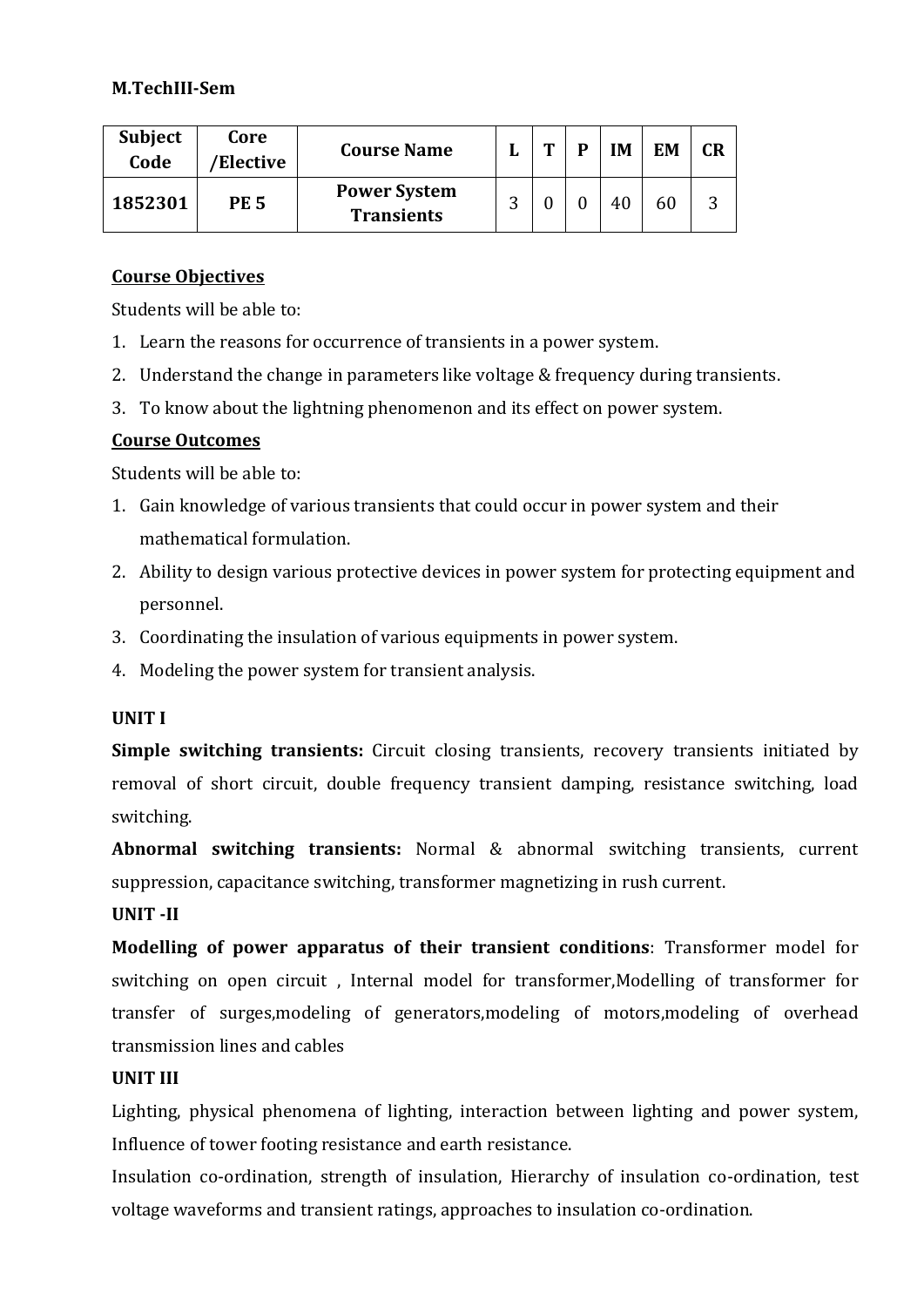### **UNIT-IV**

Travelling waves on transmission line: circuits with distributed parameters - Wave equation - Reflection & refraction - behaviour of travelling waves at the line terminations- lattice diagrams - Attenuation & distortion - Multi conductor system and velocity wave.

### **UNIT-V**

**Protection of system against Transient over voltages**: Protection of transmission line against lighting, lighting shielding of substations, lighting arresters, surge arresters, surge capacitors and reactors, Surge protection of rotating machines.

#### **Text Books:**

1. Allan Greenwood, "Electrical transients in Power System", Wiley & Sons Inc. New York, 1991.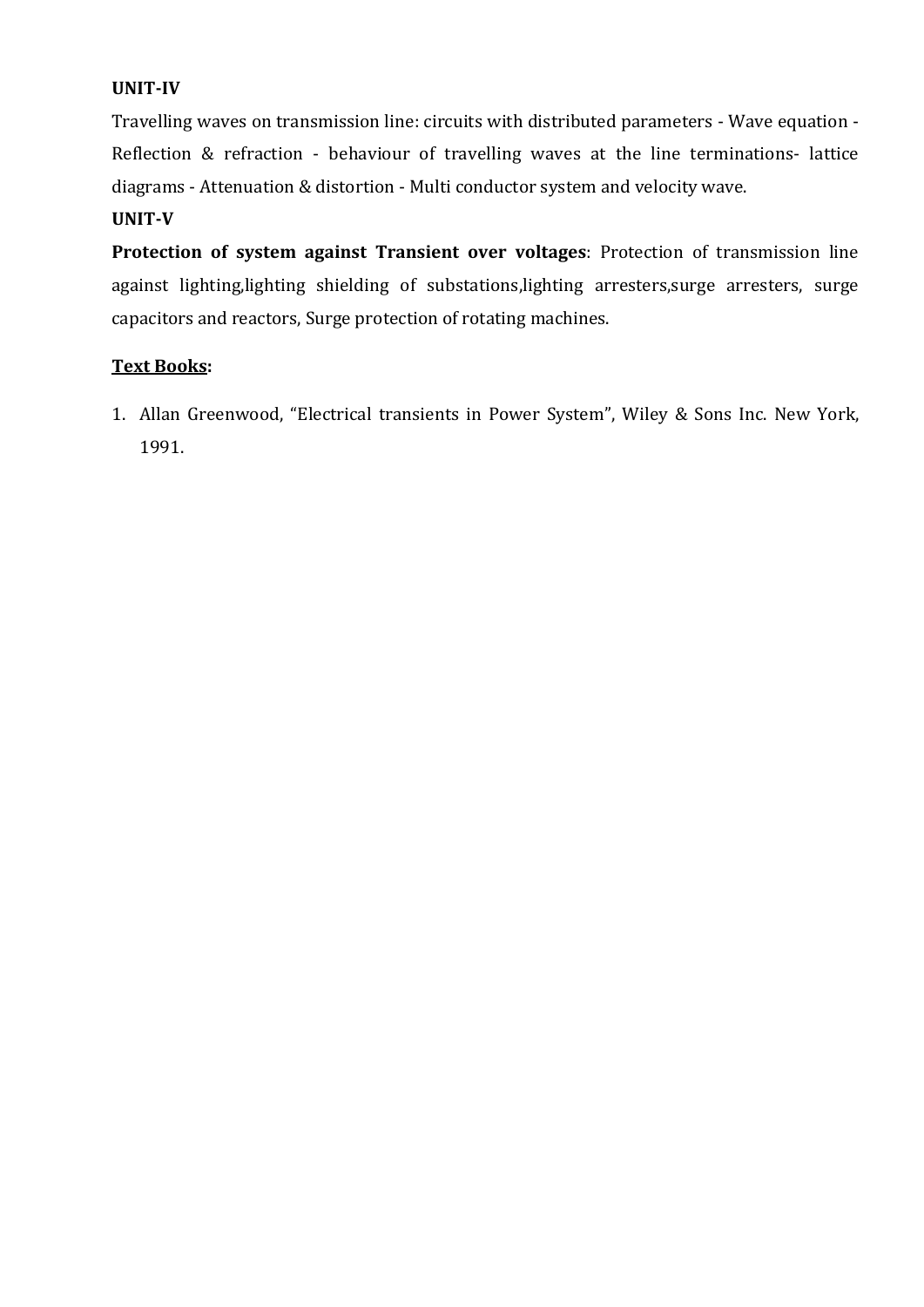| <b>Subject</b><br>Code | Core<br>'Elective | <b>Course Name</b>                             | ш | m | D | <b>IM</b> | EM | <b>CR</b> |
|------------------------|-------------------|------------------------------------------------|---|---|---|-----------|----|-----------|
| 1852302                | <b>PE 5</b>       | <b>Industrial Load Modeling</b><br>and Control | ◠ |   |   | 40        |    |           |

Students will be able to:

- 1. Understand the energy demand scenario.
- 2. Understand the modeling of load and its ease to study load demand industrially.
- 3. Analyze Electricity pricing models.
- 4. Study Reactive power management in Industries.

### **Course Outcomes**

Students will be able to:

- 1. Gain knowledge about load control techniques in industries and its application.
- 2. Learn different types of industrial processes and optimize the process using tools like LINDO and LINGO
- 3. Apply load management to reduce demand of electricity during peak time
- 4. Apply different energy saving opportunities in industries

### **Unit - I**

Electric Energy Scenario-Demand Side Management-Industrial LoadManagement, Load Curves-Load Shaping Objectives, Methodologies-Barriers

Classification of IndustrialLoads, Continuous and Batch processes -Load Modelling.

## **Unit - II**

Electricity pricing – Dynamic and spot pricing -Models, Direct load control- Interruptible load control, Bottom - up approach- scheduling- Formulation of loadModels,Optimization and control algorithms - Case studies.

### **Unit - III**

Reactive power management in industries-Controls-power quality impactsApplication of filters Energy saving in industries.

### **Unit - IV**

Cooling and heating loads, load profiling, Modelling- Cool storage, Types-Control strategies, optimal operation, and Problem formulation- Case studies.

## **Unit - V**

Operating and control strategies, Power Pooling- Operation models, Peak load saving, Constraints Problem formulation- Case study, Integrated Load management for Industries.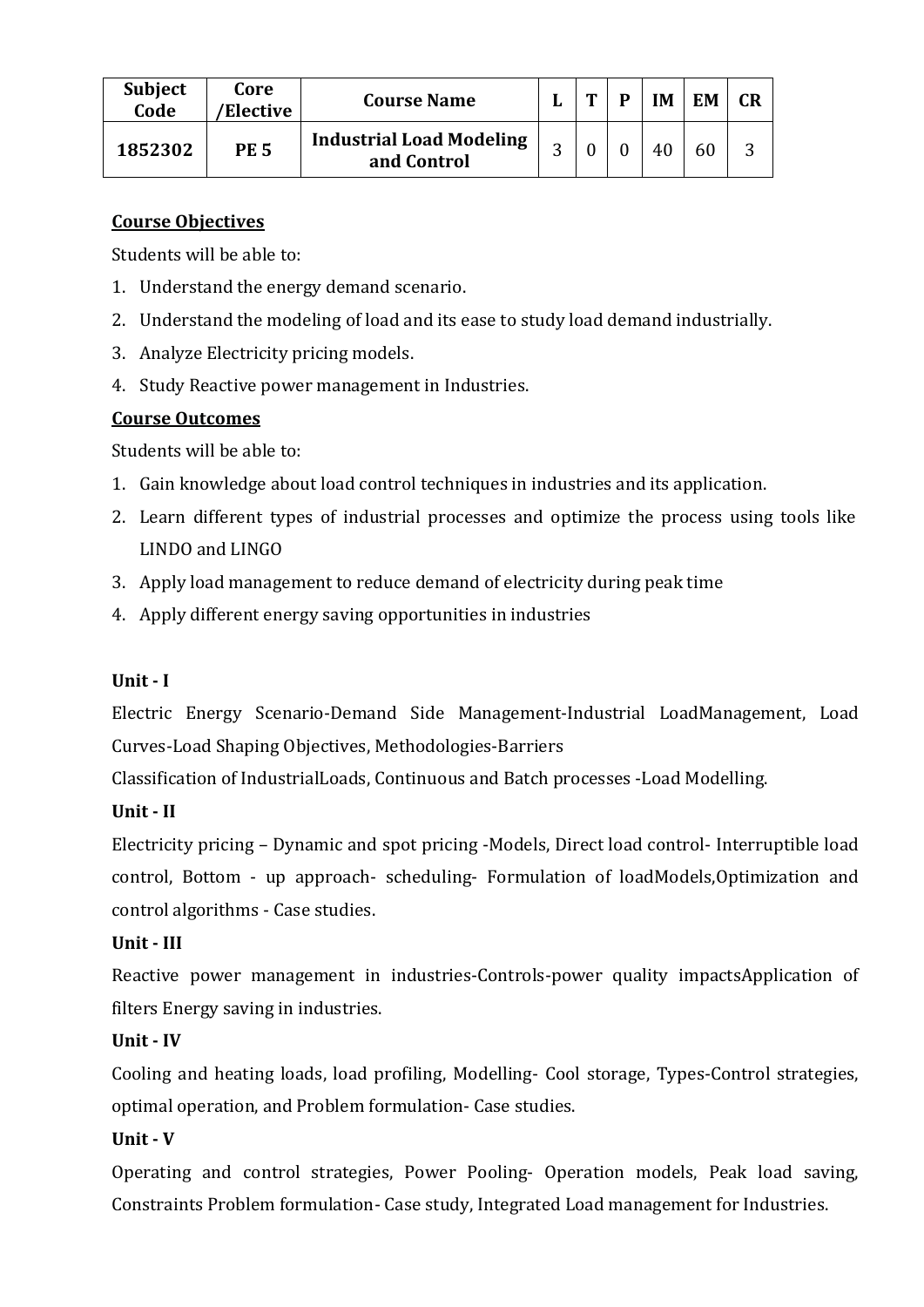#### **Reference Books:**

- 1. C.O. Bjork "Industrial Load Management Theory, Practice and simulations", Elsevier, the Netherlands,1989.
- 2. C.W. Gellings and S.N. Talukdar, Load management concepts. IEEE Press, New York, 1986, pp. 3-28.
- 3. Y. Manichaikul and F.C. Schweppe ," Physically based Industrial load", IEEE Trans. on PAS, April 1981.
- 4. H. G. Stoll, "Least cost Electricity Utility Planning", Wiley Interscience Publication, USA, 1989.
- 5. I.J.Nagarath and D.P.Kothari, .Modern Power System Engineering., Tata McGraw Hill publishers, NewDelhi, 1995.
- 6. IEEE Bronze Book- "Recommended Practice for Energy Conservation and cost effective planning in Industrial facilities", IEEE Inc, USA.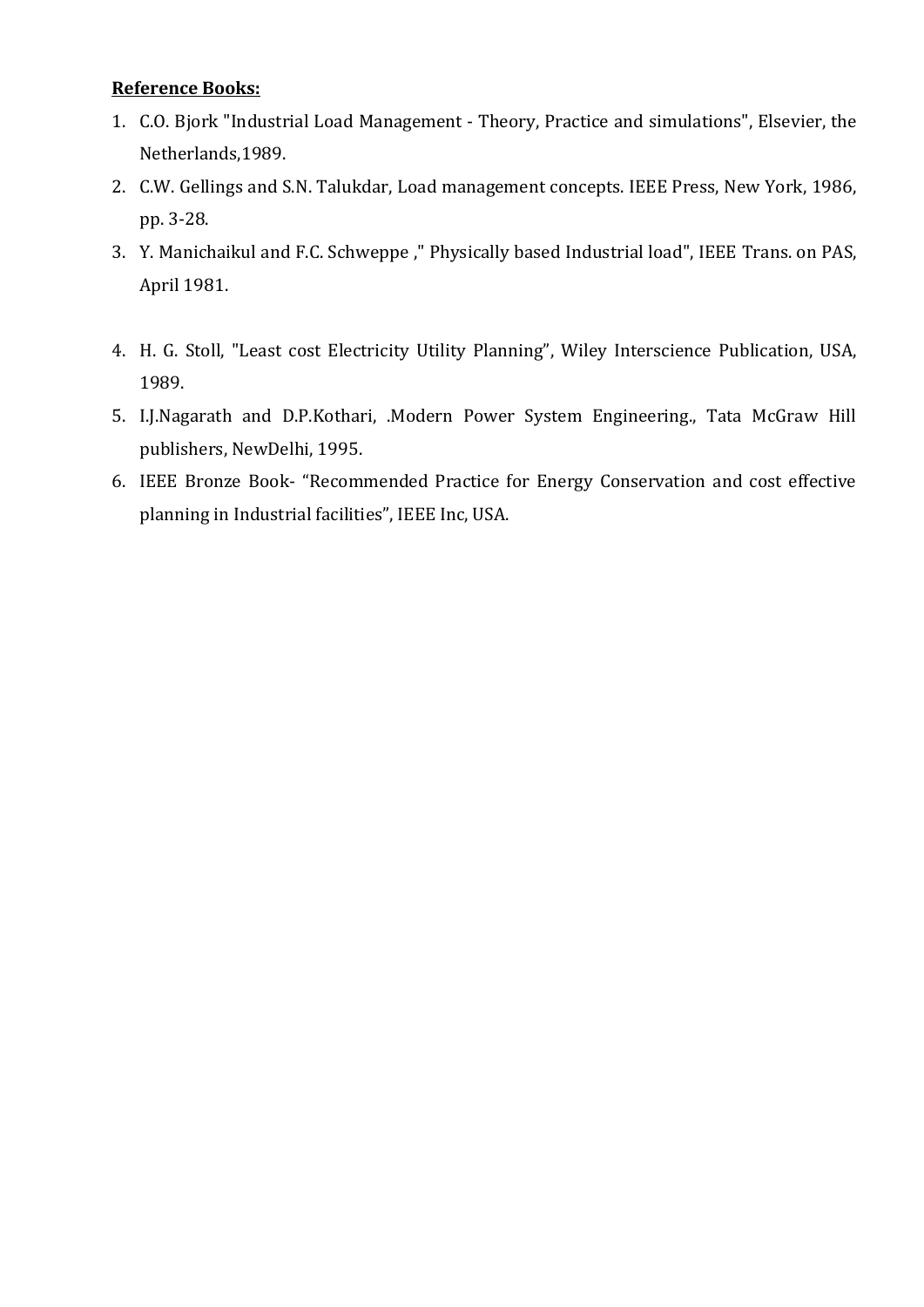| <b>Subject</b><br>Code | Core<br>/Elective | <b>Course Name</b>                |   | m | D | IM | <b>EM</b> | <b>CR</b> |
|------------------------|-------------------|-----------------------------------|---|---|---|----|-----------|-----------|
| 1852303                | <b>PE 5</b>       | <b>Dynamics of Linear Systems</b> | 3 |   |   | 40 | 60        | ◠         |

Students will be able to:

- 1. To understand the linear system and its functions.
- 2. To understand the stability analysis of linear systems and implement the same in MATLAB.

### **Course Outcomes**

Students will be able to:

- 1. Learn linear system modelling, analysis and design so as to obtain the ability to apply the same to engineering problems in a global perspective.
- 2. Gain knowledge on carrying out detailed stability analysis of both linear and nonlinear systems.
- 3. Design observers and controllers for linear systems.
- 4. Analyse and design pole placement method using MATLAB.

**Unit- I:**Introduction Concept of State, State Variables and State Model, State model for Linear Continuous Time Systems,transfer function and transfer function matrix, MATLAB programs.

**Unit- II:**Solving the time invariant state equation methods-exponential Laplace for homogeneous and non- homogeneous state equations

**Unit-III** :Controllability, complete controllability of continuous time systems observability complete observability of continuous time systems principle of duality.

**Unit-IV**:The introduction to the design pole placement method, problems in MATLAB. State observers, full order- minimum order.

**Unit-V**:Lyapunov stability analysis, introduction, Lyapunov stability criterion, direct method of lyapunov and the linear systems.

### **Text Books:**

- 1. Thomas Kailath, "Linear Systems", Prentice Hall Inc., Englewood Cliffs, N.J. 1980.
- 2. K. Ogata, "State Space Analysis of Control Systems", Prentice Hall Inc., Englewood Cliffs, N.J., 1965.
- 3. K. Ogata, "Modern Control Engineering, (second edition)", Prentice Hall Inc., Englewood Cliffs,N.J., 1990.
- 4. M.Gopal, "Digital Control and State Variable Methods", Tata McGraw Hill Publishing Company Ltd., New Delhi, 1997.
- 5. C.T. Chen, "Linear System Theory and Design", New York: Holt Rinehart and Winston,1984.
- 6. R.C. Dorf, and R. T. "Bishop, Modern Control Systems", Addison Wesley Longman Inc., 1999.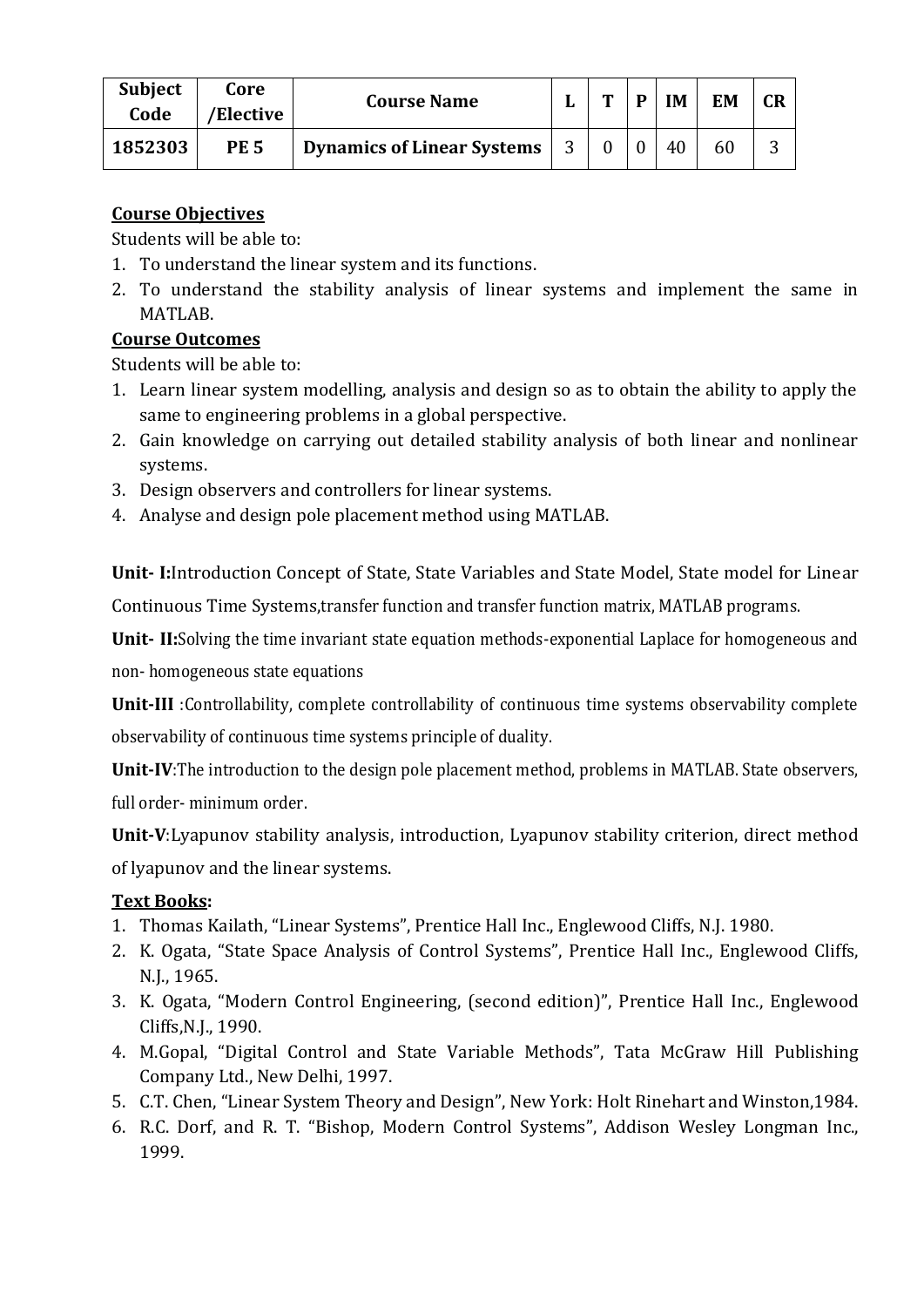#### **OPEN ELECTIVES**

| <b>Subject</b><br>Code | Core<br>'Elective | <b>Course Name</b>        | Т | D | IΜ | EM |   |
|------------------------|-------------------|---------------------------|---|---|----|----|---|
| 1871304                | 0E                | <b>Business Analytics</b> |   |   | 40 | 60 | ັ |

#### **Course objective**

- 1. Understand the role of business analytics within an organization.
- 2. Analyze data using statistical and data mining techniques and understand relationships between the underlying business processes of an organization.
- 3. To gain an understanding of how managers use business analytics to formulate and solve business problems and to support managerial decision making.
- 4. To become familiar with processes needed to develop, report, and analyze business data.
- 5. Use decision-making tools/Operations research techniques.
- 6. Mange business process using analytical and management tools.
- 7. Analyze and solve problems from different industries such as manufacturing, service, retail, software, banking and finance, sports, pharmaceutical, aerospace etc.

#### **Course Outcomes**

- 1. Students will demonstrate knowledge of data analytics.
- 2. Students will demonstrate the ability of think critically in making decisions based on data and deep analytics.
- 3. Students will demonstrate the ability to use technical skills in predicative and prescriptive modeling to support business decision-making.
- 4. Students will demonstrate the ability to translate data into clear, actionable insight

#### **Unit1: 9hrs**

Business analytics: Overview of Business analytics, Scope of Business analytics, Business Analytics Process, Relationship of Business Analytics Process and Organisation, competitive advantages of Business Analytics.

Statistical Tools: Statistical Notation, Descriptive Statistical methods, Review of probability distribution and data modelling, sampling and estimation methods overview.

#### **Unit 2:8 hrs**

Trendiness and Regression Analysis: Modelling Relationships and Trends in Data, simple Linear Regression.

Important Resources, Business Analytics Personnel, Data and models for Business analytics, problem solving, Visualizing and Exploring Data, Business Analytics Technology.

#### **Unit 3: 9hrs**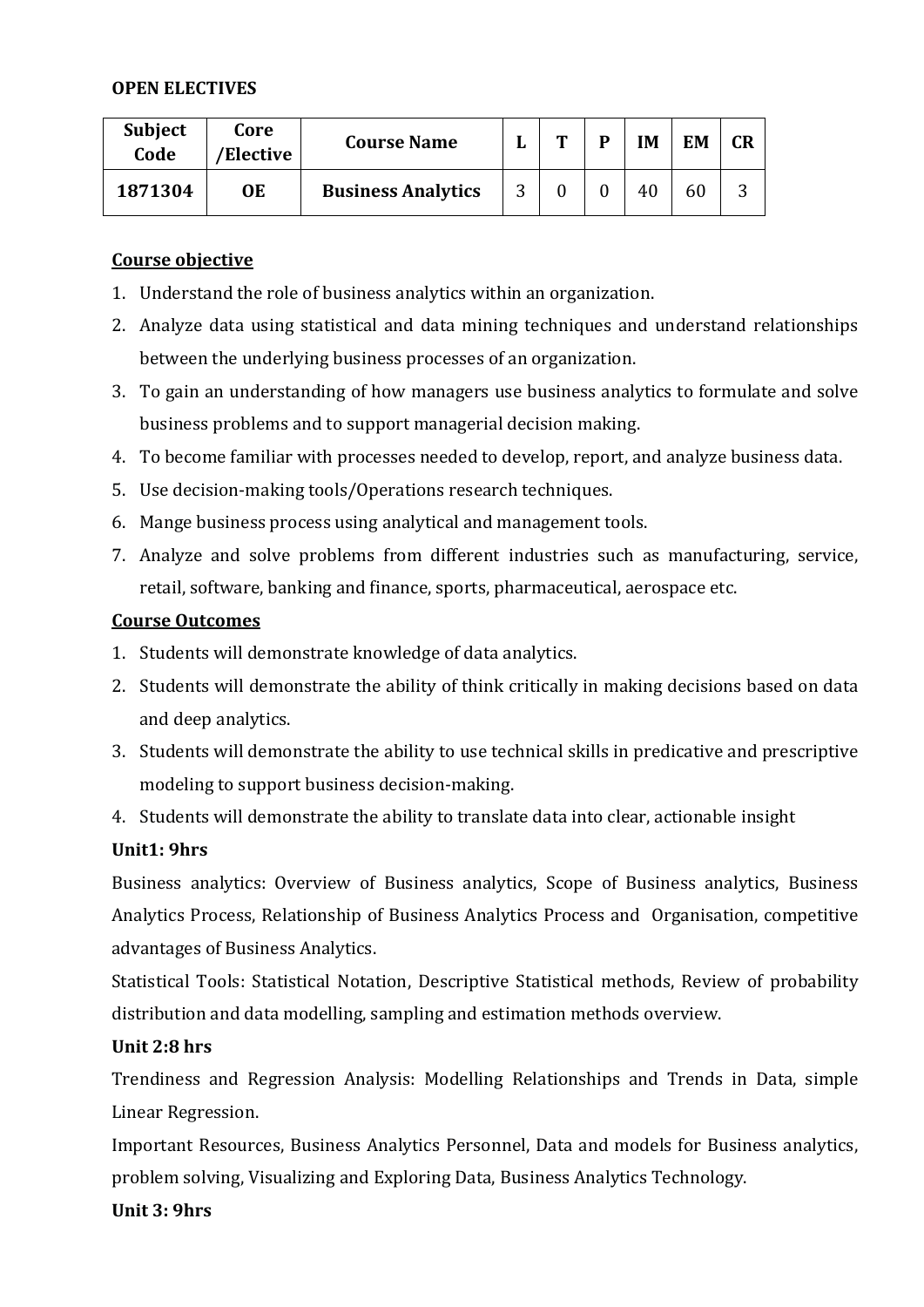Organization Structures of Business analytics, Team management, Management Issues, Designing Information Policy, Outsourcing, Ensuring Data Quality, Measuring contribution of Business analytics, Managing Changes.

Descriptive Analytics, predictive analytics, predicative Modelling, Predictive analytics analysis, Data Mining, Data Mining Methodologies, Prescriptive analytics and its step in the business analytics Process, Prescriptive Modelling, nonlinear Optimization.

#### **Unit 4: 10hrs**

Forecasting Techniques: Qualitative and Judgmental Forecasting, Statistical Forecasting Models, Forecasting Models for Stationary Time Series, Forecasting Models for Time Series with a Linear Trend, Forecasting Time Series with Seasonality, Regression Forecasting with Casual Variables, Selecting Appropriate Forecasting Models.

Monte Carlo Simulation and Risk Analysis: Monte Carle Simulation Using Analytic Solver Platform, New-Product Development Model, Newsvendor Model, verbooking Model, Cash Budget Model.

#### **Unit 5: 8hrs**

Decision Analysis: Formulating Decision Problems, Decision Strategies with the without Outcome Probabilities, Decision Trees, The Value of Information, Utility and Decision Making.

#### **Unit 6: 4hrs**

Recent Trends in: Embedded and collaborative business intelligence, Visual data recovery, Data Storytelling and Data journalism.

#### **Reference Books:**

- 1. Business analytics Principles, Concepts, and Applications by Marc J. Schniederjans, Dara G.Schniederjans, Christopher M. Starkey, Pearson FT Press.
- 2. Business Analytics by James Evans, persons Education.

| Subject | core | <b>Course Name</b> |  |  |  | IM | $\mathsf{I}$ EM | $\overline{\phantom{a}}$ CR |
|---------|------|--------------------|--|--|--|----|-----------------|-----------------------------|
|---------|------|--------------------|--|--|--|----|-----------------|-----------------------------|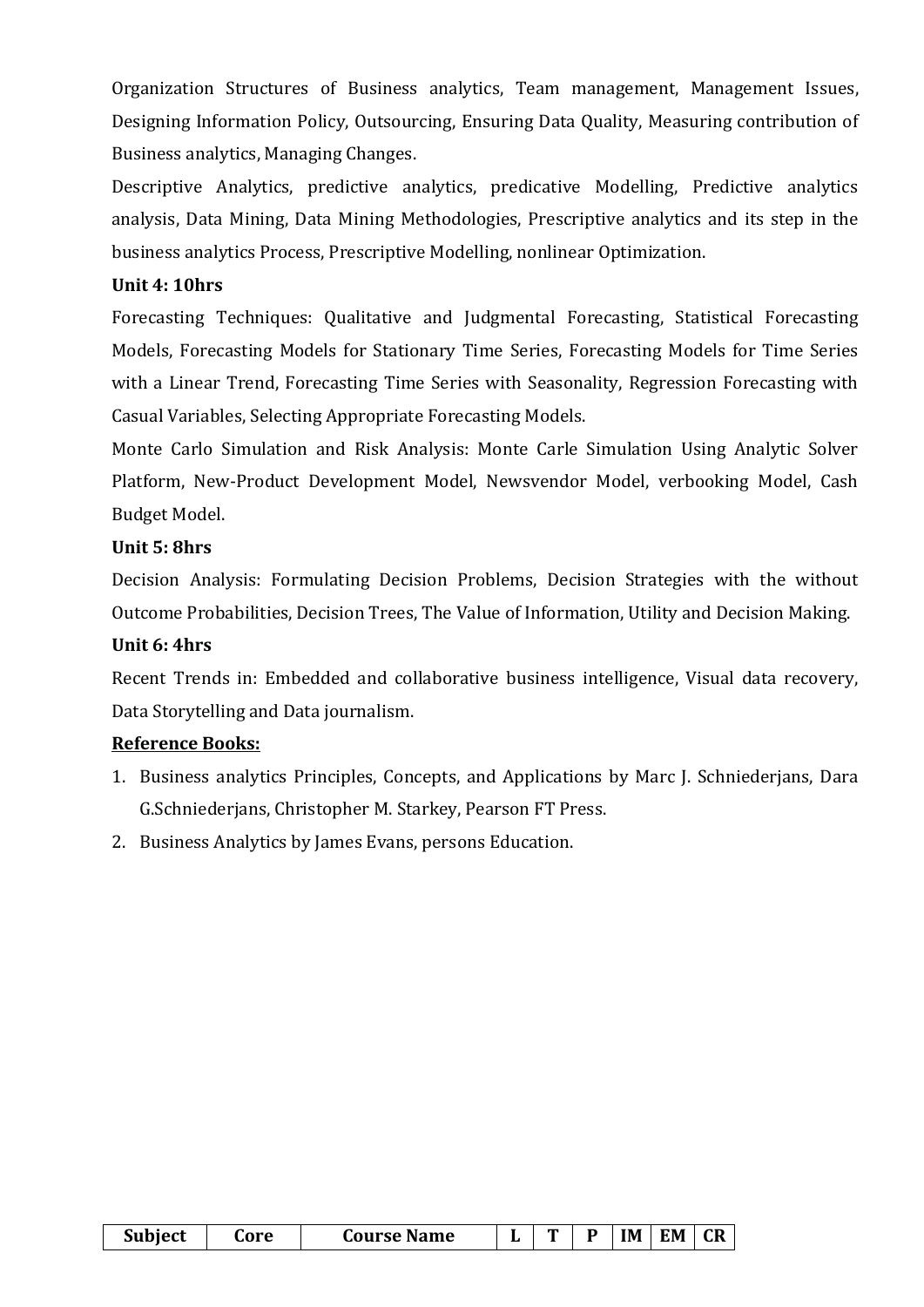| Code    | 'Elective |                          |   |  |    |  |
|---------|-----------|--------------------------|---|--|----|--|
| 1871305 | ОE        | <b>Industrial Safety</b> | ⌒ |  | 40 |  |

#### **Unit-I**

Industrial safety: Accident, causes, types, results and control, mechanical and electrical hazards, types, causes and preventive steps/procedure, describe salient points of factories act 1948 for health and safety, wash rooms, drinking water layouts, light, cleanliness, fire, guarding, pressure vessels, etc, Safety color codes. Fire prevention and firefighting, equipment and methods.

#### **Unit-II**

Fundamentals of maintenance engineering: Definition and aim of maintenance engineering, Primary and secondary functions and responsibility of maintenance department, Types of maintenance, Types and applications of tools used for maintenance, Maintenance cost & its relation with replacement economy, Service life of equipment.

#### **Unit-III**

Wear and Corrosion and their prevention: Wear- types, causes, effects, wear reduction methods, lubricants-types and applications, Lubrication methods, general sketch, working and applications, i. Screw down grease cup, ii. Pressure grease gun, iii. Splash lubrication, iv. Gravity lubrication, v. Wick feed lubrication vi. Side feed lubrication, vii. Ring lubrication, Definition, principle and factors affecting the corrosion. Types of corrosion, corrosion prevention methods.

#### **Unit-IV**

Fault tracing: Fault tracing-concept and importance, decision treeconcept, need and applications, sequence of fault finding activities, show as decision tree, draw decision tree for problems in machine tools, hydraulic, pneumatic,automotive, thermal and electrical equipmentslike, I. Any one machine tool, ii. Pump iii. Air compressor, iv. Internal combustion engine, v. Boiler, vi. Electrical motors, Types of faults in machine tools and their general causes.

#### **Unit-V**

Periodic and preventive maintenance: Periodic inspection-concept and need, degreasing, cleaning and repairing schemes, overhauling of mechanical components, overhauling of electrical motor, common troubles and remedies of electric motor, repair complexities and its use, definition, need, steps and advantages of preventive maintenance. Steps/procedure for periodic and preventive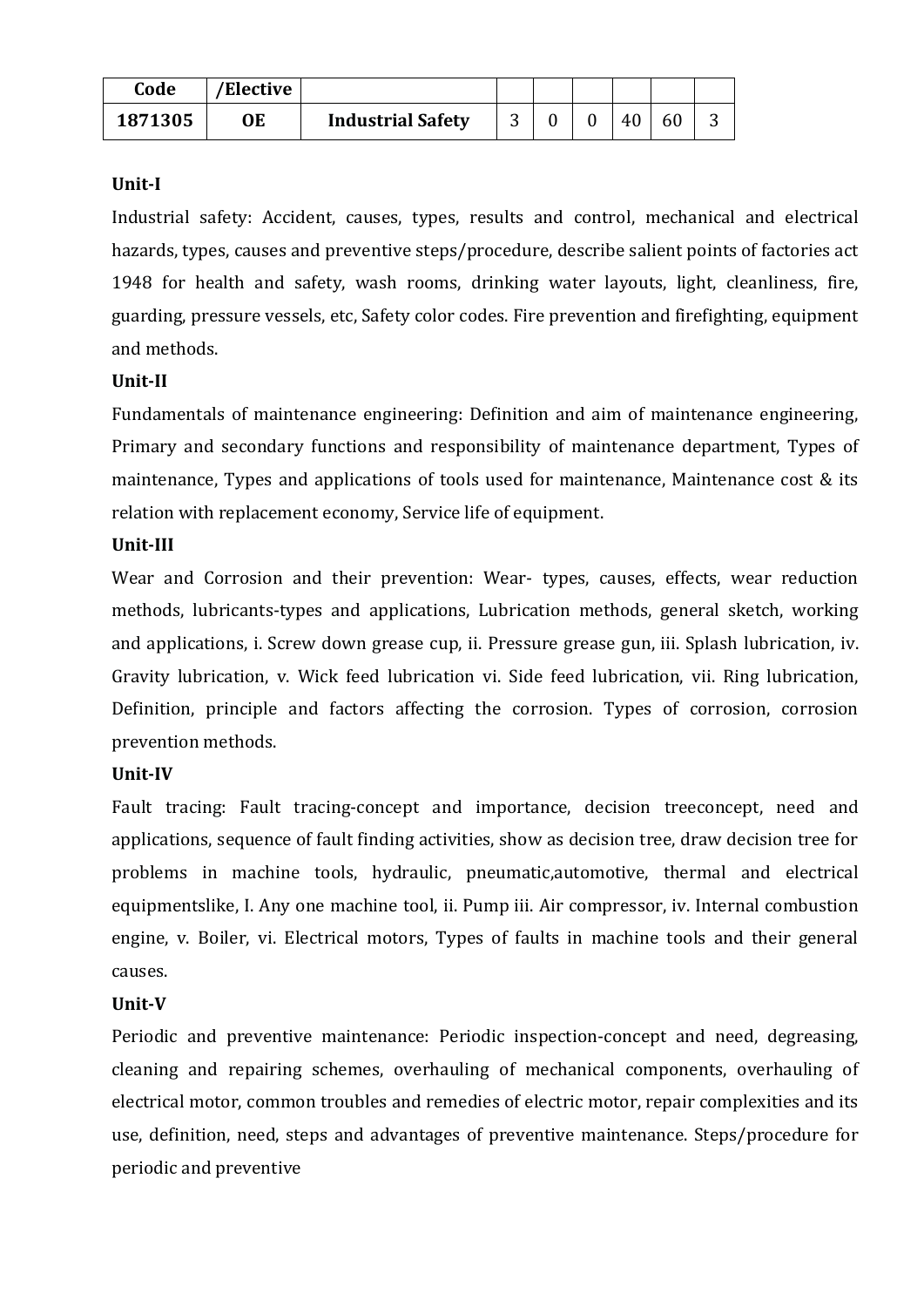maintenance of: I. Machine tools, ii. Pumps, iii. Air compressors, iv. Diesel generating (DG) sets, Program and schedule of preventive maintenance of mechanical and electrical equipment, advantages of preventive maintenance. Repair cycle concept and importance **Reference:**

- 1. Maintenance Engineering Handbook, Higgins & Morrow, Da Information Services.
- 2. Maintenance Engineering, H. P. Garg, S. Chand and Company.
- 3. Pump-hydraulic Compressors, Audels, Mcgrew Hill Publication.
- 4. Foundation Engineering Handbook, Winterkorn, Hans, Chapman & Hall London.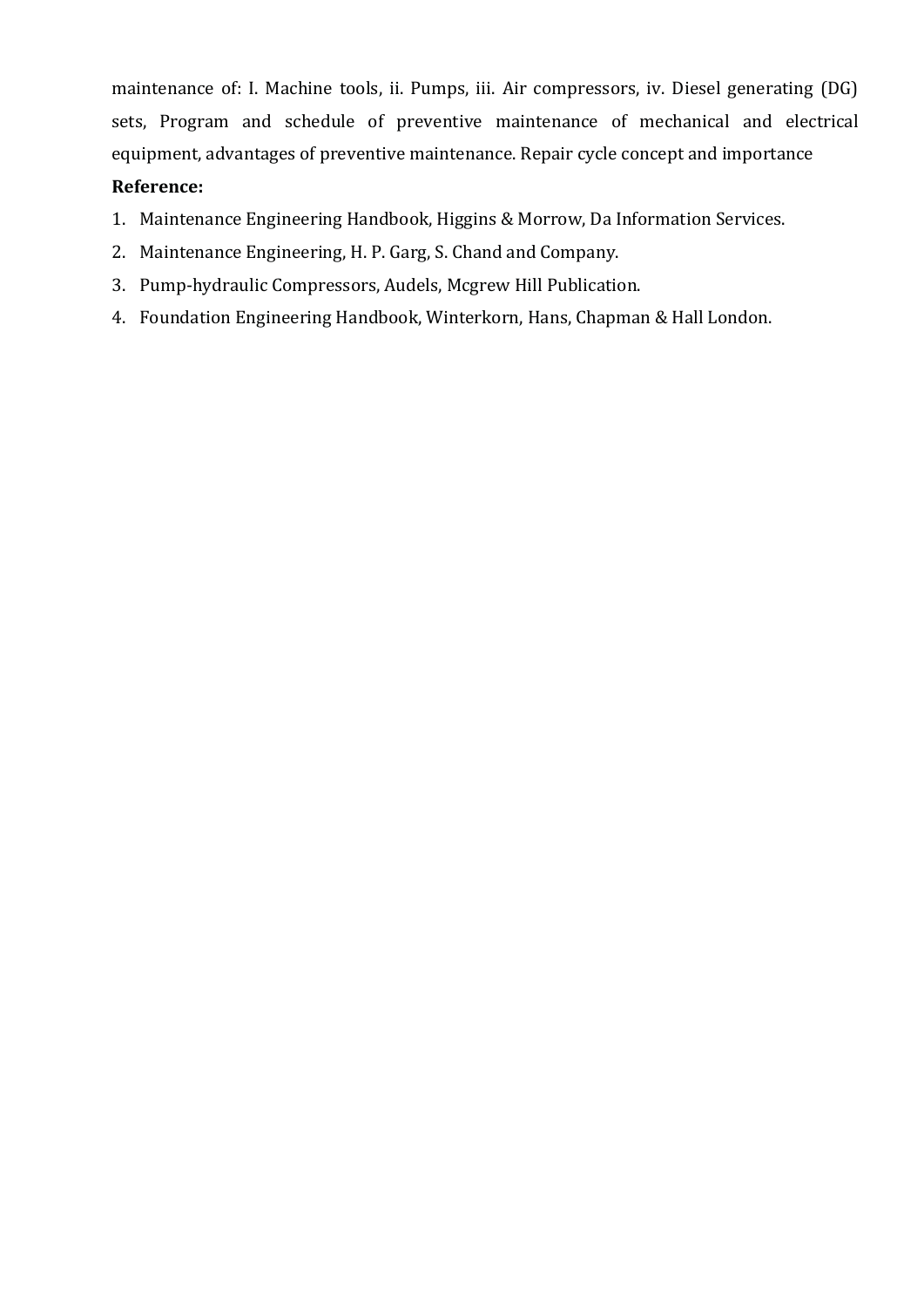| <b>Subject</b><br>Code | Core<br>'Elective | <b>Course Name</b>         | m | D | IM | EM |  |
|------------------------|-------------------|----------------------------|---|---|----|----|--|
| 1871306                | OЕ                | <b>Operations Research</b> |   |   | 40 | 60 |  |

### **Course Outcomes:**

The student should be able to

- 1. Students should able to apply the dynamic programming to solve problems of discreet and continuous variables.
- 2. Students should able to apply the concept of non-linear programming
- 3. Students should able to carry out sensitivity analysis
- 4. Student should able to model the real world problem and simulate it.

## **Unit 1**

Optimization Techniques, Model Formulation, models, General L.R Formulation, Simplex Techniques, Sensitivity Analysis, Inventory Control Models

### **Unit 2**

Formulation of a LPP - Graphical solution revised simplex method - duality theory - dual simplex method - sensitivity analysis - parametric programming

### **Unit 3**

Nonlinear programming problem - Kuhn-Tucker conditions min cost flow problem - max flow problem - CPM/PERT

### **Unit 4**

Scheduling and sequencing - single server and multiple server models - deterministic inventory models - Probabilistic inventory control models - Geometric Programming.

## **Unit 5**

Competitive Models,Single and Multi-channel Problems, Sequencing Models, Dynamic Programming, Flow in Networks, Elementary Graph Theory, Game Theory Simulation

## **References Books**

- 1. H.A. Taha, Operations Research, An Introduction, PHI, 2008.
- 2. H.M. Wagner, Principles of Operations Research, PHI, Delhi, 1982.
- 3. J.C. Pant, Introduction to Optimisation: Operations Research, Jain Brothers, Delhi, 2008.
- 4. Hitler Libermann Operations Research: McGraw Hill Pub. 2009.
- 5. Pannerselvam, Operations Research: Prentice Hall of India 2010.
- 6. Harvey M Wagner, Principles of Operations Research: Prentice Hall of India 2010.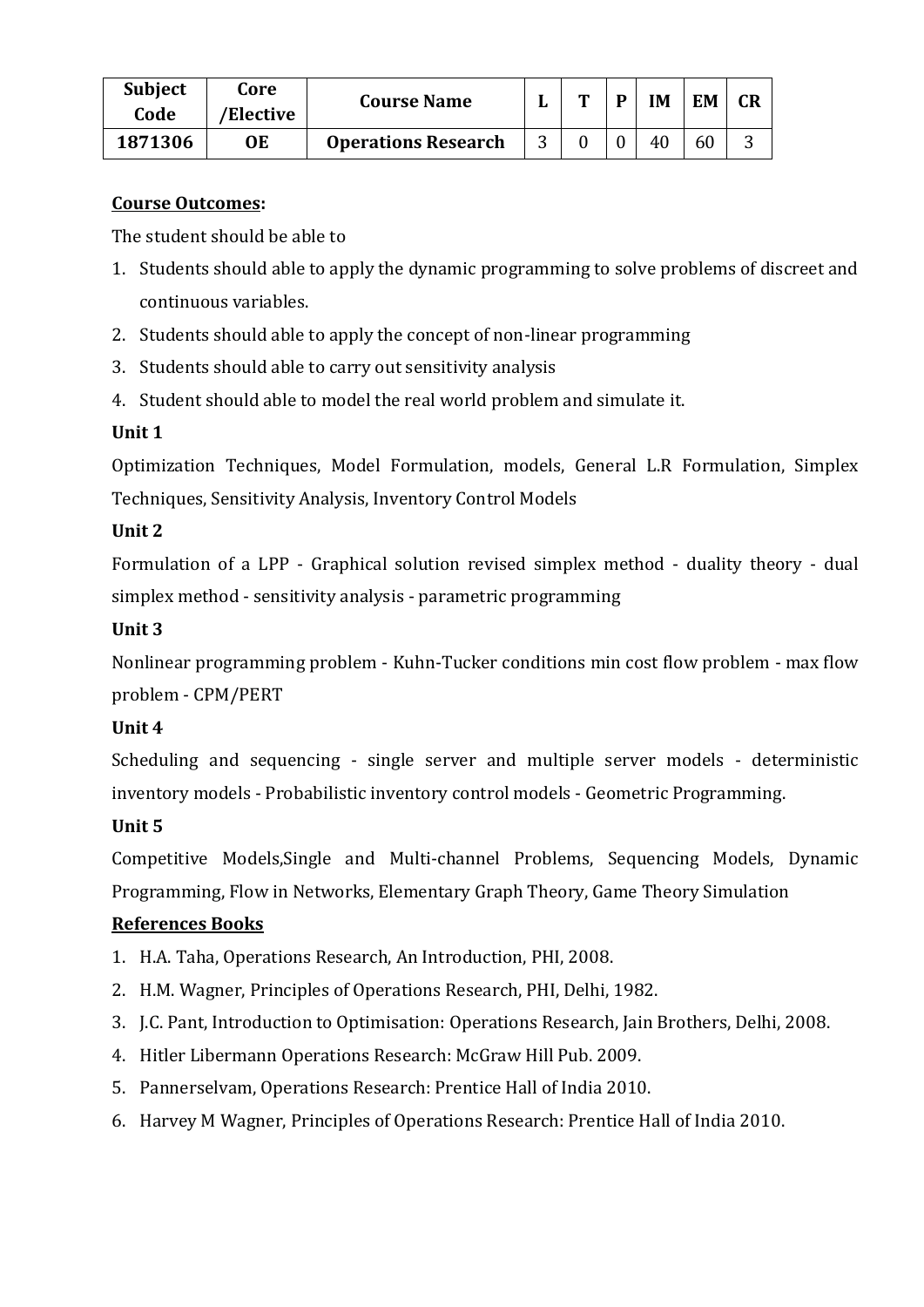| <b>Subject</b><br>Code | Core<br>'Elective | <b>Course Name</b>                                       | ш        | m | D | <b>IM</b> | <b>EM</b> | <b>CR</b> |
|------------------------|-------------------|----------------------------------------------------------|----------|---|---|-----------|-----------|-----------|
| 1871307                | OE                | <b>Cost Management of Engineering</b><br><b>Projects</b> | ⌒<br>. . |   |   | 40        | 60        | ⌒         |

#### **Unit-I**

Introduction and Overview of the Strategic Cost Management Process Cost concepts in decision-making; Relevant cost, Differential cost, Incremental cost and Opportunity cost. Objectives of a Costing System; Inventory valuation; Creation of a Database for operational control; Provision of data for Decision-Making.

#### **Unit II**

Project: meaning, Different types, why to manage, cost overruns centres, various stages of project execution: conception to commissioning. Project execution as conglomeration of technical and non technical activities.Detailed Engineering activities.

Pre project execution main clearances and documents Project team: Role of each member. Importance Project site: Data required with significance. Project contracts.Types and contents. Project execution Project cost control. Bar charts

and Network diagram. Project commissioning: mechanical and process

#### **Unit III**

Cost Behavior and Profit Planning Marginal Costing; Distinction between Marginal Costing and Absorption Costing; Break-even Analysis, Cost-Volume-Profit Analysis. Various decisionmaking problems.Standard Costing and Variance Analysis. Pricing strategies: Pareto Analysis. Target costing, Life Cycle Costing. Costing of service sector.

### **Unit IV**

Just-in-time approach, Material Requirement Planning, Enterprise Resource Planning, Total Quality Management and Theory of constraints.Activity-Based Cost Management, Bench Marking; Balanced Score Card and Value-Chain Analysis.

#### **Unit V**

Budgetary Control; Flexible Budgets; Performance budgets; Zero-based budgets.Measurement of Divisional profitability pricing decisions including transfer pricing.

Quantitative techniques for cost management, Linear Programming, PERT/CPM, Transportation problems, Assignment problems, Simulation, Learning Curve Theory.

### **References Books:**

- 1. Cost Accounting A Managerial Emphasis, Prentice Hall of India, New Delhi
- 2. Charles T. Horngren and George Foster, Advanced Management Accounting
- 3. Robert S Kaplan Anthony A. Alkinson, Management & Cost Accounting
- 4. Ashish K. Bhattacharya, Principles & Practices of CostAccounting A. H. Wheeler publisher
- 5. N.D. Vohra, Quantitative Techniques in Management, Tata McGraw Hill Book Co. Ltd.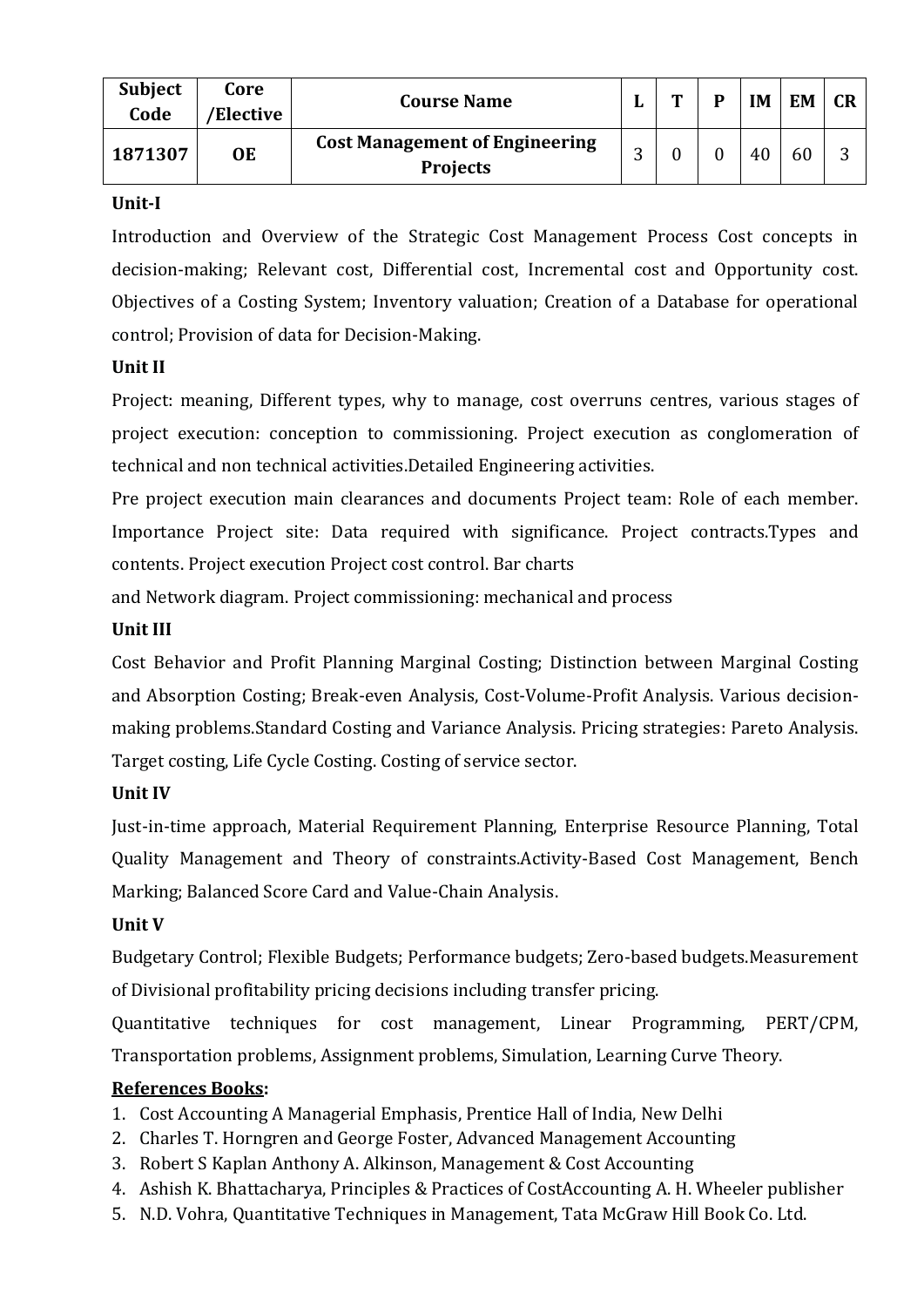| <b>Subject</b><br>Code | Core<br>'Elective | <b>Course Name</b>         | m | D | IM | <b>EM</b> | CR |
|------------------------|-------------------|----------------------------|---|---|----|-----------|----|
| 1871308                | OЕ                | <b>Composite Materials</b> |   |   | 40 | 60        |    |

#### **UNIT–I**

**Introduction**: Definition – Classification and characteristics of Composite materials.

Advantages and application of composites.Functional requirements of reinforcement and matrix.Effect of reinforcement (size, shape, distribution, volume fraction) on overall composite performance.

### **UNIT – II**

**Reinforcements**: Preparation-layup, curing, properties and applications of glass fibers, carbon fibers, Kevlar fibers and Boron fibers. Properties and applications of whiskers, particle reinforcements. Mechanical Behavior of composites: Rule of mixtures, Inverse rule of mixtures. Isostrain and Isostress conditions.

### **UNIT – III**

**Manufacturing of Metal Matrix Composites**: Casting – Solid State diffusion technique, Cladding – Hot isostaticpressing.Properties and applications. Manufacturing of Ceramic Matrix Composites: Liquid Metal Infiltration – Liquid phase sintering. Manufacturing of Carbon – Carbon composites: Knitting, Braiding, Weaving. Properties and applications.

#### **UNIT–IV**

**Manufacturing of Polymer Matrix Composites**: Preparation of Moulding compounds and prepregs– hand layup method – Autoclave method – Filament winding method – Compression moulding – Reaction injection moulding. Properties and applications.

### **UNIT – V**

**Strength**: Laminar Failure Criteria-strength ratio, maximum stress criteria, maximum strain criteria, interacting failure criteria, hygrothermal failure. Laminate first play failure-insight strength; Laminate strength-ply discount truncated maximum strain criterion; strength design using caplet plots; stress concentrations.

### **Text Books:**

- 1. Material Science and Technology –Vol 13 Composites by R.W.Cahn– VCH, West Germany.
- 2. Materials Science and Engineering, An introduction. WD Callister, Jr., Adapted by R. Balasubramaniam, John Wiley & Sons, NY, Indian edition, 2007.

### **References:**

- 1. Hand Book of Composite Materials-ed-Lubin.
- 2. Composite Materials –K.K.Chawla.
- 3. Composite Materials Science and Applications Deborah D.L. Chung.
- 4. Composite Materials Design and Applications –Danial Gay, Suong V. Hoa, and Stephen W.Tasi.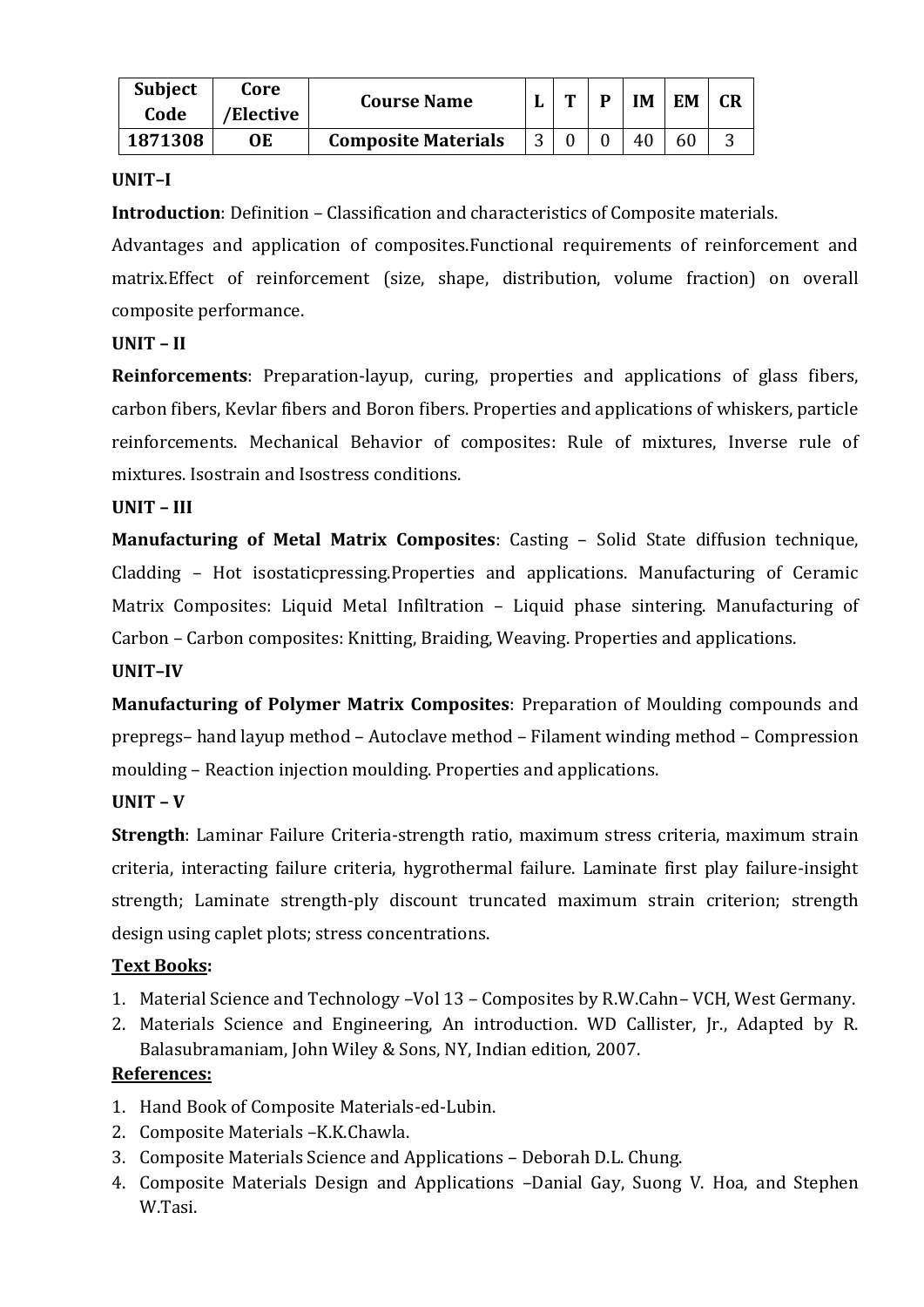| <b>Subject</b><br>Code | Core<br>'Elective | <b>Course Name</b>     |   | m | D | IM | <b>EM</b> | CR |
|------------------------|-------------------|------------------------|---|---|---|----|-----------|----|
| 1871309                | OE                | <b>Waste to Energy</b> | ັ |   |   | 46 | 60        |    |

#### **Unit-I**

Introduction to Energy from Waste: Classification of waste as fuel – Agro based, Forest residue, Industrial waste - MSW – Conversion devices – Incinerators, gasifiers, digestors

#### **Unit-II**

Biomass Pyrolysis: Pyrolysis – Types, slow fast – Manufacture of charcoal – Methods - Yields and application – Manufacture of pyrolytic oils and gases, yields and applications.

#### **Unit-III**

Biomass Gasification: Gasifiers– Fixed bed system – Downdraft and updraft gasifiers– Fluidized bed gasifiers– Design, construction and operation –Gasifier burner arrangement for thermal heating –Gasifier engine arrangement and electrical power – Equilibrium and kinetic consideration in gasifier operation.

#### **Unit-IV**

Biomass Combustion: Biomass stoves – Improved chullahs, types, some exotic designs, Fixed bed combustors, Types, inclined grate combustors, Fluidized bed combustors, Design, construction and operation - Operation of all the above biomass combustors.

#### **Unit-V**

Biogas: Properties of biogas (Calorific value and composition) - Biogas plant technology and status - Bio energy system - Design and constructional features - Biomass resources and their classification - Biomass conversion processes - Thermo chemical conversion - Direct combustion - biomass gasification - pyrolysis and liquefaction - biochemical conversion anaerobic digestion - Types of biogas Plants – Applications - Alcohol production from biomass - Bio diesel production -

Urban waste to energy conversion - Biomass energy programme in India.

### **References Books:**

- 1. Non Conventional Energy, Desai, Ashok V., Wiley Eastern Ltd., 1990.
- 2. Biogas Technology A Practical Hand Book Khandelwal, K. C. and Mahdi, S. S., Vol. I & II, Tata McGraw Hill Publishing Co. Ltd., 1983.
- 3. Food, Feed and Fuel from Biomass, Challal, D. S., IBH Publishing Co. Pvt. Ltd., 1991.
- 4. Biomass Conversion and Technology, C. Y. WereKo-Brobby and E. B. Hagan, John Wiley & Sons, 1996.

| Subject | core | Course Name |  | m |  | IM | EM | rп<br>ЧN |
|---------|------|-------------|--|---|--|----|----|----------|
|---------|------|-------------|--|---|--|----|----|----------|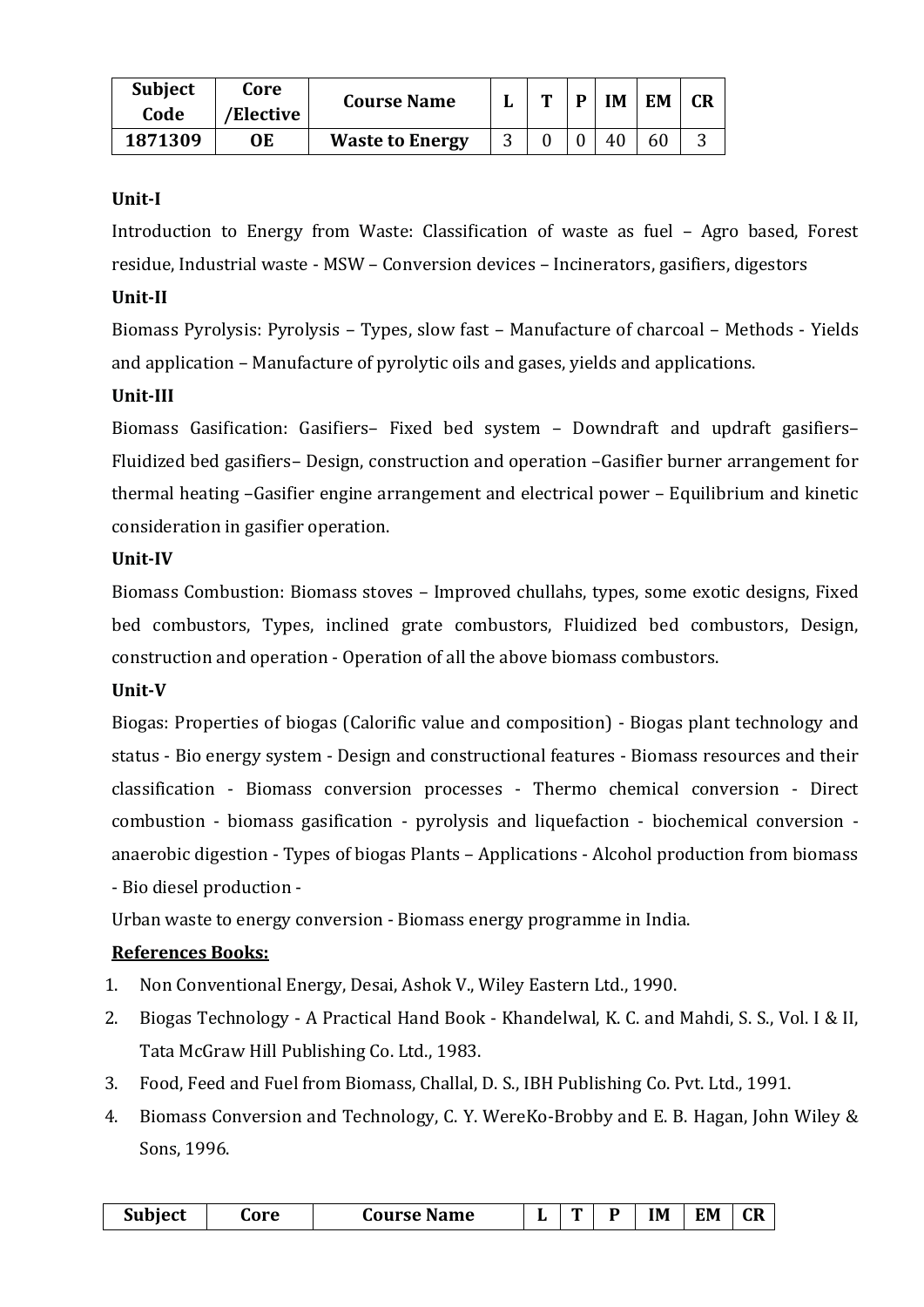| Code    | 'Elective |                                                                              |  |    |     |       |  |
|---------|-----------|------------------------------------------------------------------------------|--|----|-----|-------|--|
| Major   | 1852310   | <b>Dissertation (Phase-I)</b> $\begin{bmatrix} 0 & 0 \\ 0 & 0 \end{bmatrix}$ |  | 20 | 100 | $- -$ |  |
| Project |           |                                                                              |  |    |     |       |  |

#### **Course Outcomes:**

- 1. At the end of the course:
- 2. Students will learn to survey the relevant literature such as books, national/international refereed journals and contact resource persons for the selected topic of research.
- 3. Students will be able to use different experimentaltechniques.
- 4. Students will be able to use different software/ computational/analyticaltools.
- 5. Students will be able to design and develop an experimental set up/ equipment/testing.
- 6. Students will be able to conduct tests on existing set ups/equipments and draw logical conclusions from the results after analyzingthem.
- 7. Students will be able to either work in a research environment or in anindustrialenvironment.

#### **Syllabus Contents:**

The Project Work will start in semester III and should preferably be a problem with research potential and should involve scientific research, design, generation/collection and analysis of data, determining solution and must preferably bring out the individual contribution. Seminar should be based on the area in which the candidate has undertaken the dissertation work as per the common instructions for all branches of M. Tech. The examination shall consist of the preparation of report consisting of a detailed problem statement and a literature review. The preliminary results (if available) of the problem may also be discussed in the report. The work has to be presented in front of the examiners panelsetby HeadandPGcoordinator.Thecandidatehastobeinregularcontactwithhis guide and the topic of dissertation must be mutually decided by the guide and student.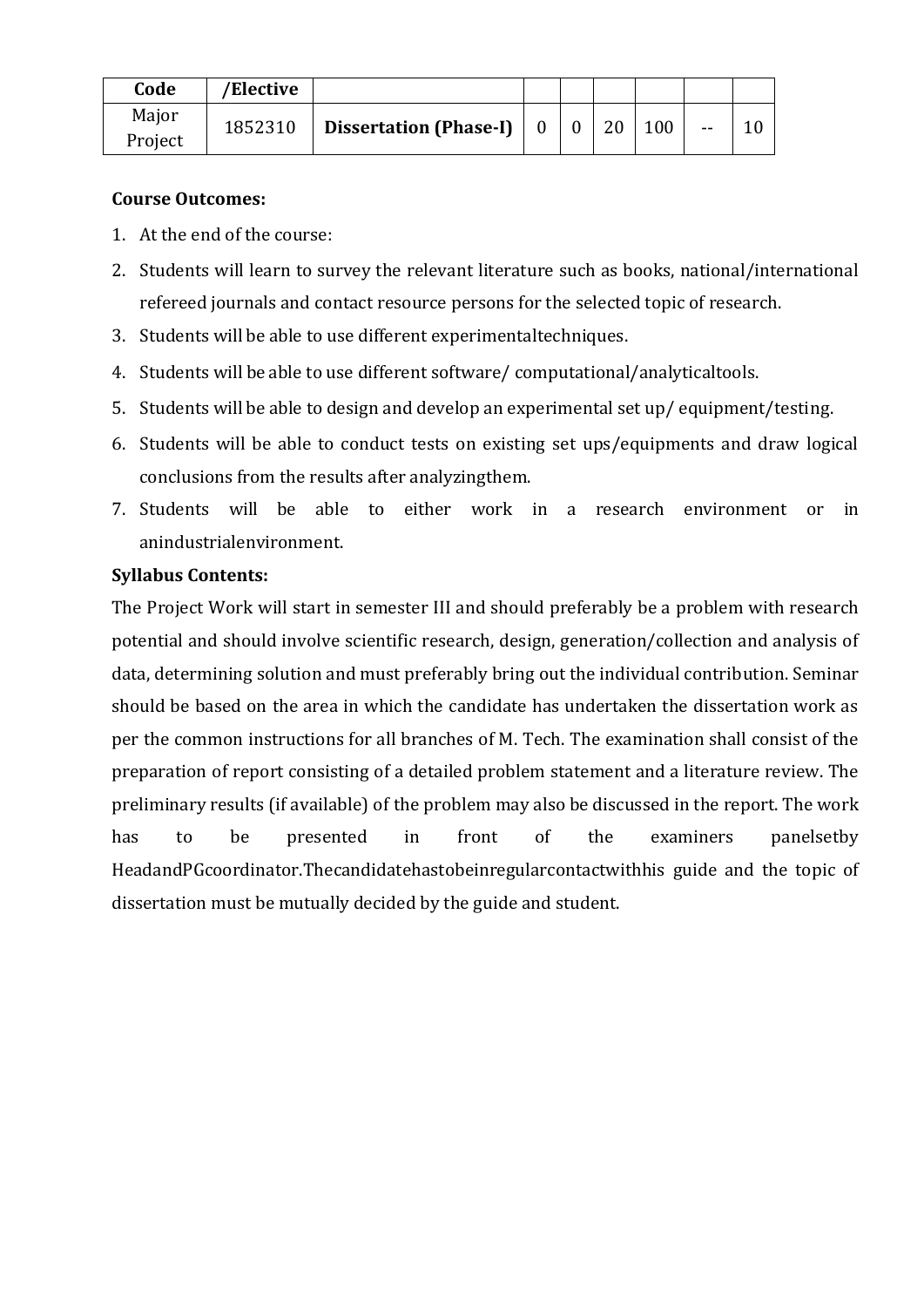| <b>Subject</b><br>Code | Core<br>'Elective | <b>Course Name</b>        | m | D  | IΜ | EM | <b>CR</b> |
|------------------------|-------------------|---------------------------|---|----|----|----|-----------|
| 1852401                | Major<br>Project  | Dissertation (Phase - II) |   | 32 | 50 |    |           |

At the end of the course:

- 1. Students will develop attitude of lifelong learning and will develop interpersonal skills to deal with people working in diversified fieldwill.
- 2. Students will learn to write technical reports and research papers to publish at national and internationallevel.

Students will develop strong communication skills to defend their work in front of technically qualifiedaudience.

### **Syllabus Contents**:

It is a continuation of Project work started in semester III. He has to submit the report in prescribed format and also present a seminar. The dissertation should be presented in standard format as provided by the department. The candidate has to prepare a detailed project report consisting of introduction of the problem, problem statement, literature review, objectives of the work, methodology (experimental set up or numerical details as the case may be) of solution and results and discussion. The report must bring out the conclusions of the work and future scope for the study. . The work has to be presented in front of the examiners panel consisting of an approved external examiner, an internal examiner and a guide, co-guide etc. as decided by the Head and PG coordinator. The candidate has to be in regular contact with his guide.

### **AUDIT COURSES (1 &2)**

### **ENGLISH FOR RESEARCH PAPER WRITING(1870A01)**

Course objectives: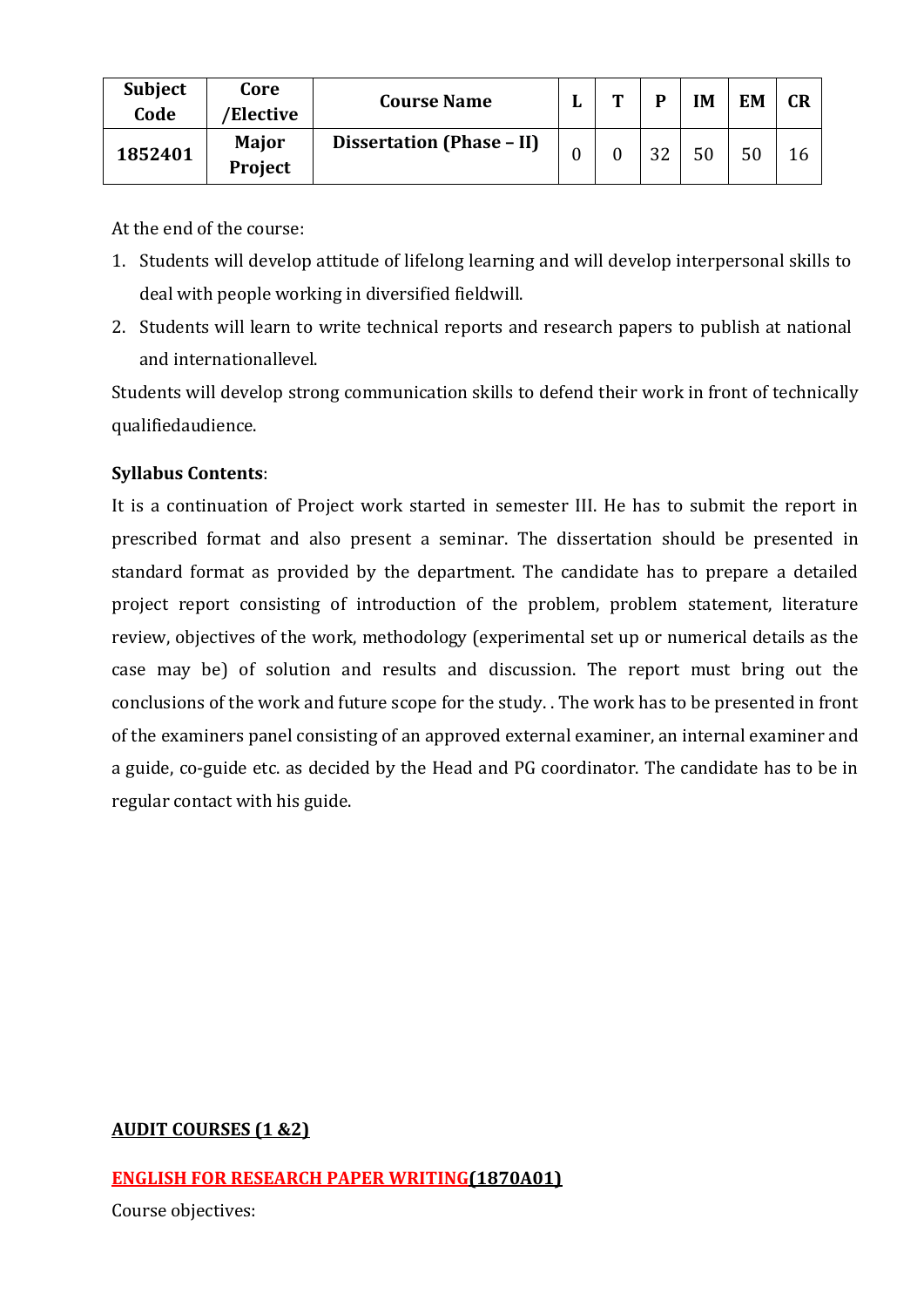- 1. Students will be able to:
- 2. Understand that how to improve your writing skills and level ofreadability
- 3. Learn about what to write in eachsection

Understand the skills needed when writing a Title Ensure the good quality of paper at very first-timesubmission

#### **UNIT - I**

Planning and Preparation, Word Order, Breaking up long sentences, Structuring Paragraphs and Sentences, Being Concise and Removing Redundancy, Avoiding Ambiguity and Vagueness.

#### **UNIT - II**

Clarifying Who Did What, Highlighting Your Findings, Hedging and Criticising, Paraphrasing and Plagiarism, Sections of a Paper, Abstracts. Introduction

#### **UNIT - III**

Review of the Literature, Methods, Results, Discussion, Conclusions, the Final Check.

#### **UNIT - IV**

key skills are needed when writing a Title, key skills are needed when writing an Abstract, key skills are needed when writing an Introduction, skills needed when writing a Review of the Literature

#### **UNIT - V**

skills are needed when writing the Methods, skills needed when writing the Results, skills are needed when writing the Discussion,skills are needed when writing the Conclusions useful phrases, how to ensure paper is as good as it could possiblybe the first- time submission

### **Reference Book:**

- 1. Goldbort R (2006) Writing for Science, Yale University Press (available on GoogleBooks).
- 2. Day R (2006) How to Write and Publish a Scientific Paper, Cambridge UniversityPress.
- 3. Highman N (1998), Handbook of Writing for the Mathematical Sciences, SIAM. Highman's book.
- 4. Adrian Wallwork , English for Writing Research Papers, Springer New York Dordrecht Heidelberg London,2011.

#### **DISASTER MANAGEMENT(1870A02)**

#### **Course Objectives:**

Students will be able to

1. learnto demonstrate a critical understanding of key concepts in disaster risk reduction and humanitarianresponse.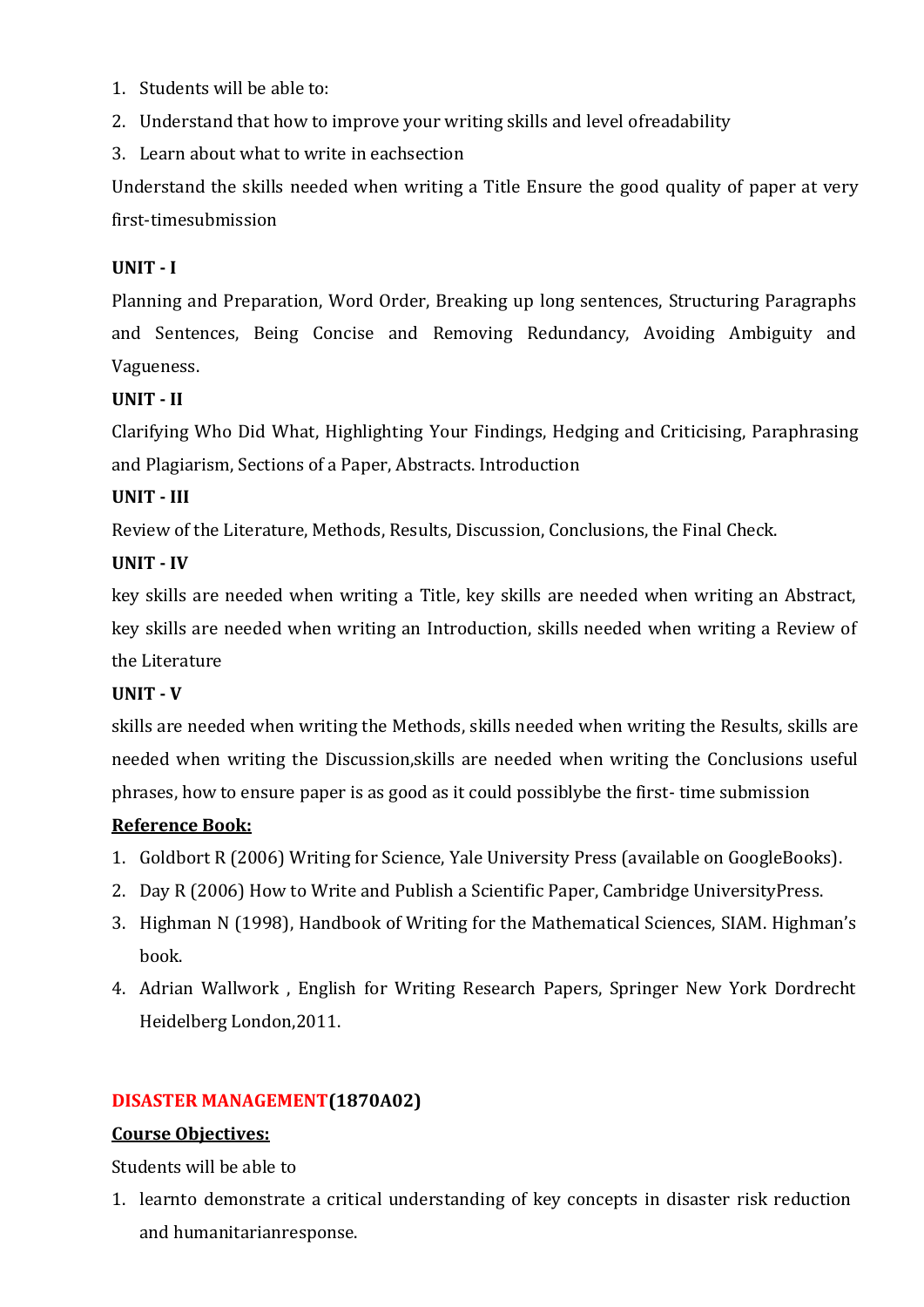- 2. critically evaluate disaster risk reduction and humanitarian response policy and practice from multiple perspectives.
- 3. develop an understanding of standards of humanitarian response and practical relevance in specific types of disasters and conflictsituations.
- 4. critically understand the strengths and weaknesses of disaster management approaches, planning and programming in different countries, particularly their home countryor the countries they work in

#### **UNIT - I**

**Introduction to Disaster**: Definition, Factors andSignificance; Difference Between Hazard and Disaster; Natural and Manmade Disasters: Difference, Nature, Types andMagnitude.

**UNIT - II**

**Repercussions of Disasters and Hazards**: Economic Damage, Loss of Human and Animal Life, Destruction of Ecosystem.

Natural Disasters: Earthquakes, Volcanisms, Cyclones, Tsunamis, Floods, Droughts and Famines, Landslides and Avalanches, Man-made disaster: Nuclear Reactor Meltdown, Industrial Accidents, Oil Slicks and Spills, Outbreaks of Disease and Epidemics, War and Conflicts.

#### **UNIT - III**

**Disaster Prone Areas in India:** Study of Seismic Zones; Areas Prone to Floods and Droughts, Landslides and Avalanches; Areas Prone to Cyclonic and Coastal Hazards With Special Reference to Tsunami; Post-Disaster Diseases and Epidemics.

#### **UNIT - IV**

**Disaster Preparedness and Management:** Preparedness: Monitoring of Phenomena Triggering a Disaster or Hazard; Evaluation of Risk: Application of Remote Sensing, Data From Meteorological and Other Agencies, Media Reports: Governmental and CommunityPreparedness.

#### **UNIT - V**

**Risk Assessment:** Disaster Risk: Concept and Elements, Disaster Risk Reduction, Global And National Disaster Risk Situation. Techniques of Risk Assessment, Global Co-Operation in Risk Assessment and Warning,People'sParticipation in Risk Assessment.Strategies for Survival.

**Disaster Mitigation:** Meaning, Concept and Strategies of Disaster Mitigation, Emerging Trends in Mitigation. Structural Mitigation and Non-Structural Mitigation, Programs of Disaster Mitigation inIndia.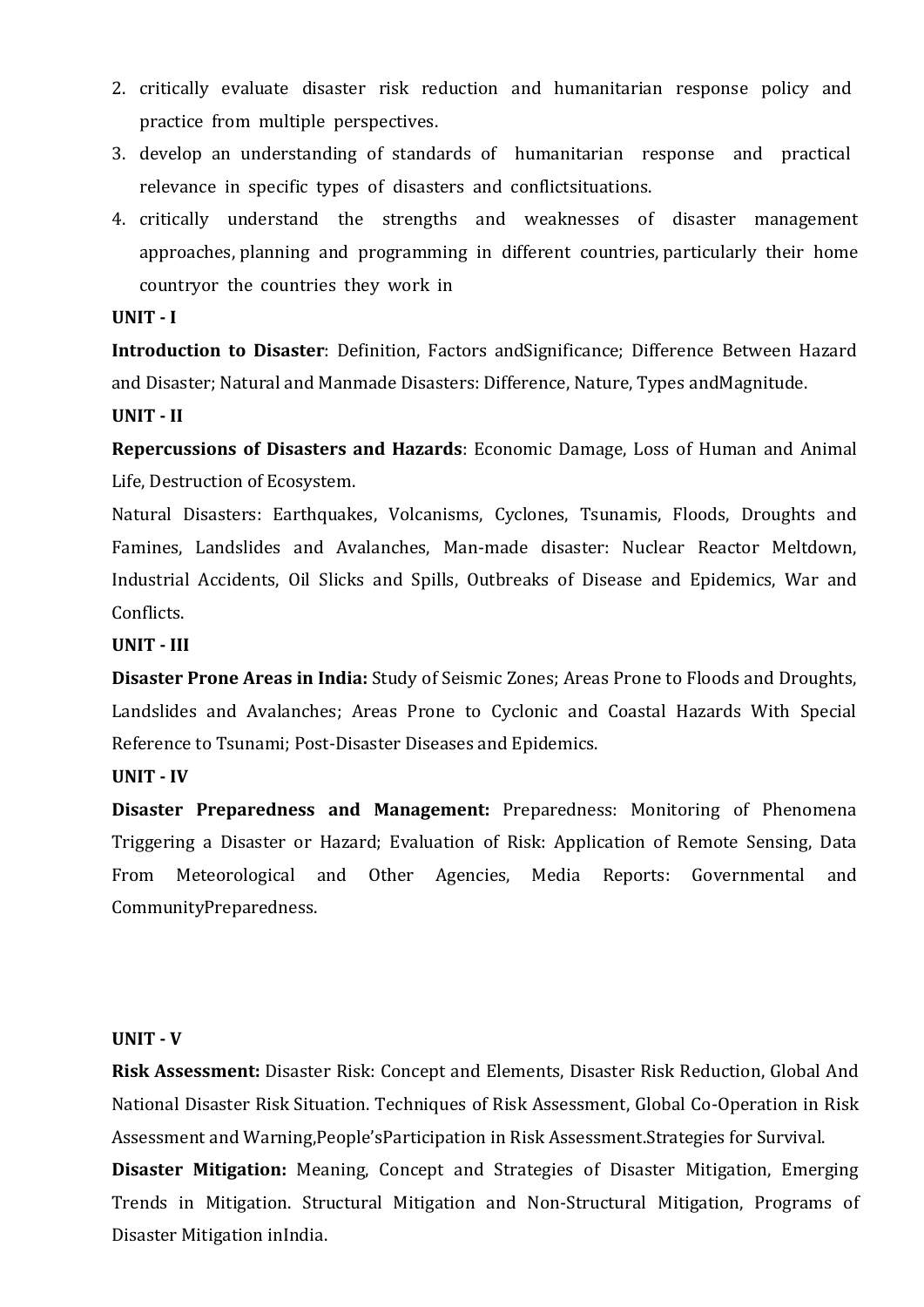#### **Reference Books:**

- 1. R. Nishith, Singh AK, "Disaster Management in India: Perspectives, issues and strategies "'New Royal bookCompany.
- 2. Sahni, PardeepEt.Al. (Eds.)," Disaster Mitigation Experiences And Reflections", Prentice Hall Of India, NewDelhi.
- 3. Goel S. L. , Disaster Administration And Management Text And Case Studies" ,Deep &Deep Publication Pvt. Ltd., NewDelhi.

#### **SANSKRIT FOR TECHNICAL KNOWLEDGE(1870A03)**

#### **Course Objectives:**

- 1. To get a working knowledge in illustrious Sanskrit, the scientific language in theworld.
- 2. Learning of Sanskrit to improve brainfunctioning.
- 3. Learning of Sanskrit to develop the logic in mathematics, science &other subjects enhancing the memorypower.
- 4. The engineering scholars equipped with Sanskrit will be able to explore the huge knowledge from ancientliterature.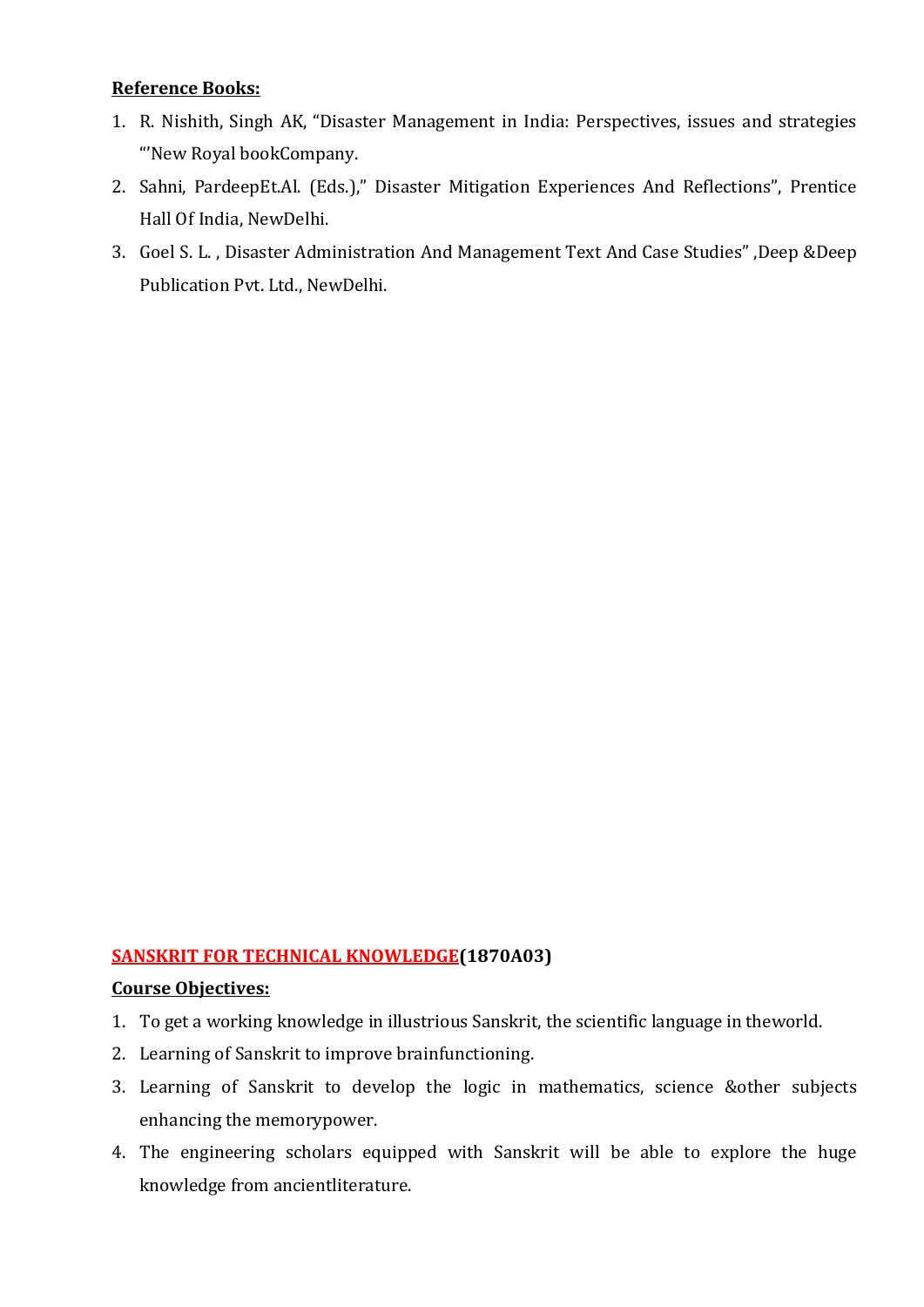#### **Course Outcomes**

Students will be able to

- 1. Understanding basic Sanskritlanguage
- 2. Ancient Sanskrit literature about science & technology can beunderstood
- 3. Being a logical language will help to develop logic instudents

### **UNIT – I**

Alphabets inSanskrit,Past/Present/FutureTense,Simple Sentences

### **UNIT - II**

Order, Introduction ofroots, Technical information about SanskritLiterature

### **UNIT - III**

Technical concepts of Engineering-Electrical,Mechanical, Architecture,Mathematics

### **Reference Books:**

- 1. "Abhyaspustakam" Dr.Vishwas, Samskrita-Bharti Publication, NewDelhi
- 2. "Teach Yourself Sanskrit" PrathamaDeeksha-VempatiKutumbshastri, Rashtriya Sanskrit Sansthanam, New DelhiPublication
- 3. "India's Glorious Scientific Tradition" Suresh Soni, Ocean books (P) Ltd., NewDelhi.

## **VALUE EDUCATION(1870A04)**

### **Course Objectives**

Students will be able to

- 1. Understand value of education and self-development
- 2. Imbibe good values instudents
- 3. Let the should know about the importance ofcharacter

### **Courseoutcomes**

Students will be able to

1. Knowledge of self-development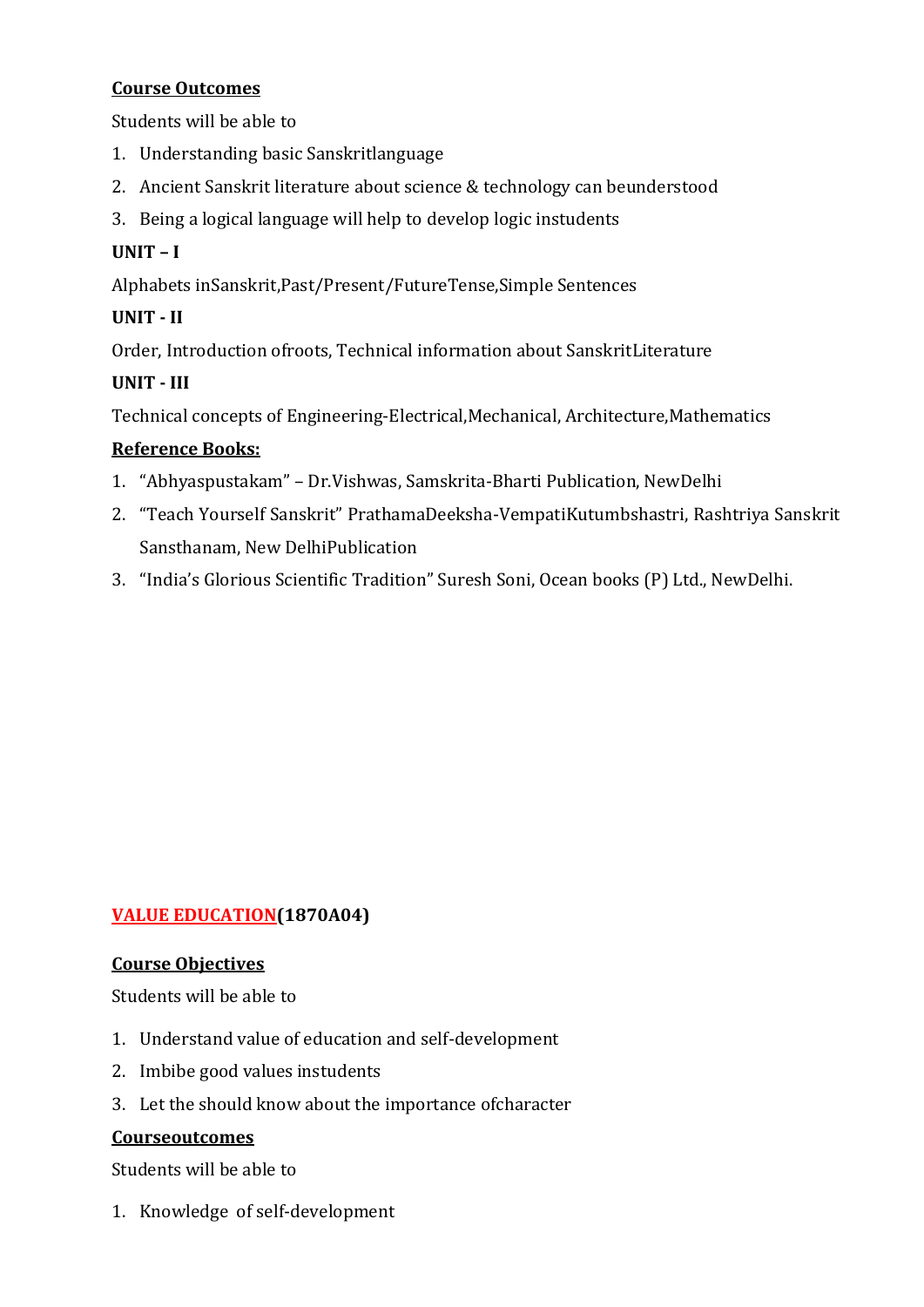- 2. Learn the importance of Human values
- 3. Developing the overallpersonality

### **UNIT - I**

Values and self-development –Social values and individual attitudes.Work ethics, Indian vision ofhumanism.Moral and non- moral valuation.Standards andprinciples.

Valuejudgments.

### **UNIT - II**

Importance of cultivation ofvalues.Sense ofduty.Devotion,Self-reliance.Confidence, Concentration.Truthfulness,Cleanliness.Honesty, Humanity.Power of faith, NationalUnity.Patriotism.Love for nature,Discipline

#### **UNIT - III**

Personality and Behavior Development - Soul and Scientific attitude.Positive Thinking.Integrity and discipline.Punctuality, Love andKindness.Avoid faultThinking.Free from anger, Dignity oflabor.Universal brotherhood and religioustolerance.True friendship.Happiness Vs suffering, love fortruth.Aware of self-destructive habits.Association andCooperation.Doing best for savingnature.

### **UNIT - IV**

Character and Competence –Holy books vsBlindfaith.Self-management and Goodhealth.Science ofreincarnation.Equality, Nonviolence ,Humility, Role ofWomen.All religions and same message.Mind your Mind,Self-control.Honesty, Studyingeffectively.

### **Reference Book:**

1. Chakroborty, S.K. "Values and Ethics for organizations Theory and practice", Oxford University Press, NewDelhi.

### **CONSTITUTION OF INDIA(1870A05)**

#### **Course Objectives**:

Students will be able to:

- 1. Understand the premises informing the twin themes of liberty and freedom from acivil rightsperspective.
- 2. To address the growth of Indian opinion regarding modern Indian intellectuals' constitutionalroleandentitlementtocivilandeconomicrightsaswellastheemergenceof nationhoodintheearlyyearsofIndiannationalism.
- 3. ToaddresstheroleofsocialisminIndiaafterthecommencementoftheBolshevik.
- 4. Revolution in 1917 and its impact on the initial drafting of the Indian Constitution.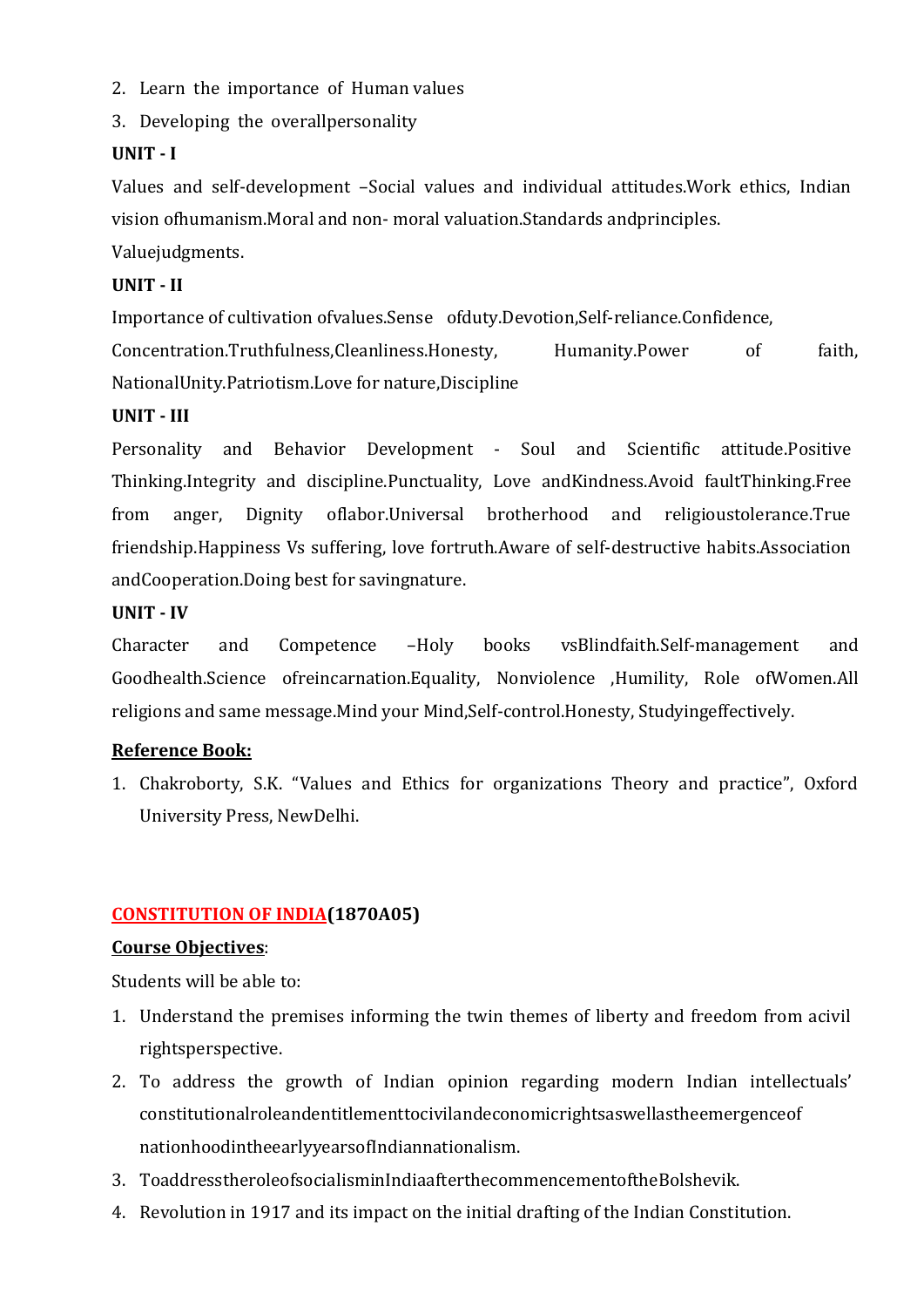#### **Course Outcomes**:

Students will be able to:

- 1. Discuss the growth of the demand for civil right s in India for the bulk of Indians before the arrival of Gandhi in Indianpolitics.
- 2. Discuss the intellectual origins of the frame work of argument that informed the conceptualization of social reforms leading to revolution inIndia.
- 3. Discuss the circumstances surrounding the foundation of the Congress Socialist Party [CSP] under the leadership of Jawaharlal Nehru and the eventual failure of the proposal of direct elections through adult suffrage in the IndianConstitution.
- 4. Discuss the passage of the Hindu Code Bill of 1956.

### **UNIT - I**

HistoryofMakingoftheIndianConstitution:History, Drafting Committee, (Composition & Working),

Philosophy of the Indian Constitution:PreambleSalient Features.

### **UNIT - II**

ContoursofConstitutionalRights&Duties:FundamentalRights, Right toEquality, Right toFreedom, Right againstExploitation, RighttoFreedomofReligion, Cultural and EducationalRights, Right to ConstitutionalRemedies, DirectivePrinciplesofStatePolicy, FundamentalDuties.

### **UNIT - III**

Organs ofGovernance:Parliament, Composition, Qualifications andDisqualifications, Powers andFunctions, ExecutivePresident, Governor, Council ofMinisters, Judiciary,AppointmentandTransferofJudges,Qualifications, Powers andFunctions.

### **UNIT - IV**

LocalAdministration:District's Administration head: Role andImportance,Municipalities: Introduction, Mayor and role of Elected Representative, CEO of MunicipalCorporation.Pachayati raj: Introduction, PRI: ZilaPachayat., Elected officials and their roles, CEO ZilaPachayat: Position androle.

Block level: Organizational Hierarchy (Different departments),

Village level: Role of Elected and Appointedofficials,Importance of grass rootdemocracy

### **UNIT - V**

ElectionCommission:

ElectionCommission:RoleandFunctioning.ChiefElectionCommissionerandElectionCommission ers.

StateElectionCommission:RoleandFunctioning.InstituteandBodiesforthewelfareofSC/ST/OBC andwomen.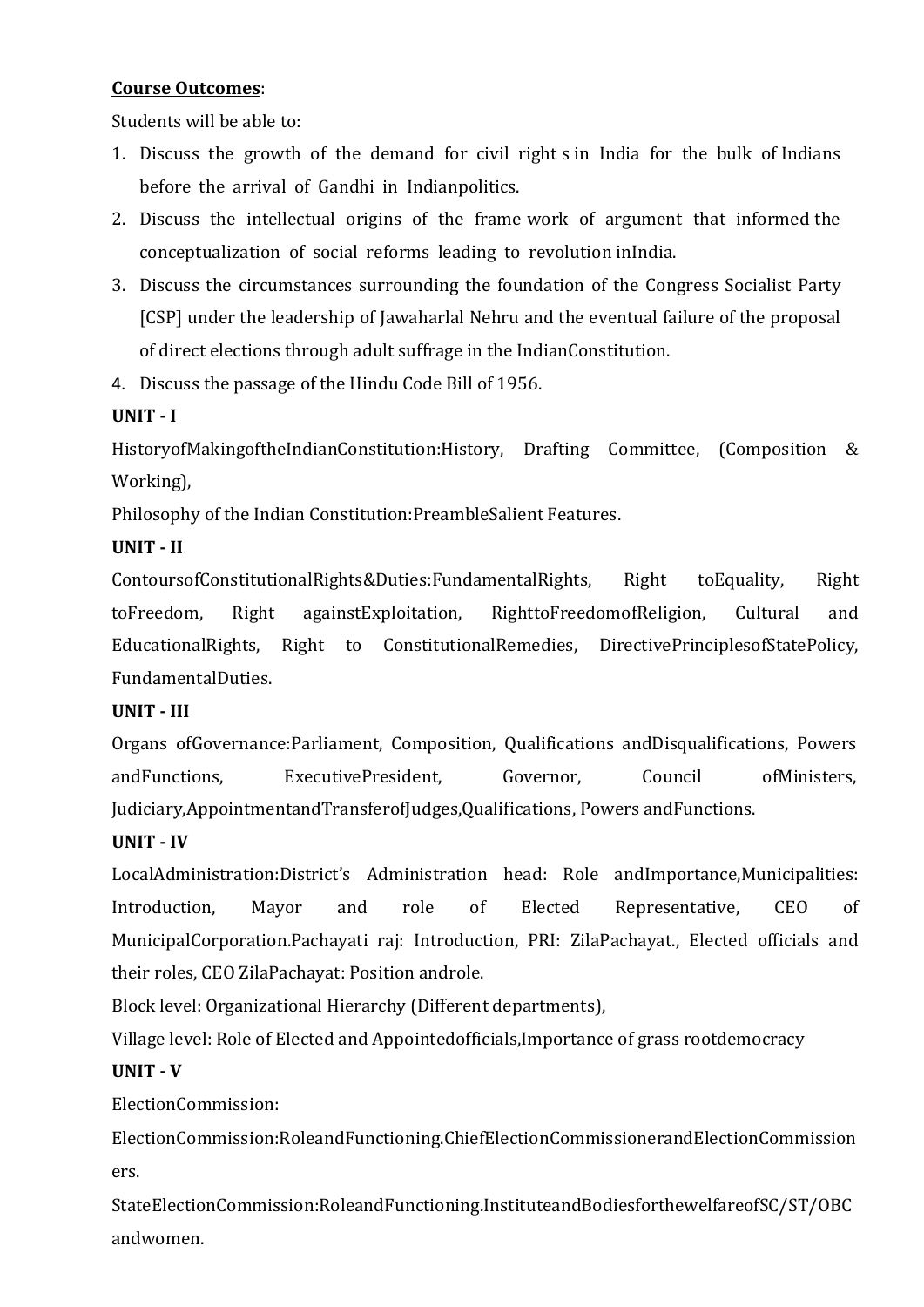#### **Reference Books:**

- 1. The Constitution of India, 1950 (Bare Act), GovernmentPublication.
- 2. Dr. S. N. Busi, Dr. B. R. Ambedkar framing of Indian Constitution, 1st Edition,2015.
- 3. M. P. Jain, Indian Constitution Law, 7th Edn., Lexis Nexis,2014.
- 4. D.D. Basu, Introduction to the Constitution of India, Lexis Nexis,2015.

### **PEDAGOGY STUDIES(1870A06)**

#### **Course Objectives:**

Students will be able to:

- 1. Reviewexistingevidenceon thereview topic to informprogrammedesignandpolicy making undertakenbythe DFLD,otheragencies andresearchers.
- 2. Identifycriticalevidencegapstoguidethedevelopment.

#### **Course Outcomes***:*

Students will be able to understand:

- 1. What pedagogical practices are being used by teachers in formal and informal classrooms in developingcountries?
- 2. What is the evidence on the effectiveness of these pedagogical practices, in what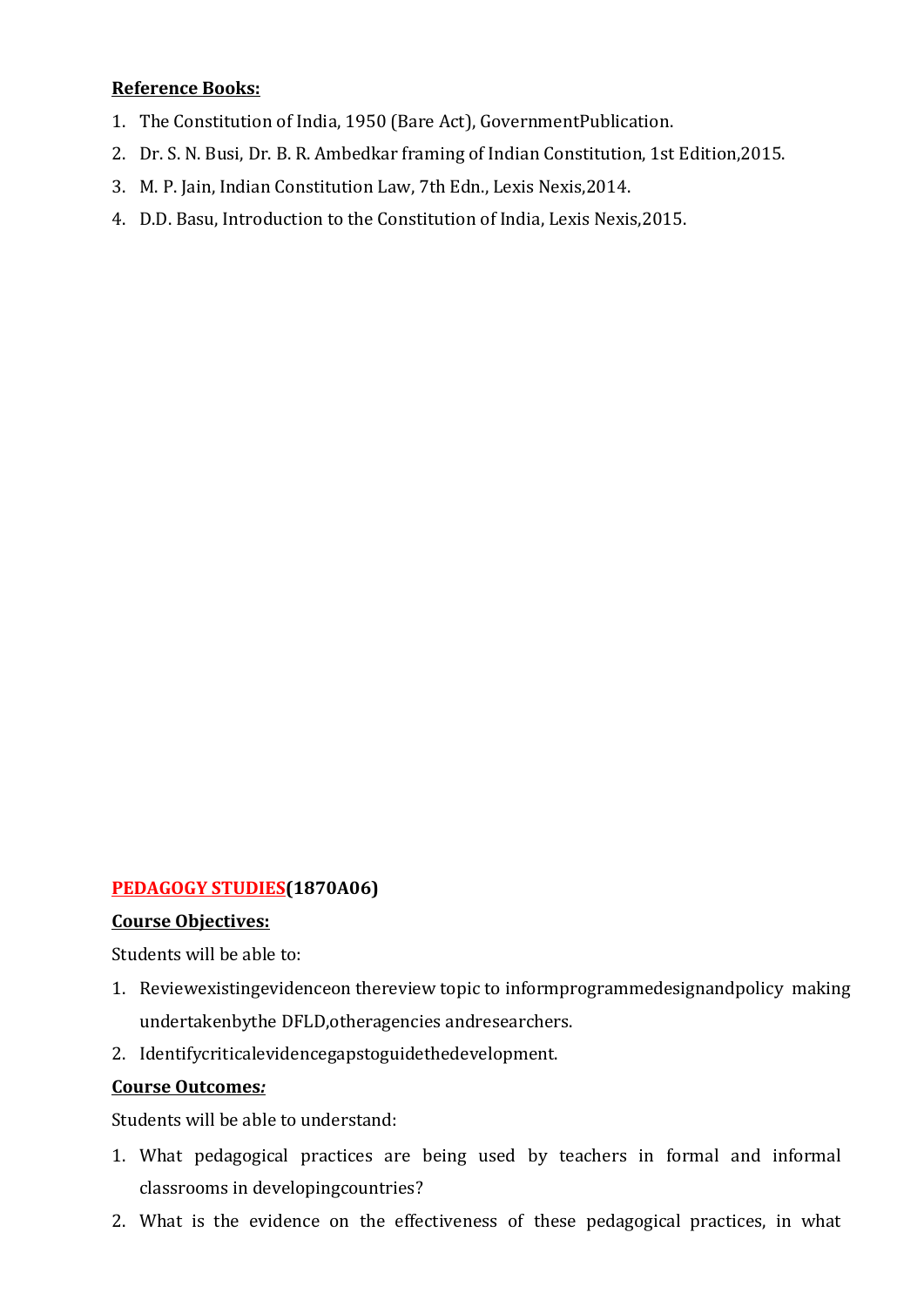conditions, and with what population oflearners?

3. How can teacher education (curriculum and practicum) and the school curriculum and guidance materials best support effectivepedagogy?

**UNIT - I**

**Introduction andMethodology:**Aims and rationale, Policy background, Conceptual framework and terminology, the state of the state of the state of the state of terminology, Theoriesoflearning,Curriculum,Teachereducation.,Conceptualframework,Researchquestions**.,**  OverviewofmethodologyandSearching

**UNIT - II**

**Thematic overview**: Pedagogical practices are being used by teachers in formal and informal classrooms in developingcountries.Curriculum, teachereducation.

**UNIT - III**

**Evidenceontheeffectivenessofpedagogicalpractices**, Methodology for the in depth stage: quality assessment of included studies.Howcanteachereducation(curriculumandpracticum)andtheschool curriculumandguidancematerialsbestsupporteffectivepedagogy?Theory ofchange.strength and nature of the body of evidence for effective pedagogical

practices.Pedagogictheoryandpedagogicalapproaches.Teachers'attitudesandbeliefsandPedago gicstrategies

### **UNIT - IV**

**Professionaldevelopment**:alignmentwithclassroompracticesandfollow- upsupport, Peersupport, Supportfromtheheadteacherandthecommunity.Curriculum andassessment, Barrierstolearning:limitedresourcesandlargeclasssizes.

#### **UNIT - V**

**Research gaps and futuredirections:** Researchdesign, Contexts, Pedagogy, Teachereducation, Curriculum andassessment, Dissemination and researchimpact.

### **Reference Books:**

- 1. Ackers J, Hardman F (2001) Classroom interaction in Kenyan primary schools, Compare, 31 (2):245-261.
- 2. Agrawal M (2004) Curricular reform in schools: The importance of evaluation, Journal of Curriculum Studies, 36 (3):361-379.
- 3. Akyeampong K (2003) Teacher training in Ghana does it count? Multi-site teacher education research project (MUSTER) country report 1. London:DFID.
- 4. Akyeampong K, Lussier K, Pryor J, Westbrook J (2013) Improving teaching and learning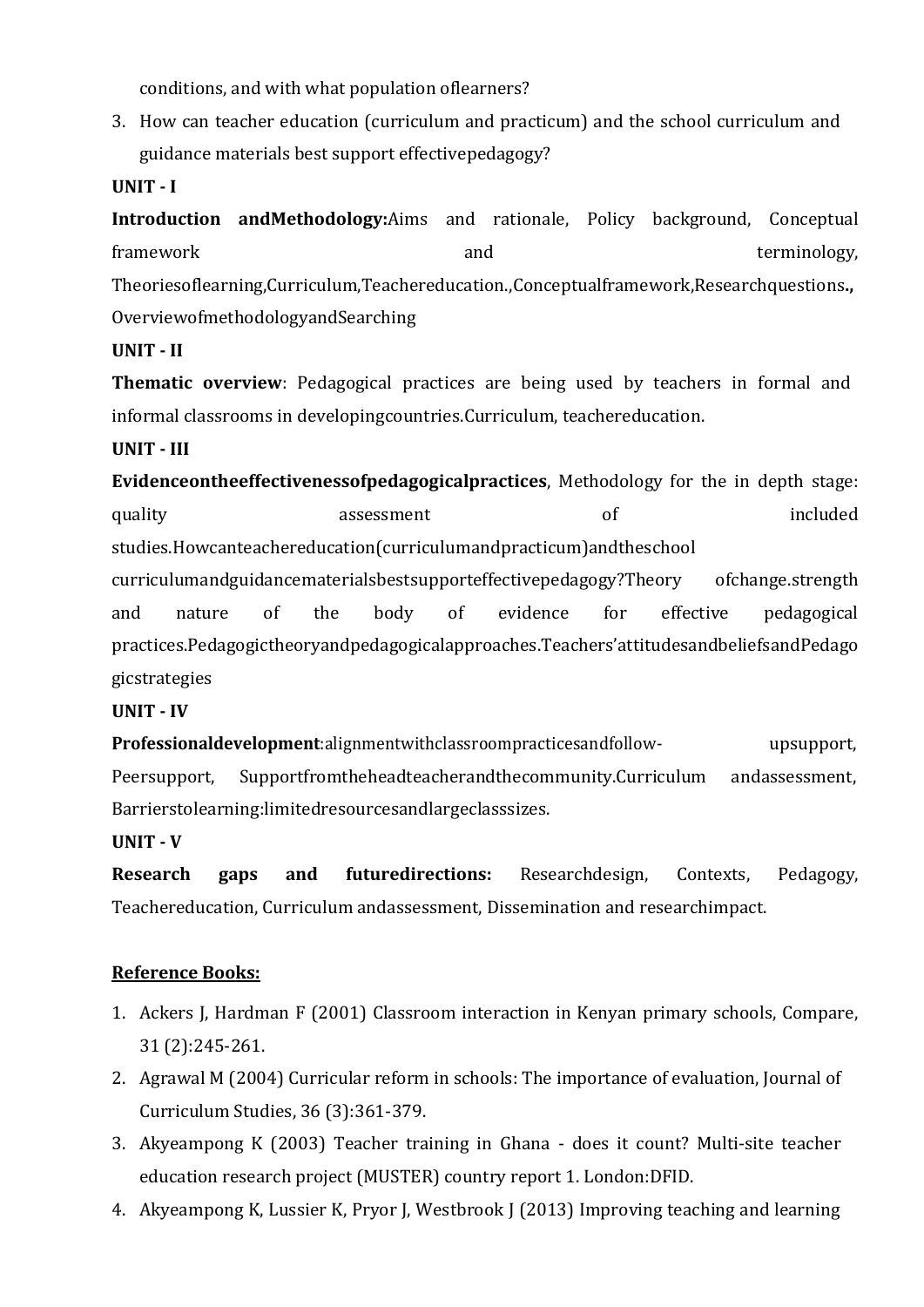of basic maths and reading in Africa: Does teacher preparation count? International Journal Educational Development, 33 (3):272–282.

- 5. Alexander RJ (2001) Culture and pedagogy: International comparisons in primary education. Oxford and Boston:Blackwell.
- 6. Chavan M (2003) Read India: A mass scale, rapid, 'learning to read'campaign.
- 7. [www.pratham.org/images/resource%20working%20paper%202.pdf.](http://www.pratham.org/images/resource%20working%20paper%202.pdf)

### **STRESS MANAGEMENT BY YOGA(1870A07)**

#### **Course Objectives**

- 1. To achieve overall health of body andmind
- 2. To overcomestress

#### **Course Outcomes***:*

Students will be able to:

- 1. Develop healthy mind in a healthy body thus improving social healthalso
- 2. Improve efficiency

### **UNIT - I**

Definitions of Eight parts of yog.( Ashtanga)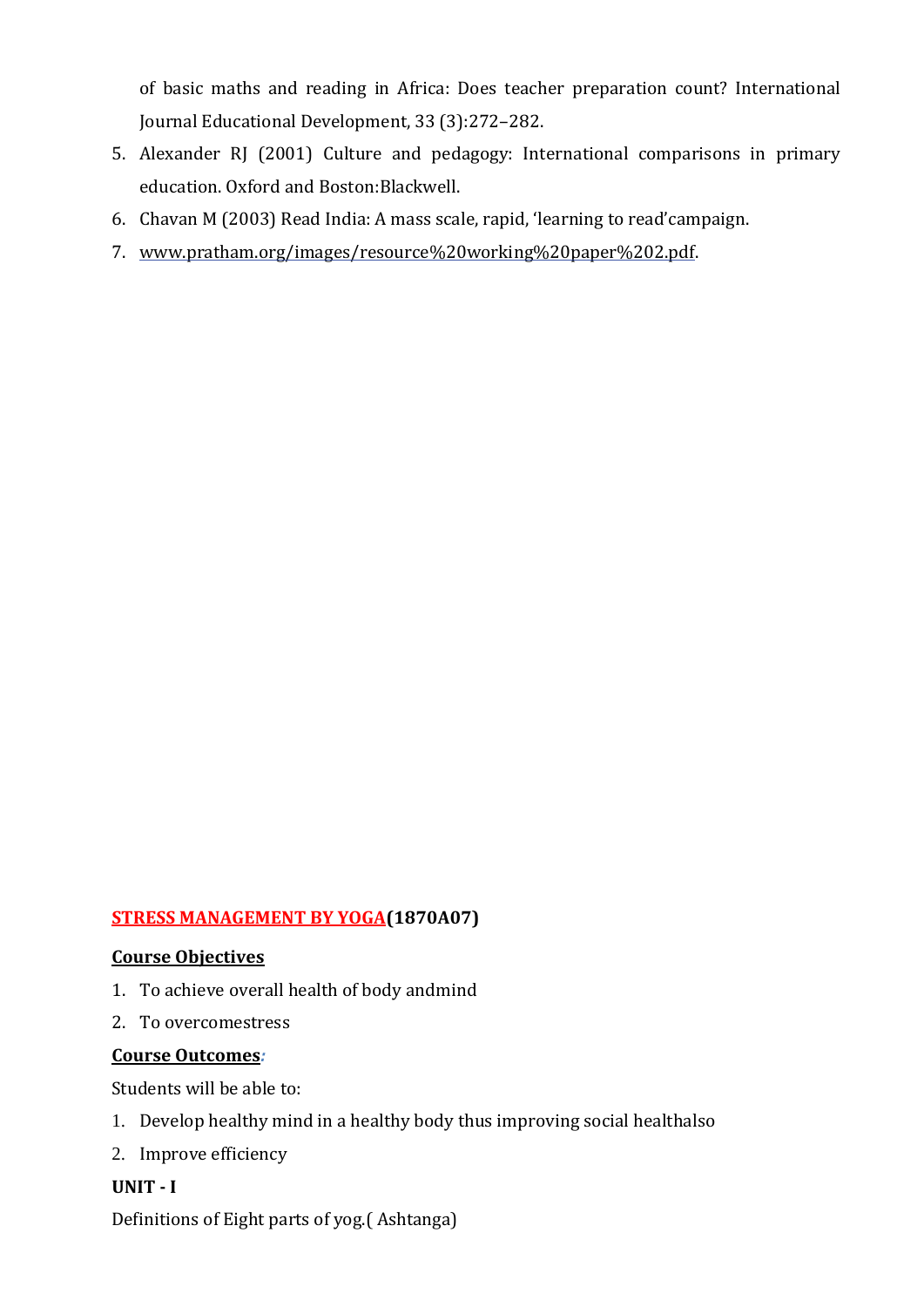### **UNIT - II**

Yam andNiyam. Do`s and Don't's inlife.Ahinsa, satya, astheya, bramhacharya andaparigraha, Shaucha, santosh, tapa, swadhyay,ishwarpranidhan.

### **UNIT - III**

Asan andPranayam, Various yog poses and their benefits for mind & body, Regularization of breathing techniques and itseffects, Types of pranayam.

### **Reference Books:**

- 1. 'Yogic Asanas for Group Tarining-Part-I" :Janardan Swami YogabhyasiMandal,Nagpur.
- 2. "Rajayoga or conquering the Internal Nature" by SwamiVivekananda,
- 3. Advaitashrama(Publication Department),Kolkata

## **PERSONALITY DEVELOPMENT THROUGH LIFE ENLIGHTENMENT SKILLS(1870A08)**

#### **Course Objectives**

- 1. To learn to achieve the highest goalhappily
- 2. To become a person with stable mind, pleasing personality anddetermination
- 3. To awaken wisdom instudents

#### **Course Outcomes**

Students will be able to

- 1. Study of Shrimad-Bhagwad-Geeta will help the student in developing his personality and achieve the highest goal in life
- 2. The person who has studied Geeta will lead the nation and mankind to peace andprosperity
- **3.** Study of Neetishatakam will help in developing versatile personality of students.